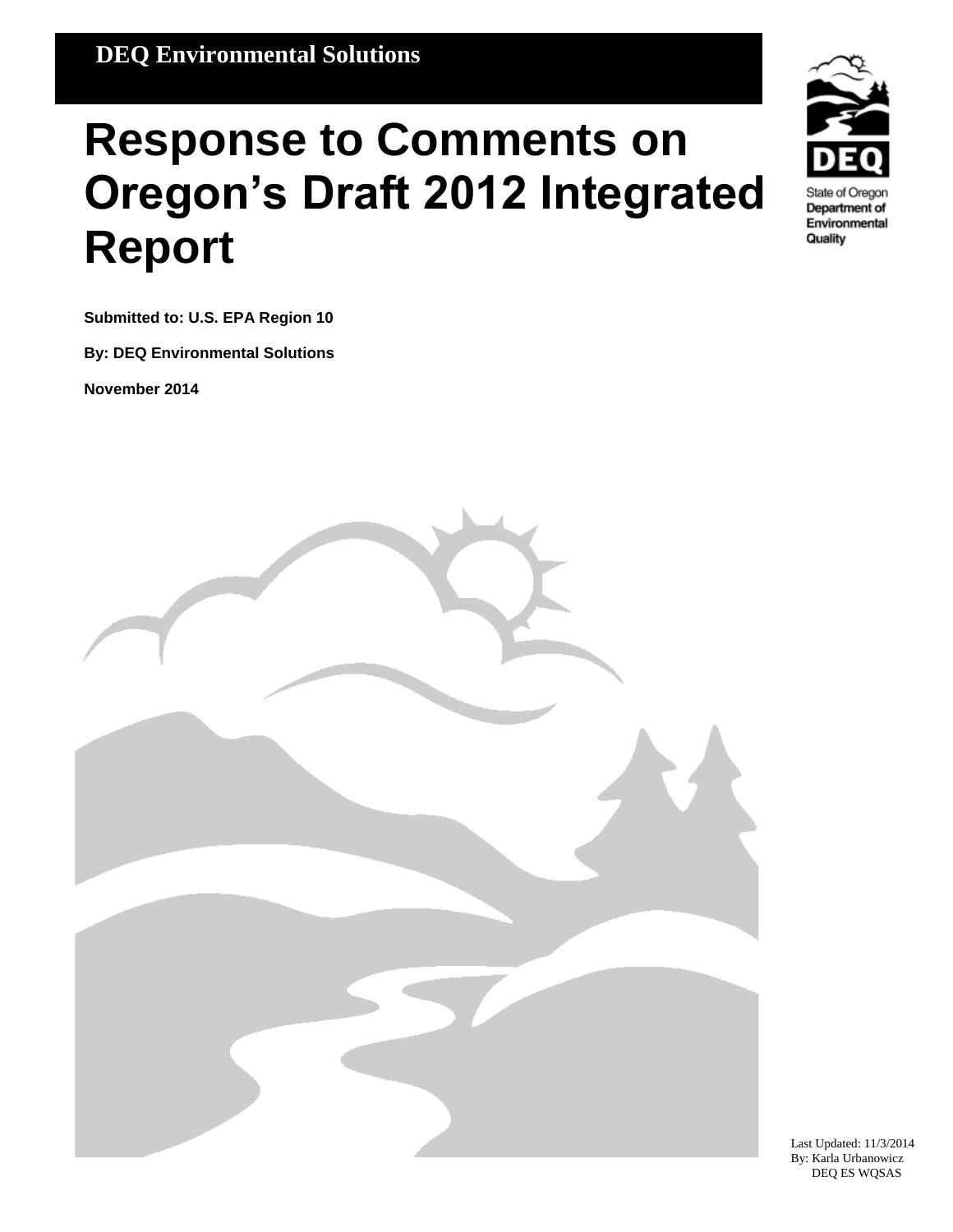This document prepared by:

Oregon Department of Environmental Quality  $811$  SW  $6<sup>th</sup>$  Avenue Portland, OR 97204 1-800-452-4011 www.oregon.gov/deq

> Contact: Karla Urbanowicz (503) 229-6099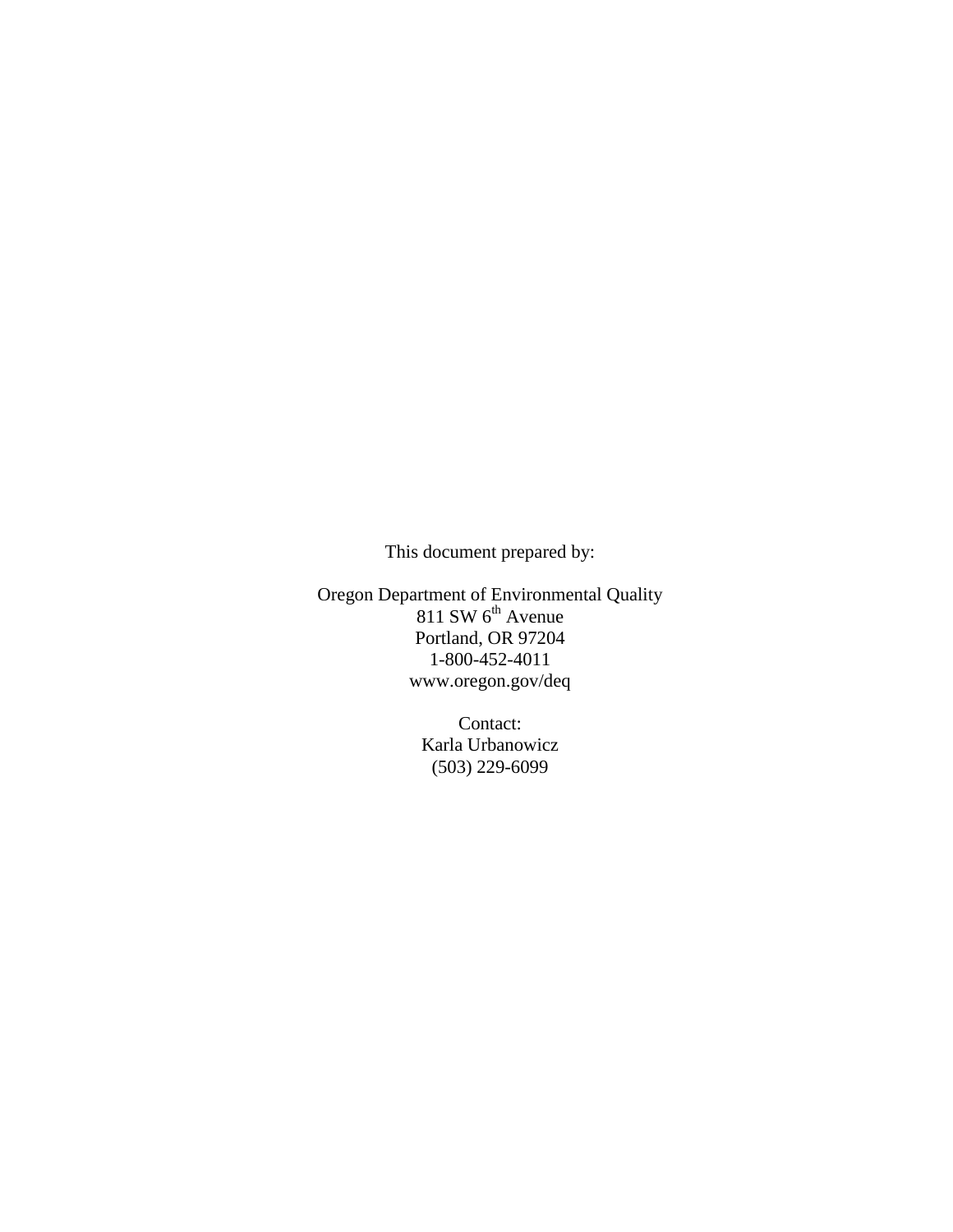# **Contents**

| $\mathbf{I}$ . |  |
|----------------|--|
| II.            |  |
|                |  |
| III.           |  |
|                |  |
| IV.            |  |
|                |  |
| V.             |  |
|                |  |
|                |  |
|                |  |
|                |  |
|                |  |
| VI.            |  |
|                |  |
|                |  |
|                |  |
|                |  |
| IX.            |  |
| X.             |  |
| XI.            |  |
|                |  |
|                |  |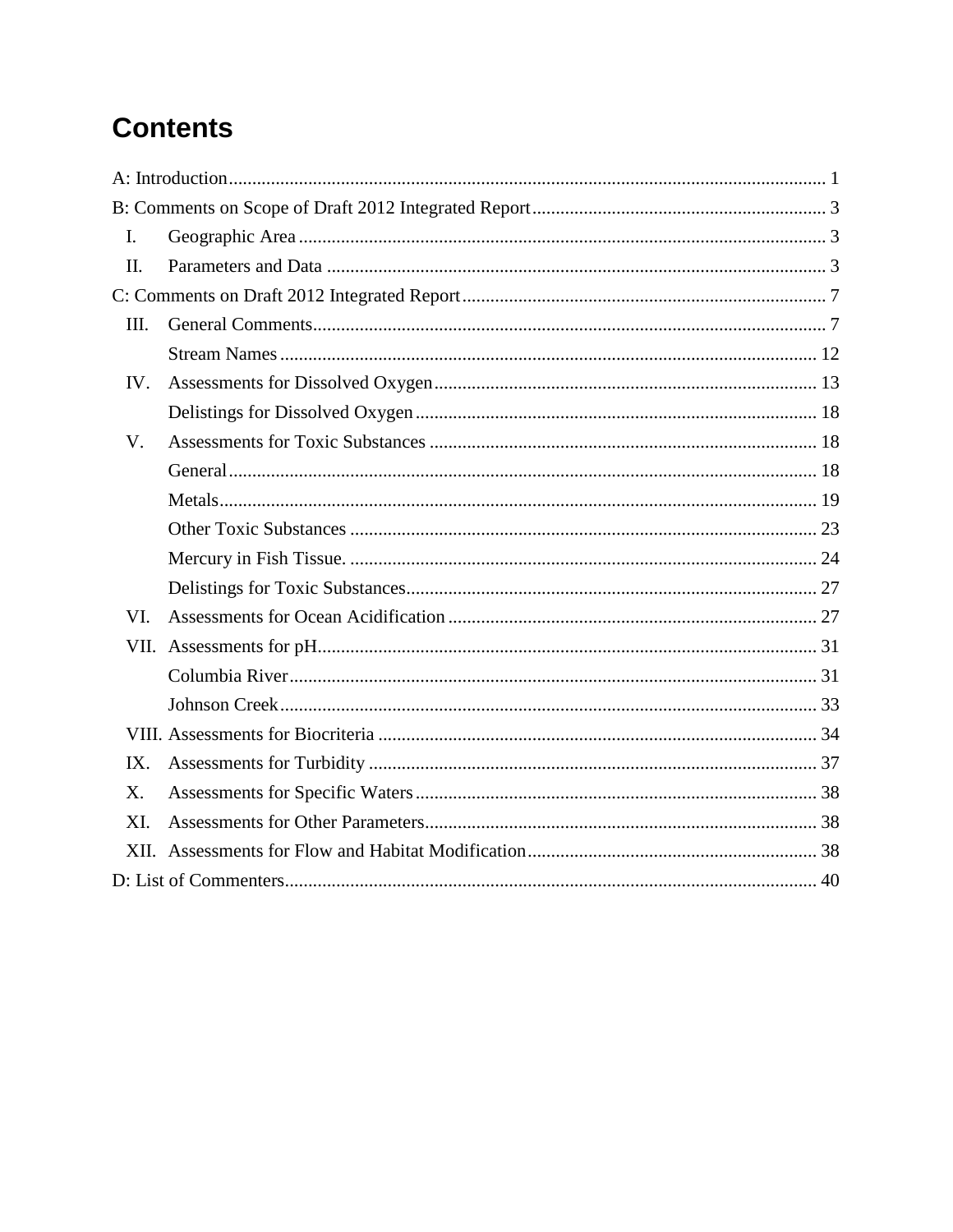### <span id="page-3-0"></span>A: **Introduction**

The federal Clean Water Act (CWA) requires that the Oregon Department of Environmental Quality (DEQ) periodically assess Oregon's water quality and report to the Environmental Protection Agency (EPA). CWA Section 305(b) requires DEQ to report on the overall status of waters in the state. CWA Section 303(d) requires DEQ prepare a list of water bodies that do not meet water quality standards and where Total Maximum Daily Loads (TMDLs) will be developed. EPA recommends combining these reports into an Integrated Report that assigns each water body to an assessment category based on the evaluation of available data.

DEQ began the assessment process for the 2012 Integrated Report with a call for data.<sup>1</sup> Stakeholders including local, state and federal agencies; tribal nations; local interest groups; watershed councils; and other interested members of the public were invited to submit water quality data to DEQ for the assessment. The call for data opened December 16, 2011 and set a cut-off date of midnight, January 31, 2012 for submittals. The data call included information about DEQ's focus areas for the 2012 Integrated Report and specified the minimum data quality assurance and quality control (QA/QC) requirements, provided templates and forms for data submittal, and listed key information needed with the submittal. DEQ provided an assessment methodology describing the protocols and methods DEQ uses to evaluate data and information for the Integrated Report.

DEQ reviewed the submitted data for quality and completeness, and then evaluated readily available data and information. The protocols and methods DEQ used to make conclusions about the condition of Oregon's water quality are contained in the **Methodology for Oregon's 2012 Integrated Report and List of Water Quality Limited Waters** (2012 Methodology).<sup>2</sup> Assessed waters were assigned a status from the list of categories defined in EPA guidance for integrated reporting:

**Category 1:** All designated uses are supported. (Oregon does not use this category.)

**Category 2:** Available data and information indicate that some designated uses are supported and the water quality standard is attained.

**Category 3:** Insufficient data to determine whether a designated use is supported. Oregon further sub-classifies waters if warranted as:

**3B:** Insufficient data to determine use support but some data indicate nonattainment of a criterion and a **potential concern**.

**Category 4:** Data indicate that at least one designated use is not supported but a TMDL is not needed because:

**4A:** TMDLs that will result in attainment of water quality standards have been approved.

**4B:** Other pollution control requirements are expected to address pollutants and will result in attainment of water quality standards.

<sup>&</sup>lt;sup>1</sup> See Oregon's 2012 Integrated Report – Call for Data

<http://www.oregon.gov/deq/WQ/Pages/Assessment/CallforData2012.aspx>

 $2^2$  Methodology for Oregon's 2012 Integrated Report and List of Water Quality Limited Waters, DEQ, October 201[4 http://www.oregon.gov/deq/WQ/Pages/Assessment/2012report.aspx](http://www.oregon.gov/deq/WQ/Pages/Assessment/2012report.aspx)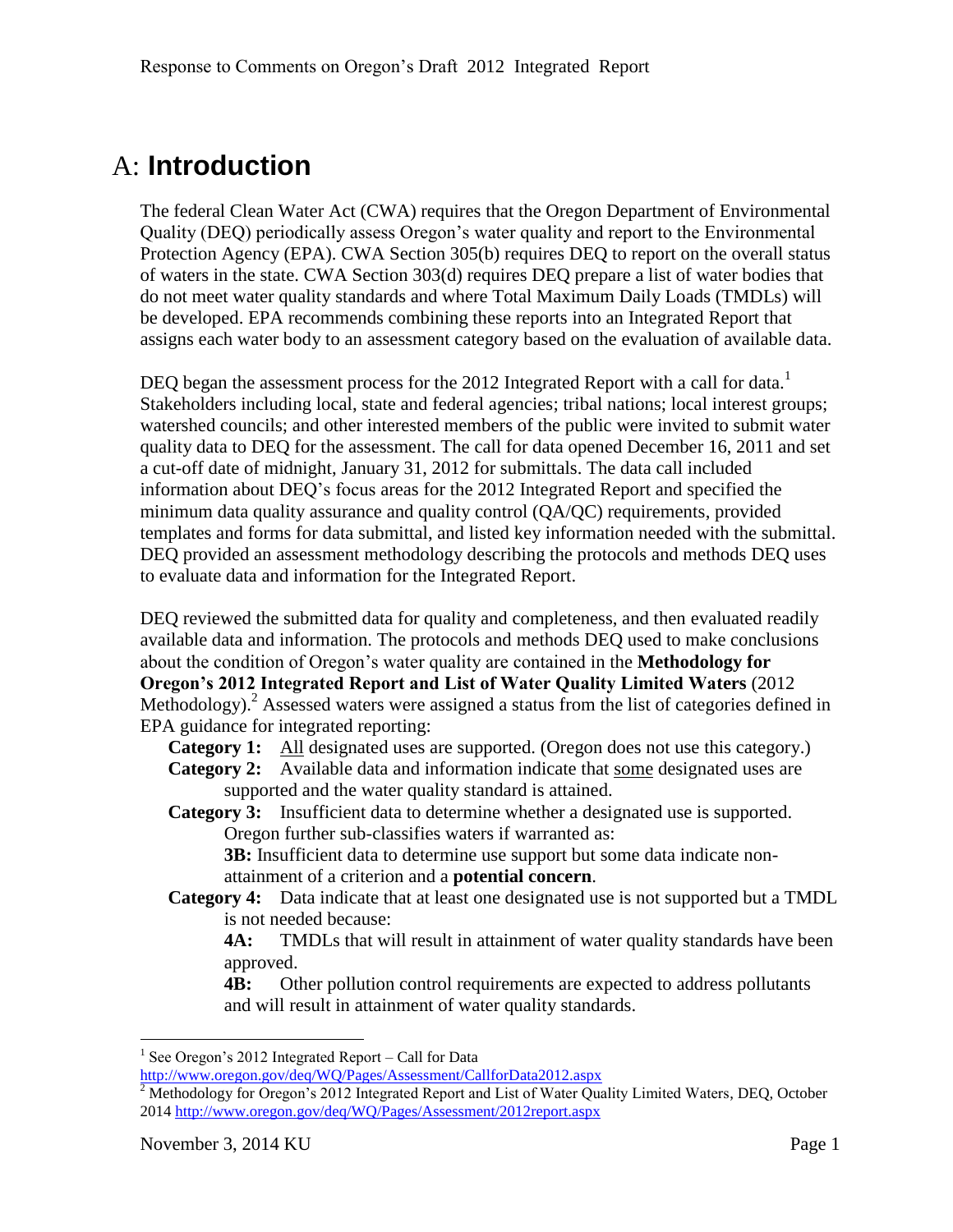**4C:** Impairment is not caused by a pollutant (e.g., flow or lack of flow is not considered a pollutant).

**Category 5:** Data indicate a designated use is not supported or a water quality standard is not attained and a TMDL is needed. This category constitutes the Section 303(d) list.

The combination of water bodies in Categories 4 and 5 constitute the water quality limited waters identified under OAR 340-041-0046.

DEQ completed an evaluation of data and information and prepared a draft 2012 Integrated Report. DEQ provided an opportunity for the public to review and comment on Oregon's draft 2012 list of water quality limited waters (Categories 4 and 5) from January 2, 2014 through 5:00 PM February 24, 2014. <sup>3</sup> DEQ held one public hearing to provide information and receive public comments on January 14, 2014. No comments were received at the hearing. An additional public Web-based information session was held on January 29, 2014. By the close of the public comment period, comments had been received from 23 entities. After the close of the comment period, comments were received from 3 additional entities. (See D: List of Commenters.)

After the public comment period closed, DEQ reviewed the comments and found two major issues identified by several commenters. Key issues were (1) the scope of DEQ's draft 2012 Integrated Report, and (2) the methods used to evaluate toxic pollutant data. To address these comments, DEQ initiated an expanded data retrieval to assemble toxic substance data available from three data sources (LASAR, STORET, and USGS) from monitoring locations throughout the state, and began to re-evaluate the data using the toxic substance criteria effective in April 2014. However, staff resource limitations prevented DEQ from completing an assessment using these data and criteria and incorporating the results into the final 2012 Integrated Report.

DEQ reviewed all other comments and made changes to the draft list of water quality limited waters and 303(d) list and other assessments where warranted, and prepared a final 2012 Integrated Report. This document contains a summary of public comments and DEQ's response to those comments.

The response to comments is organized on the following pages to address: Comments on Scope of Draft 2012 Integrated Report

Comments on Draft 2012 Integrated Report

List of Commenters

DEQ provided DEQ's assessment methodology to the public during the public call for data in December 2011 through January 2012. The 2012 Methodology was provided during the public review and comment period on Oregon's draft 2012 list of water quality limited waters in January and February, 2014. DEQ provided the methodology to assist the public in understanding how DEQ reviews data and information and reaches decisions leading to identification of water quality limited or impaired waters. Although DEQ was not soliciting

<sup>3</sup> Oregon's 2012 Integrated Repor[t http://www.oregon.gov/deq/WQ/Pages/Assessment/2012report.aspx](http://www.oregon.gov/deq/WQ/Pages/Assessment/2012report.aspx)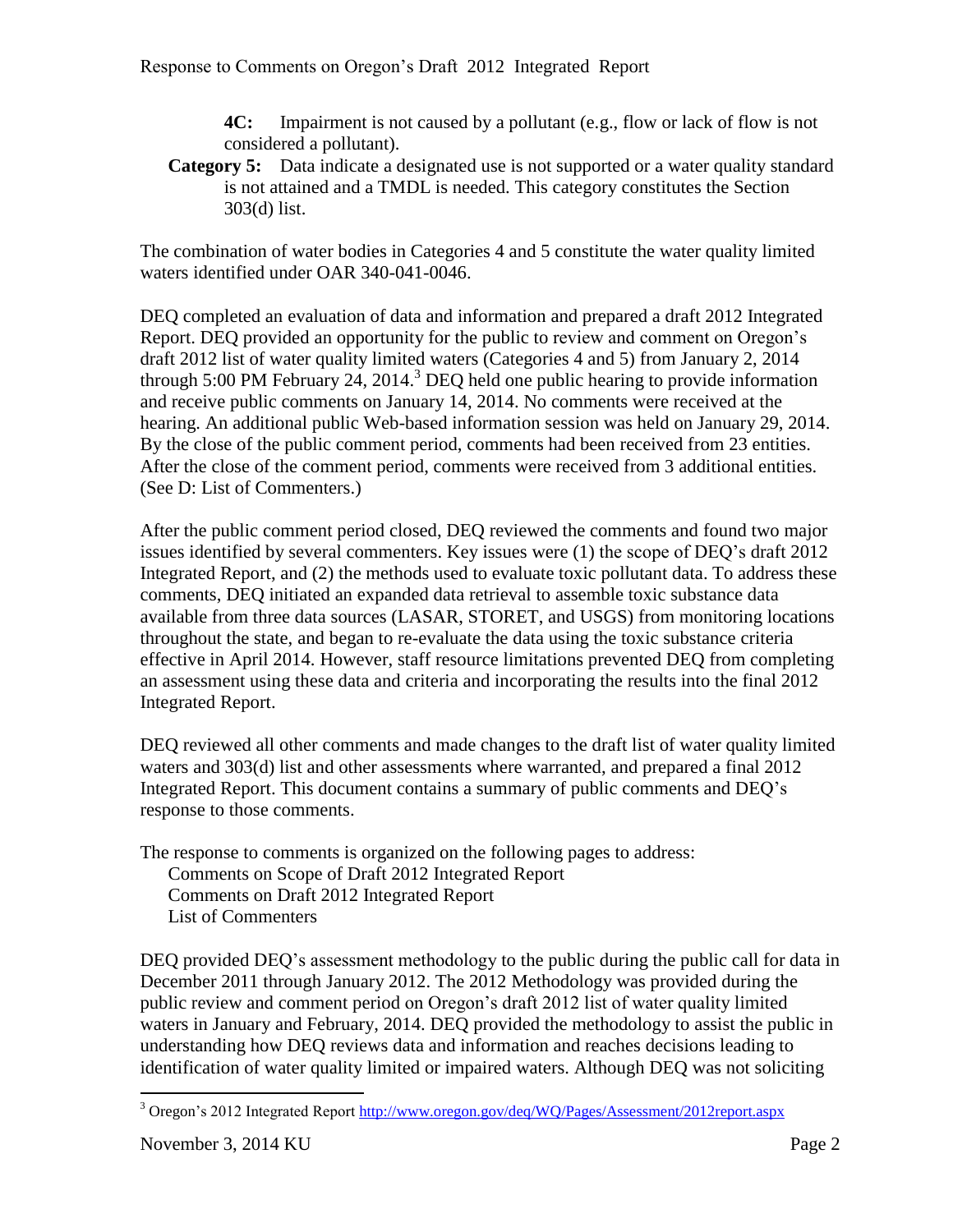comments on the methodology, some comments pertaining to the 2012 Methodology were received during the public comment period on the draft list of water quality limited waters. In the following sections, DEQ summarizes and discusses comments on the methodology when necessary to clarify or explain DEQ's determinations relevant to Oregon's 2012 303(d) list and list of water quality limited waters.

## <span id="page-5-0"></span>B: **Comments on Scope of Draft 2012 Integrated Report**

#### <span id="page-5-1"></span>**I. Geographic Area**

1. *Commenter (3) indicated DEQ's plan and schedule for a "rotating basin" approach to assessments was not acceptable, and did not include a plan and schedule to assess all basins in the state by focusing monitoring and information gathering. Commenter (16) similarly criticized DEQ's rotating basin approach as inconsistent with EPA guidance.*

With the 2012 Integrated Report, DEQ piloted a rotating basin approach to align agency work. DEQ acknowledges the geographic scope of the Integrated Report focused on the Willamette and Umatilla basins. DEQ's intent was to update the Integrated Report in these basins for dissolved oxygen and toxic pollutants, consistent with DEQ's concurrent efforts to develop Basin Reports in those areas. In addition, EPA was in the process of taking final action on Oregon's 2010 303(d) when DEW began the 2012 assessment process.

DEQ acknowledges that it has not developed a plan and schedule for monitoring and assessing all basins in the state. DEQ acknowledges that further consideration of EPA's guidance on how to implement a rotating basin approach, including how it affects agency monitoring work, is needed in order to pursue this approach with the Integrated Report.

#### <span id="page-5-2"></span>**II. Parameters and Data**

2. *Commenters (3, 16) asserted there were gaps in the available data that DEQ reviewed and in the new assessments DEQ provided with the 2012 Integrated Report. Commenter (3) cited data in STORET and other sources such as the EPA Superfund program that potentially could be used to identify impaired waters. Commenter (16) asserted that other data from monitoring programs such as volunteer monitoring or permit compliance monitoring were available to DEQ and therefore should be evaluated.*

The data referenced by the Commenters were not readily available to DEQ or in a useable form. DEQ uses its Laboratory Analytical Storage and Retrieval (LASAR) system as the primary data system to store data assembled for the Integrated Report after reviewing data for quality and assigning a data quality grade. DEQ identifies the data time period of interest for each Integrated Report which is typically ten years. DEQ retrieves data for that time period from LASAR and evaluates that data set for each cycle of the Integrated Report. Data not in DEQ's LASAR database are not available to retrieve, process, and evaluate for the Integrated Report. DEQ was limited by resources and time in the initial data retrieval for the 2012 Integrated Report and retrieved a focused set of data, discussed in Comment (4) below. DEQ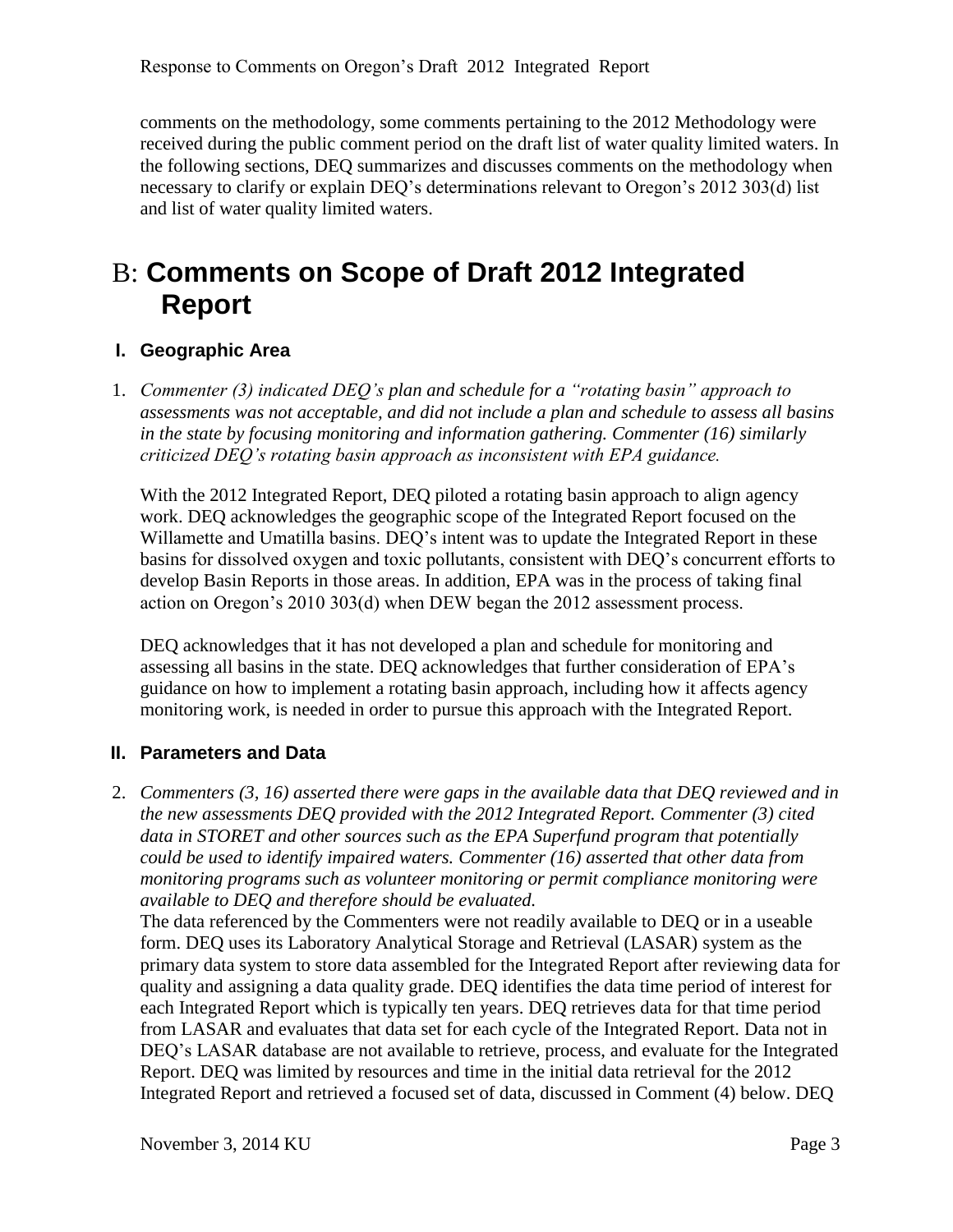has not developed the data systems to smoothly retrieve data from other data storage systems such as STORET.

DEQ attempted to re-do the data retrieval step to include toxic substance data available in LASAR, STORET, and the USGS database in order to finalize the 2012 Integrated Report. The process of retrieving data from other data systems is both complicated and unreliable. The accuracy, precision, and completeness of data in large data storage systems and the inconsistencies and comparability of the pollutant naming conventions in those systems makes data preparation and processing complex and time consuming. DEQ's attempt could not be completed with the staff resources and time available to finalize the 2012 Integrated Report. DEQ is looking forward to assistance from EPA at a national level to facilitate future efforts to retrieve data through the Water Quality Portal in order to expand the data available for Oregon's water quality assessments.

3. *Commenter (16) asserted DEQ limits submissions of data or information and public comments on the Oregon's 303(d) list. Commenter (3) further questioned DEQ's metadata and data QA/QC requirements for data submittals.*

DEQ's process for soliciting data and comments from the public for Oregon's 2012 303(d) list is summarized in the introduction to this document. Details of the process and DEQ's rationale are provided in the 2012 Methodology. DEQ's call for data is consistent with EPA regulations and guidance. DEQ set a reasonable window (December 16, through January 31, 2012) for the public to submit data and information for the 2012 Integrated Report. DEQ solicited data collected in an eleven year time period preceding the call for data, which is more than past cycles for Oregon's Integrated Report and is adequate to meet the federal requirements to provide a representative data set for the assessment. Data collected outside the eleven year time period or after the call for data were not available or considered for the 2012 Integrated Report.

DEQ uses only data of Level A or B quality to make determinations for 303(d) listings, and that data must be associated with accurate location information in order to correctly identify and assess the water body. DEQ provided explicit directions and tools for data submitters with the call for data.<sup>4</sup> Data that does not pass DEQ's QA/QC review are not used for assessment purposes, though it may fulfill other uses for the data provider or for programs outside of DEQ's 303(d)/305(b) assessment program.

DEQ reviewed all data and information that were submitted from the public in the call for data, determined if data and information were complete and usable, and if satisfactory, used data to make determinations about water quality and identify impaired waters needing TMDLs.

DEQ provided a reasonable time period (January 2, 2014 through February 24, 2014) for the public review and comment on Oregon's draft 2012 303(d) list and provided documentation during that time period to support the draft conclusions. DEQ's rationale for its determinations is provided in the 2012 Methodology which describes the type of data and information DEQ evaluates and how Oregon's water quality standards are applied to make

 $\overline{a}$ <sup>4</sup> <http://www.oregon.gov/deq/WQ/Pages/Assessment/CallforData2012.aspx>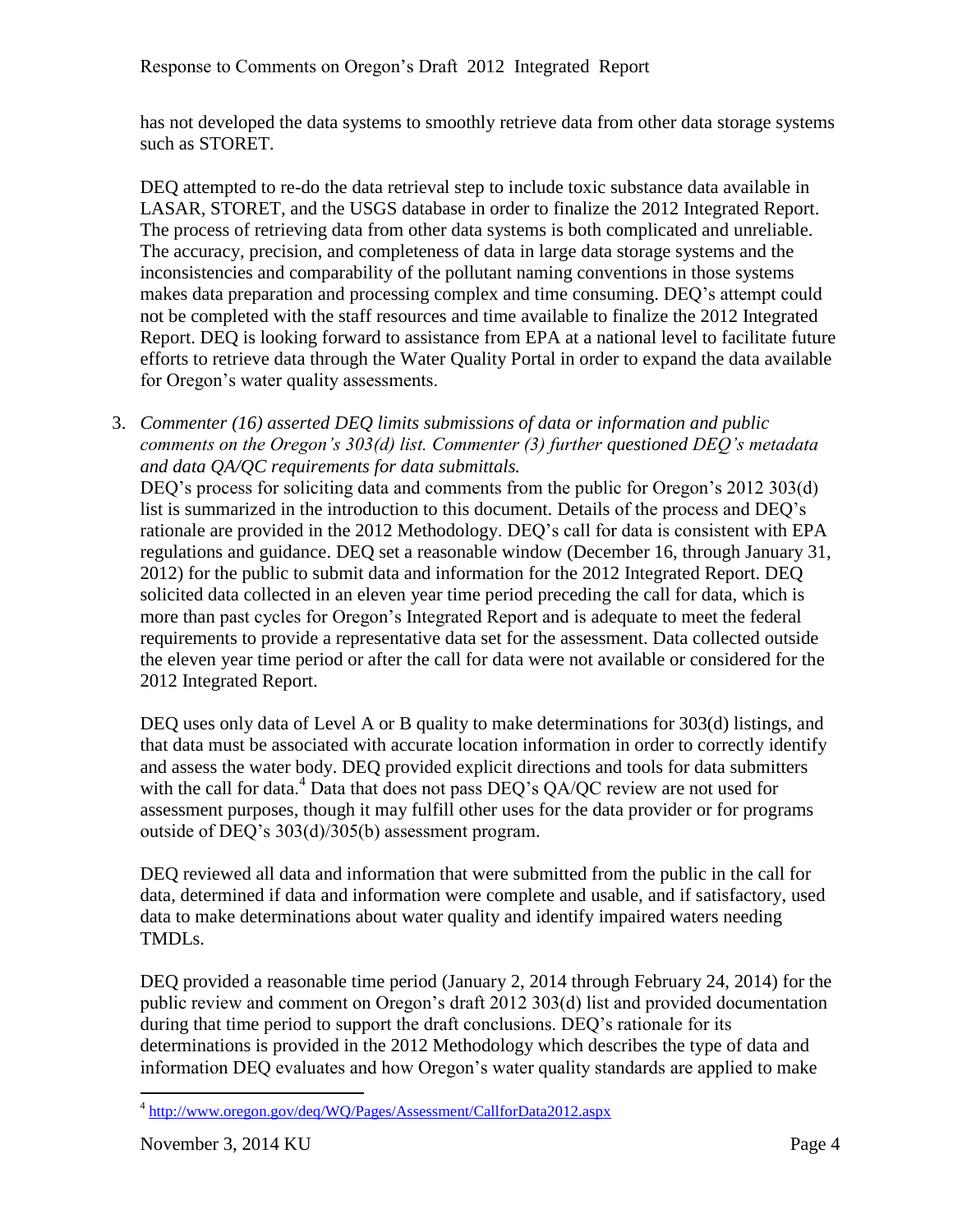assessment conclusions. DEQ's methodology was provided to the public both during the call for data and the public review period on the draft 2012 303(d) list. To further explain DEQ's determinations, each assessment record includes a summary of the data that were evaluated including the data time span, number of results, and number of results not meeting the applicable criteria. These summaries were available for all new assessments for the 2012 Integrated Report, new additions to the 303(d) list, and delistings proposed with the 2012 Integrated Report. Assessments carried forward from previous Integrated Reports with no updates include data evaluation summaries from previous assessments.

After considering comments received during the public review, DEQ is now finalizing Oregon's 2012 303(d) list based on the data and information that were evaluated.

4. *Commenters (3, 16) questioned the scope of parameters that were reviewed to produce new assessments for the 2012 Integrated Report and 303(d) list.* DEQ's data assembly is described in detail in the 2012 Methodology and summarized here. New assessments for the 2012 Integrated Report were completed for these parameters.

DEQ evaluated data for sampling results retrieved from two sources:

#### DEQ's LASAR database -

Retrieved October 18, 2012 – Monitoring results at stations throughout the state when available for 12 toxic substances (arsenic, beryllium, cadmium, chromium, copper, iron, lead, manganese, nickel selenium, silver, and zinc when available) from samples collected for the period January 1, 2000 through December 31, 2011.

Retrieved April 17, 2013 – Fish tissue sampling results for skinless fillets only from throughout the state for mercury analyses.

Retrieved March 26, 2013 – Monitoring results for dissolved oxygen from continuous sampling and grab sampling for the period January 1, 2000 through December 31, 2011 from sampling locations in the Willamette Basin and the Umatilla subbasin (Hydrologic Unit Code 17070103).

#### USGS Oregon Water Sciences Center –

Retrieved April 23, 2012 – Monitoring results from stations in the Willamette Basin when available for 37 toxic pollutants from samples collected for the period January 1, 2000 through December 31, 2011. No data were available in this time period in the Umatilla Basin.

Retrieved April 23, 2012 – Monitoring results for dissolved oxygen for the period January 1, 2000 through December 31, 2011 from locations in the Willamette Basin and the Umatilla subbasin (Hydrologic Unit Code 17070103).

In addition, DEQ reviewed all data and information submitted by the public in the call for data, determined if data and information were complete and usable, and, if satisfactory, used the data and information to make determinations about water quality.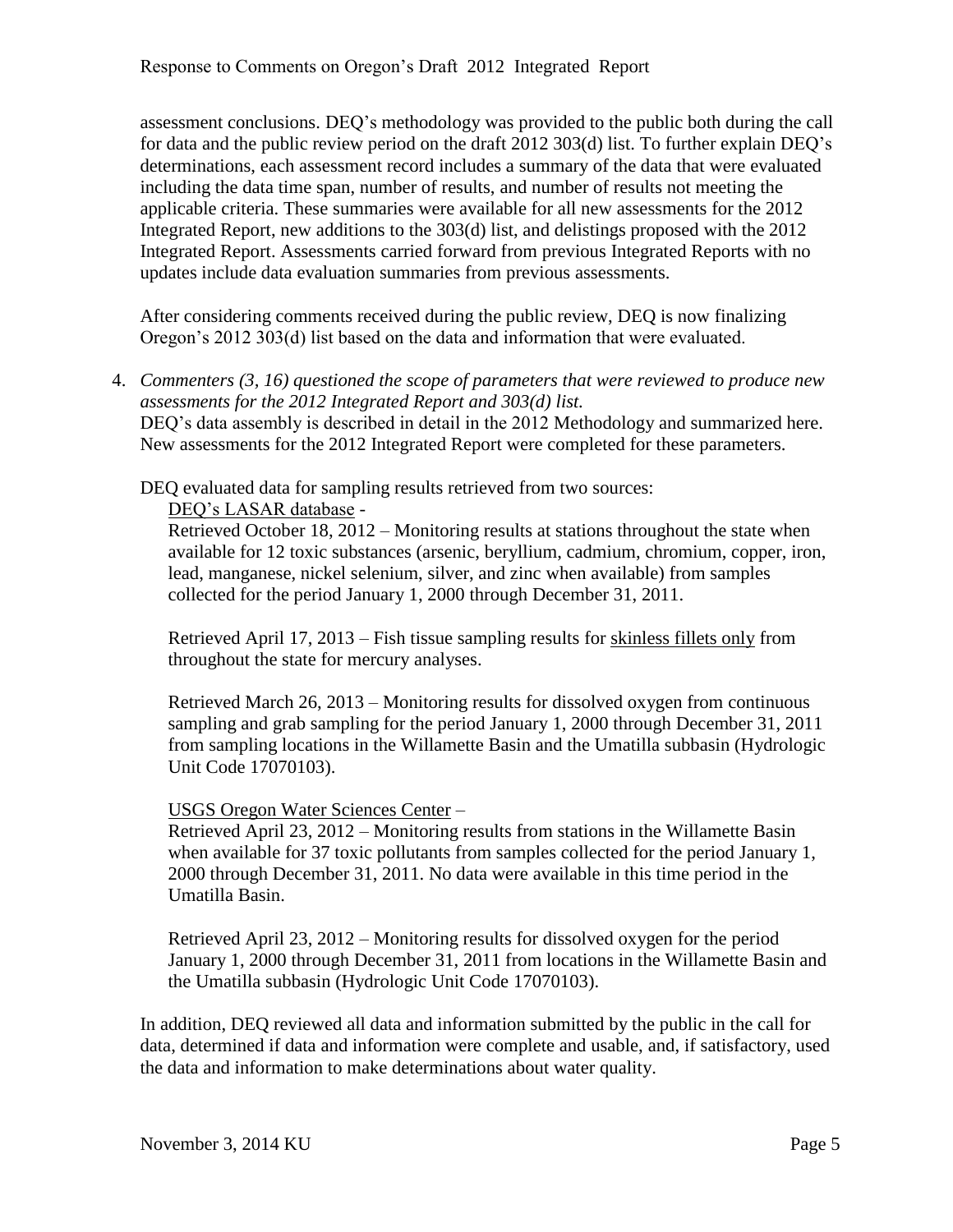DEQ also reviewed fish consumption advisories issued through June 2014 and updated the 2012 Integrated Report as needed. On the basis of a recent fish consumption advisory issued for Applegate Reservoir for mercury in fish, a listing was added to the final Category 5: 303(d) list (Record 26030).

DEQ retrieved pH, temperature, and other data only when needed to process and evaluate dissolved oxygen and metals data. Due to resource limitations, DEQ was not able to evaluate continuous monitoring data for these parameters throughout the state, or evaluate continuous data submitted by one agency (City of Salem). In response to comments received on the Draft 2012 Integrated Report, DEQ conducted a limited review of pH data in marine and estuarine locations and in the Columbia River. The results of those data reviews are discussed in Section D of this document.

Data in Oregon for toxic substances, bacteria, chlorophyll a, pH, sedimentation, and temperature were recently reviewed by EPA and used to propose additions to Oregon's 2010 303(d) list. EPA's additions were not finalized until December 2012. Due to the overlap in timing of EPA's final action on Oregon's 2010 303(d) list and initiation of DEQ's 2012 Integrated Report process (January 2012), DEQ did not include assessments for those parameters. EPA's action did not include de-listing actions. DEQ was interested in reviewing data for the 2012 303(d) list for toxic substance criteria that had been withdrawn in order to delist those waters.

5. *Commenter (16) stated DEQ did not consider information sources previously cited in comments on the draft 2010 303(d) list. Commenter (16) requested DEQ review materials on an extensive list of research reports and studies from throughout Oregon included with comments on the draft 2012 303(d) list.*

During the call for data open in December 2011 and January 2012, DEQ provided an opportunity for the public to submit data and information to be considered for the 2012 Integrated Report. DEQ indicated the types of data and information that DEQ would evaluate and provided instructions with submittal procedures, forms, templates, and formats and information required with the submittal. DEQ also indicated the methods that would be used to evaluate the data and information in the Methodology that accompanied that call for data and how DEQ would determine the quality and relevance of submitted materials.

DEQ prepared the draft 2012 Integrated Report based on the data and information received during the call for data and other data and information subsequently assembled and retrieved by DEQ. Data and information submitted from the public outside of the solicitation period or as comments on the draft 2012 conclusions were not readily available for DEQ to incorporate into the evaluation and assessment process for the 2012 Integrated Report. Data collected outside the eleven year time period preceding the call for data were not relevant to the data set considered for the 2012 Integrated Report. Reports cited or information submitted as comments on previous 303(d) lists, but not submitted during the 2012 call for data, were also not available for the 2012 Integrated Report.

Information from public and university research in Oregon such as the Commenter requested DEQ consider may provide important information to refine and guide further research or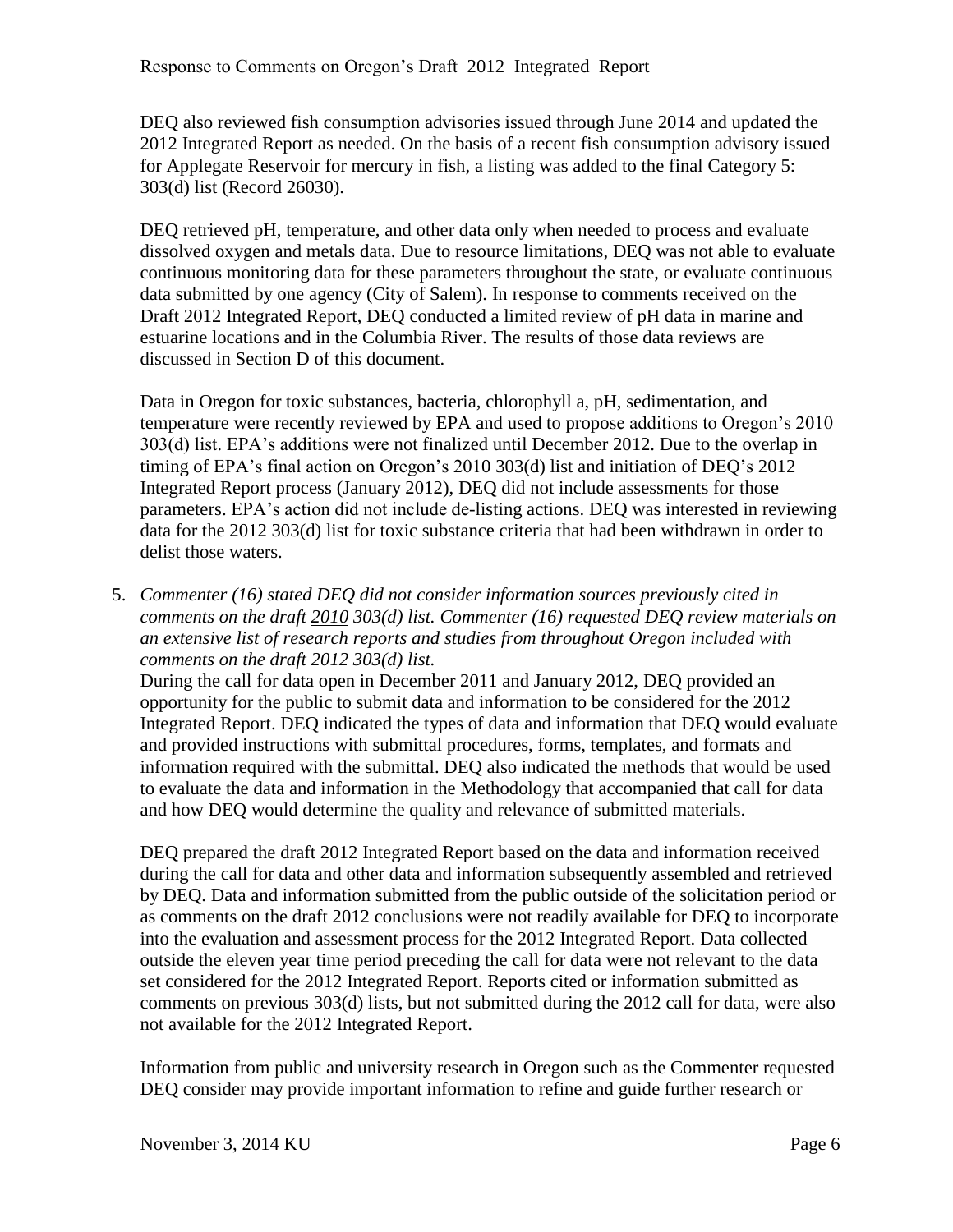natural resource management decisions, but does not necessarily provide relevant information to inform the Integrated Report assessment process and DEQ's 303(d) listing decisions. DEQ recommends the Commenter provide this information during the next Integrated Report public call for data. This is the appropriate time for information to be brought to DEQ's attention for the Integrated Report. When information is submitted during the call for data, DEQ will be able determine the relevance of the information and usability to the Integrated Report process. Research and reports may contain information that cannot be evaluated directly with the methods and protocols DEQ has developed for past assessments. If submitted during the public call for data, DEQ will be able to consider the relevance and applicability of Oregon water quality standards, and may be able to incorporate that information into the assessment.

# <span id="page-9-0"></span>C: **Comments on Draft 2012 Integrated Report**

#### <span id="page-9-1"></span>**III. General Comments**

- 6. *Commenter (16) stated DEQ did not list waters that have been listed as threatened.* DEQ used data and information identifying waters that do not meet water quality standards to develop Oregon's 303(d) list. DEQ is not aware of a list of Oregon waters identified as "threatened". DEQ does not list waters on the basis of Environmental Species Act threatened and endangered species status.
- 7. *Commenter (24) asserted when listing criteria are revised that the entire 303(d) list should be open for public review and comment including listings based on previous criteria.* DEQ assumes the Commenter was referring to the numeric or narrative criteria adopted by the Environmental Quality Commission and approved by EPA as Oregon's water quality standards. DEQ complies with federal requirements to periodically update the 303(d) list and use the water quality standards that are in effect and approved by EPA for Clean Water Act purposes. When DEQ evaluates data and information as part of the 303(d) process, past assessment determinations are updated based on new data, new information, and effective criteria. Except where criteria are withdrawn, older assessments and 303(d) listings that are not updated are carried forward and retained. DEQ does not review older 303(d) listing determinations until new data or information are available, and then incorporates revised criteria into the evaluation. The public subsequently has the opportunity to review and comment on those new 303(d) listings or delistings.
- 8. *Several Commenters (example, 26) requested DEQ review all previous 303(d) listings, particularly 303(d) listings added by EPA to Oregon's 2010 303(d) list.* Where new data or information were available and evaluated by DEQ, previous 303(d) listings were reviewed and updated. EPA previously responded to comments on 303(d) listings added to Oregon's 2010 list, and unless DEQ had additional relevant information, those listings remain in place.
- 9. *Commenter (16) asserted DEQ does not consider designated use support in preparing the 303(d) list.*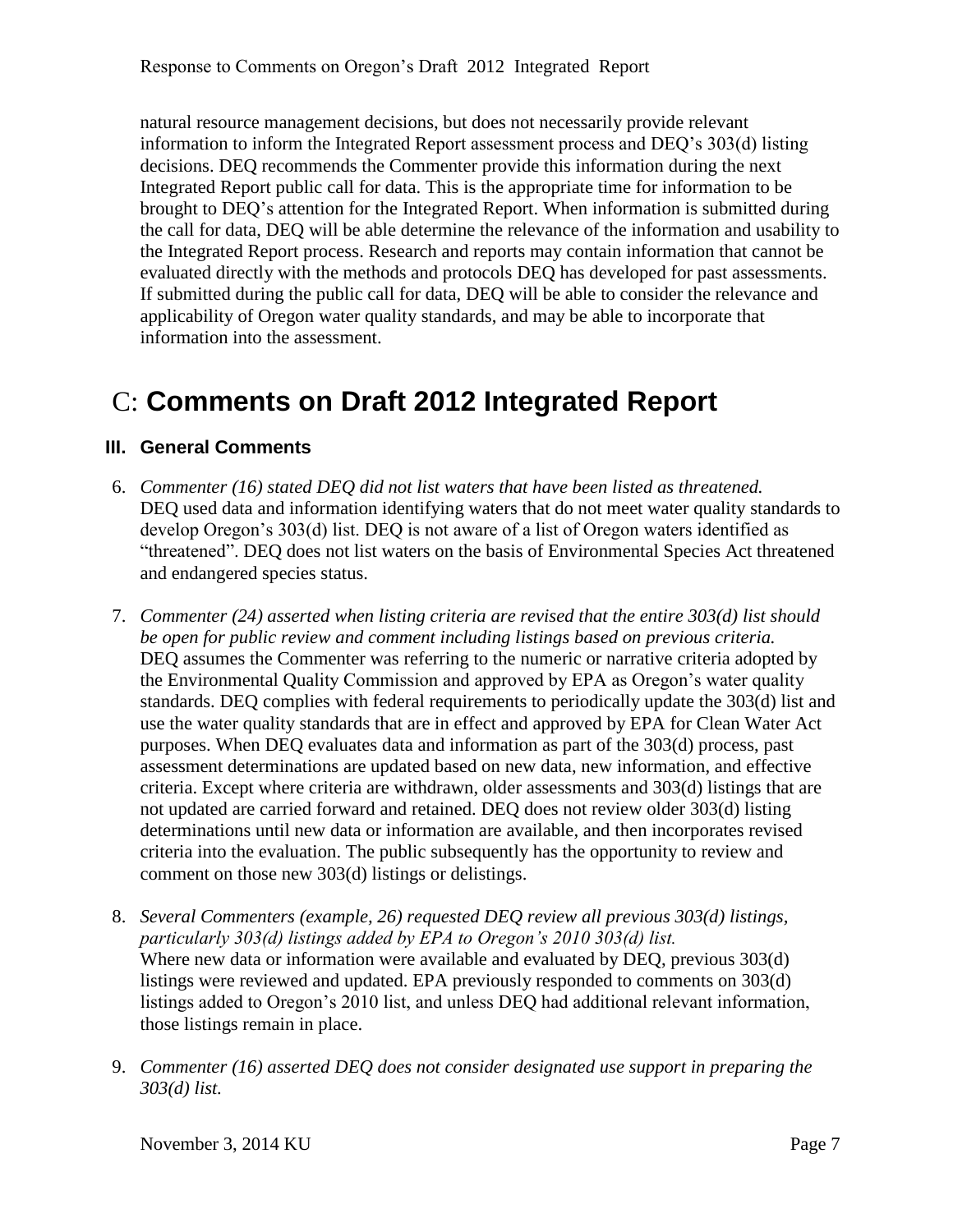Oregon's water quality standards are developed to protect a variety of beneficial uses. Standards for specific pollutants or water conditions may protect both aquatic life and human uses of waters. DEQ's approach is to evaluate water quality when data are available by applying criteria for pollutants or parameters independent of each other, and report on whether or not those criteria are met. DEQ's Integrated Report is not organized by the beneficial uses designated in a water body, but by pollutant or parameters that are assessed in that water. One or more pollutants or parameters may contribute to beneficial use impairments, and each is considered independently. If any one of the multitude of pollutant or parameter criteria are not met, then the beneficial uses protected by the criterion are considered impaired. For instance, most waters in Oregon are designated for domestic water supply. DEQ's assessment considers data or information on aquatic weeds and algae, chlorophyll a, toxic substances, and turbidity as pollutants or conditions that potentially impair the use of water for drinking water beneficial use. This approach is consistent with EPA guidance on using the "independent applicability" of state's water quality standards to assess water for 303(d)/305(b) reporting.

10. *Commenter (16) asserted DEQ should list waters on the basis of violations of Oregon's antidegradation policy.*

Oregon's antidegradation policy is established in OAR 340-041 and approved by EPA as part of Oregon's water quality standards. Oregon's antidegradation policy is implemented through DEQ's actions that preserve and protect good and high quality waters. DEQ applies the antidegradation policy primarily when issuing wastewater discharge permits or water quality certifications. DEQ's Integrated Report classifies waters where data show standards are currently being met as Category 2: Attaining and this information is available to inform DEQ decisions to preserve and protect that water quality.

In contrast, DEQ's actions to identify impaired waters for addition to the 303(d) list are aimed at identifying waters that do not have good or high quality waters and require further actions to restore those waters. DEQ identifies waters that currently do not meet water quality standards and need TMDLs to control discharges to prevent further degradation and restore impaired water. DEQ is open to considering additional ways to implement antidegradation in the 303(d) listing process if EPA develops guidance on how to align the antidegradation policy with the listing process where the focus is to identify waters that are degraded and impaired.

11. *Commenter (16) asserted DEQ does not use narrative criteria to develop Oregon's 303(d) list. Commenter asserted narrative criteria could be used to list waters based on information or observations of aquatic weed or algae growth such as reed canary grass, observations of invasive plant and animal species, absence of endangered species, sedimentation, fish consumption advisories, and toxic substances in aquatic species, wildlife, and sediment.* DEQ does in fact use narrative criteria to inform its 303(d) listing determinations. Narrative criteria in Oregon's water quality standards protect general conditions in Oregon waters, but do not explicitly state how to measure or evaluate those conditions as numeric criteria do. DEQ must develop protocols to implement the narrative criteria and to date has done so for a limited number of narrative criteria. DEQ has developed several assessment protocols that apply narrative criteria in conjunction with available numeric criteria for related pollutants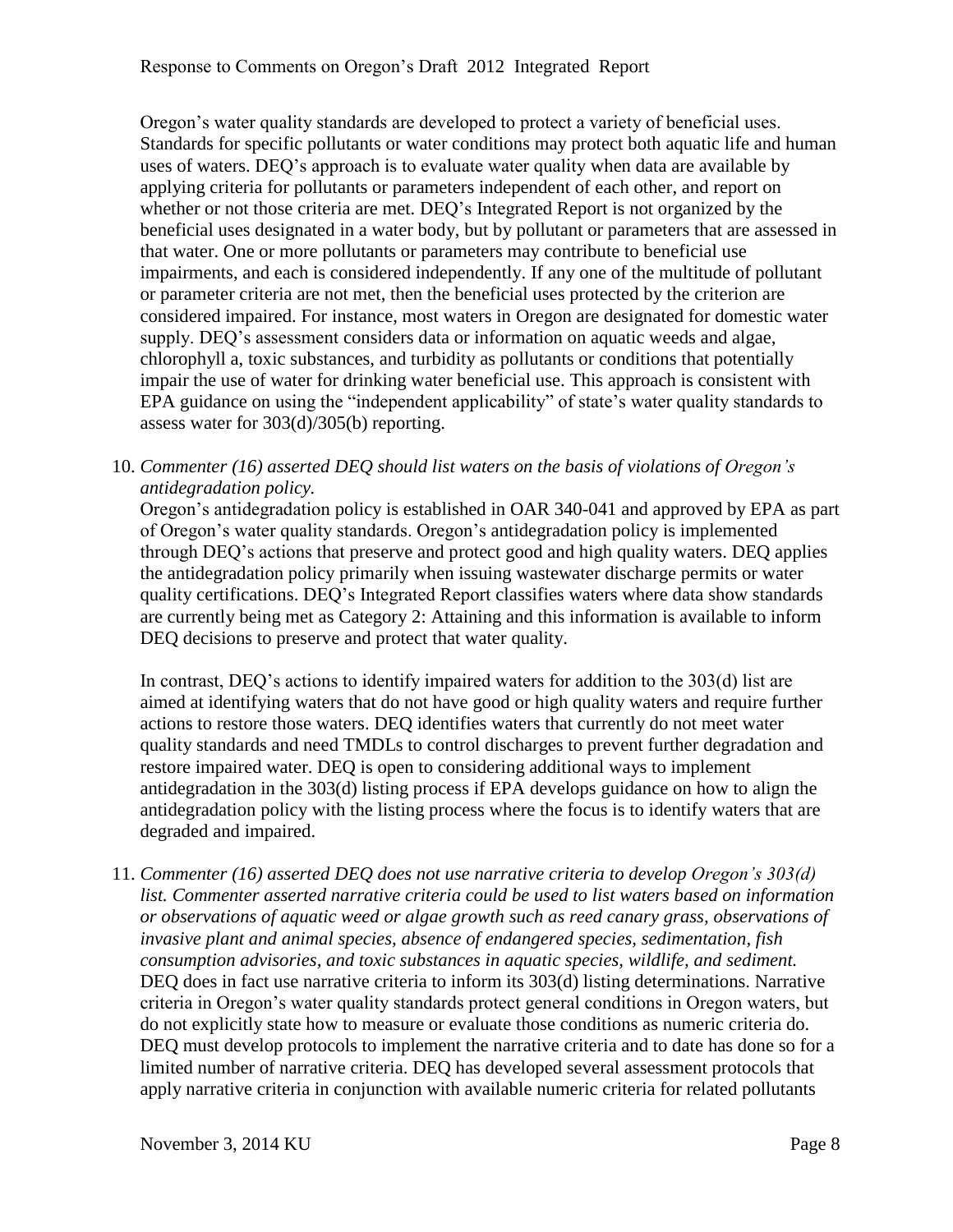that are protective of beneficial uses or that TMDLs will target. See 2012 Methodology protocols for biocriteria, harmful algae blooms, use of beach advisories due to bacteria levels, turbidity impacts to drinking water, and use of fish consumption advisories due to toxic substance levels in fish. These protocols make use of robust scientific methods and information from other regulatory agencies such as the Oregon Health Authority that issues several types of health advisories. Since Oregon has not adopted numeric biocriteria in standards, DEQ has developed an assessment protocol to apply the narrative biocriteria using a benchmark developed from years of available research and sampling data that inform DEQ's understanding of healthy macroinvertebrate communities in Oregon's waters. The information that the Commenter cites may report isolated observations about conditions in water, but does not relate directly to application of specific narrative criteria that warrants a 303(d) listing to address pollutants with TMDLs or provide a scientific method for DEQ to reach such a conclusion. As resources allow and scientific methods support, DEQ will continue to review data and information to develop additional benchmarks to implement the narrative criteria.

12. *Commenters (8, 24) asserted DEQ should adopt the Assessment Methodology into Oregon rules using a public process according to Oregon administrative procedures for rulemaking. Commenter (16) asserted DEQ does not allow or respond to comments on the methodology.* The 2012 Methodology documents for the public and EPA the methods, data, and protocols DEQ used to conduct the assessment and prepare the 2012 303(d) list of impaired waters needing TMDLs. The 2012 Methodology contains documentation required by federal regulations to support DEQ's listing and delisting determinations and is submitted to EPA along with DEQ's final updates to Oregon's 303(d) list. The 2012 Methodology describes how DEQ applies Oregon's water quality standards which are adopted in rule in OAR 340- 041. The 2012 Methodology does not constitute a "rule", but describes how DEQ uses Oregon rules, i.e., water quality standards, to identify impaired waters. Prior to making a final decision on Oregon's 303(d) list, DEQ provides the public an opportunity to review and comment on DEQ's conclusions about where water quality standards are not met and which waters are water quality limited (Categories 4 and 5).

DEQ provided the assessment methodology as information to the public during the call for data to prepare the 303(d) list, and during the public notice and review period of the draft 303(d) list. While DEQ does not solicit comments on the methodology, DEQ does review those comments to determine if DEQ's decision process needs to be clarified or if DEQ made errors in reaching 303(d) assessment conclusions. DEQ's response to comments addresses comments that are relevant or clarify DEQ's final decisions on Oregon's 2012 303(d) list. Comments received on the assessment methodology may lead DEQ to consider changes to protocols in future assessment methodologies, but are not addressed at this stage in DEQ's 2012 Integrated Report assessment process.

13. *Commenter (18) provided a number of observations about the environment. In regard to the Integrated Report, Commenter expressed concern that the report conclusions were not adequate to identify nonpoint sources of pollution.*

DEQ assesses the conditions of Oregon waters by applying Oregon water quality standards established for pollutants and conditions that protect beneficial uses of the water. Water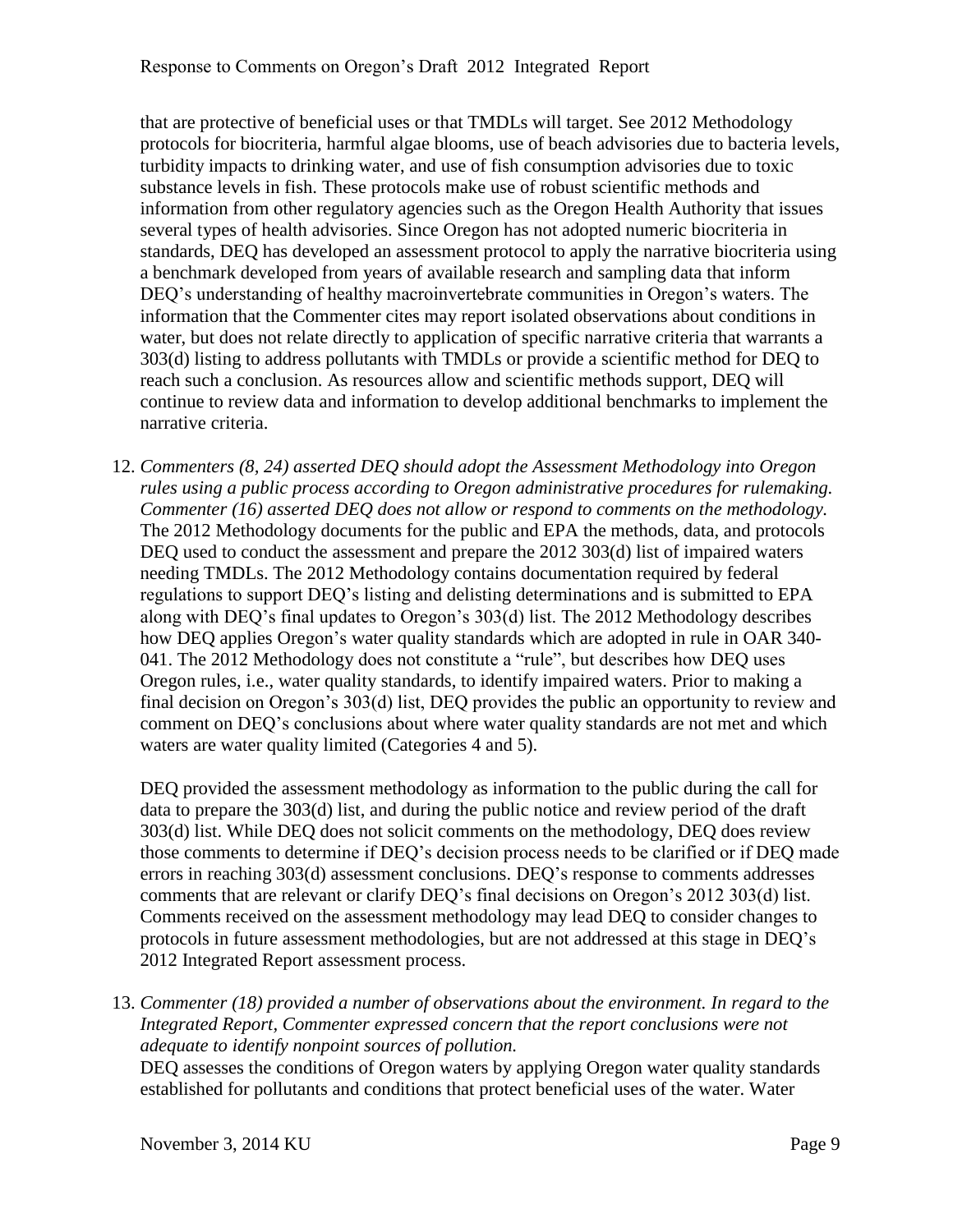quality standards apply to the water body regardless of the sources of pollutants which may include both point and non-point sources. The Integrated Report identifies where the standards are not met, but does not identify the source of pollutants. Once impaired waters are identified, the sources of pollutants for specific waters are identified during the TMDL development process.

14. *Commenter (3) stated that assessing pollutants for "time periods of interest" was inappropriate where the uses are year-round. Further, that if a water body is not attaining in a particular season, it does not mean it should only be considered in nonattainment for that season unless designated uses pertain only for a season/time period. An opposing opinion was expressed by Commenters (5, 8, 19) who asserted assessments, particularly for toxic substances, should not be done on a year round basis since issues are seasonal.* For the 2012 Integrated Report, DEQ focused primarily on toxic substances and dissolved oxygen. Toxic substances criteria are applied year-round and are not evaluated for particular seasons or time periods since the beneficial uses are present year round. Dissolved oxygen criteria apply to specific designated uses, and are applied in the time periods when the designated use is present and in the segment that is designated for that use. The dissolved oxygen spawning criteria are applied in the waters and in the time periods when salmon, steelhead, bull trout, or resident trout spawning uses are present. The dissolved oxygen criteria applicable to other designated fish uses are applied year-round. Further study of the seasonal and geographic extent of waters not attaining these criteria as well as the causes of impairment would be conducted during the TMDL development process.

DEQ has previously used seasons or time periods of interest to evaluate data for other pollutants and criteria. EPA also considered pollutants in seasons for additions to the 2010 303(d) list. Modifying assessment protocols would be a significant deviation from past assessments that have been approved by EPA in previous Integrated Reports. DEQ will consider these comments at such time as DEQ revises its assessment protocols for those parameters.

15. *Commenter (3) questioned what assigning "Category 3b, Insufficient data, potential concern" triggered, and stated that not meeting minimum data requirements should not exclude placing waters on the 303(d) list where impairment is recognized. On the other hand, Commenter (5) asserted waters should be listed only when confirming data are available and otherwise should be placed in Category 3 Insufficient data until such data are obtained, especially data specifically matching the form of the criteria (example: hexavalent chromium criteria vs. total chromium data). Commenters (5, 9) also asserted that DEQ should not assess any pollutants for which criteria may be revised.*

DEQ developed protocols with minimum data requirements for 303(d) listing to make reasonable determinations about water quality for statewide assessment purposes based on the pollutant criteria and the data sets typically available. For toxic pollutants where monitoring is limited and infrequent, DEQ uses a minimum of 2 exceedances to identify waters as impaired for 303(d) listing and make conservative yet reasonable decisions consistent with the standards. For dissolved oxygen, monitoring result data sets are typically larger, but results can be more variable depending on other water conditions. DEQ developed the protocol to evaluate dissolved oxygen data using the "10% rule" or minimum of 2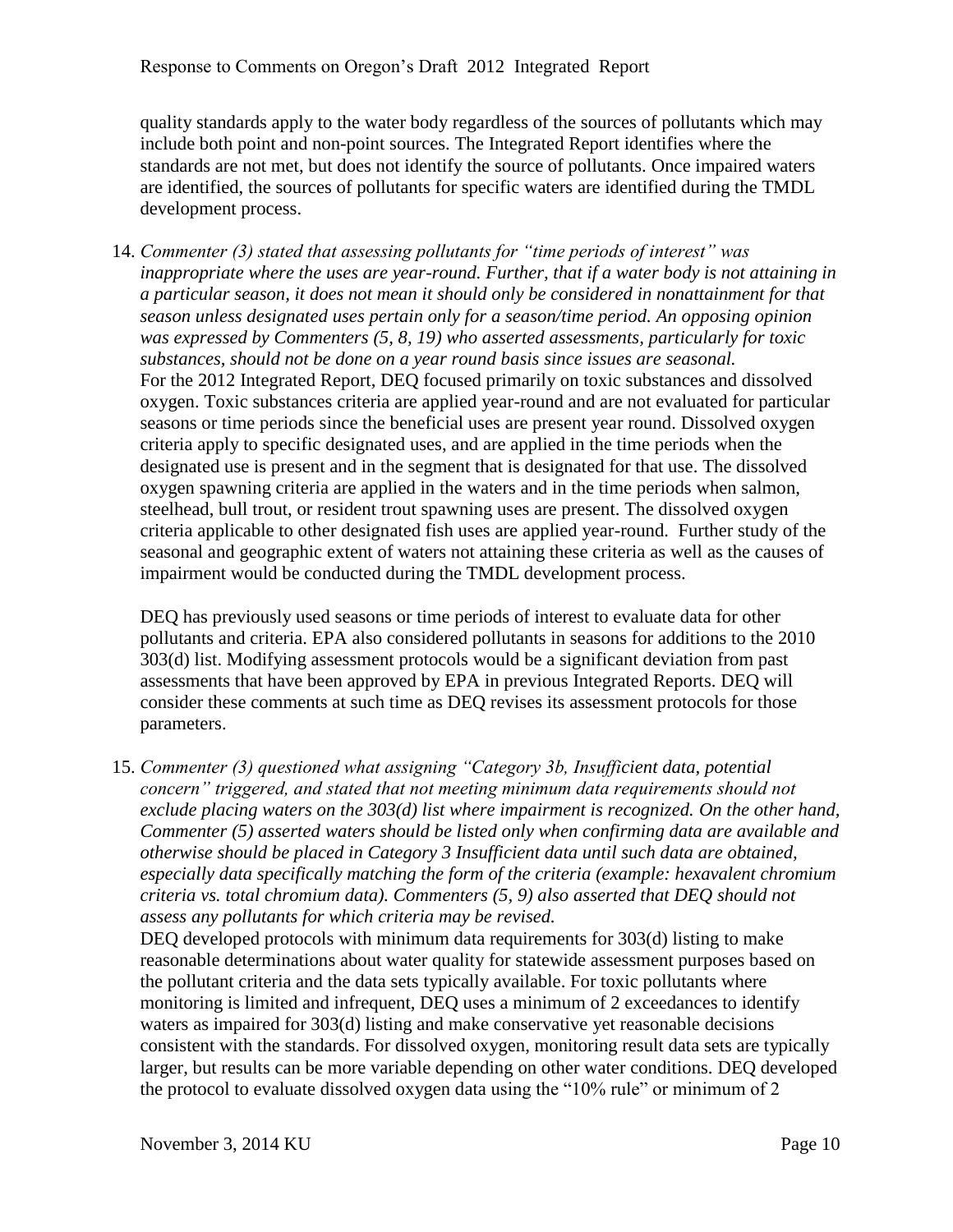exceedances recommended in EPA guidance for 303(d) listings. For determining attaining status, DEQ's protocols are stricter for both toxic substance and dissolved oxygen, with at least 5 samples required to demonstrate attainment. When data results do not demonstrate these conditions, DEQ does not have reasonable basis to determine that water is impaired or attaining. When more data are available, a determination about impairment or attainment can be made.

The status of Category 3b: Insufficient data, potential concern is applied to evaluate data for toxic substances where data sets are typically small. This status is intended to provide information to users of the assessment report to indicate that there is not enough information about the water conditions, but at least 1 result in the data set does not meet criteria. When additional data are available for assessment purposes, the status of Category 5: 303(d) or Category 2: Attaining will be assigned as appropriate.

DEQ applies the current and approved water quality criteria for assessment purposes. Criteria that are revised will be applied when EPA has approved those revisions to replace the current and effective criteria. In cases where the data do not match the exact form specified in the water quality standards, DEQ applies reasonable assumptions about the likely equivalence of the monitoring results and the proportion of toxic forms present in the environment to the form specified in the criteria. DEQ takes a conservative and proactive approach to using available data to assess and list waters rather than waiting until analytical methods are developed (examples, methyl mercury in fish tissue, or hexavalent chromium) or robust and comprehensive monitoring programs have been implemented to collect more data (example, inorganic arsenic).

16. *Commenter (16) asserted DEQ should not place waters into "Category 4C: Water quality limited, but a TMDL is not needed; impairment is not caused by a pollutant" because Oregon does not have a natural conditions provision in the water quality standards.* This category is an assessment category specified in EPA guidance to be used for waters where impaired conditions are related to pollution but are not due to a pollutant as defined in the Clean Water Act.

DEQ's approach to using Category 4c is consistent with EPA guidance. EPA has described the meaning and use of Category 4c in several versions of guidance for Integrated Reporting including 2006, 2004, and 2002.

17. *Commenters (8, 19, 24, 26) asserted water bodies should not be listed as impaired unless data show impairment throughout the segment and segments should be limited to only where data show standards are not met and not extrapolated upstream of monitoring locations. Commenters suggested other factors to use to limit the extent of the listings.* The general principles and decision hierarchy DEQ follows to determine assessment units and assign a status to the assessed water are described in detail in Section D. 3 in the 2012 Methodology. DEQ uses the general approach that data showing impaired conditions represents the entire water body unless other information at another location upstream or downstream shows attainment. DEQ uses the available data for the identification of the impaired water, but further delineation of the extent of the impairment may be done during TMDL development. Where water quality criteria are applicable to specific designated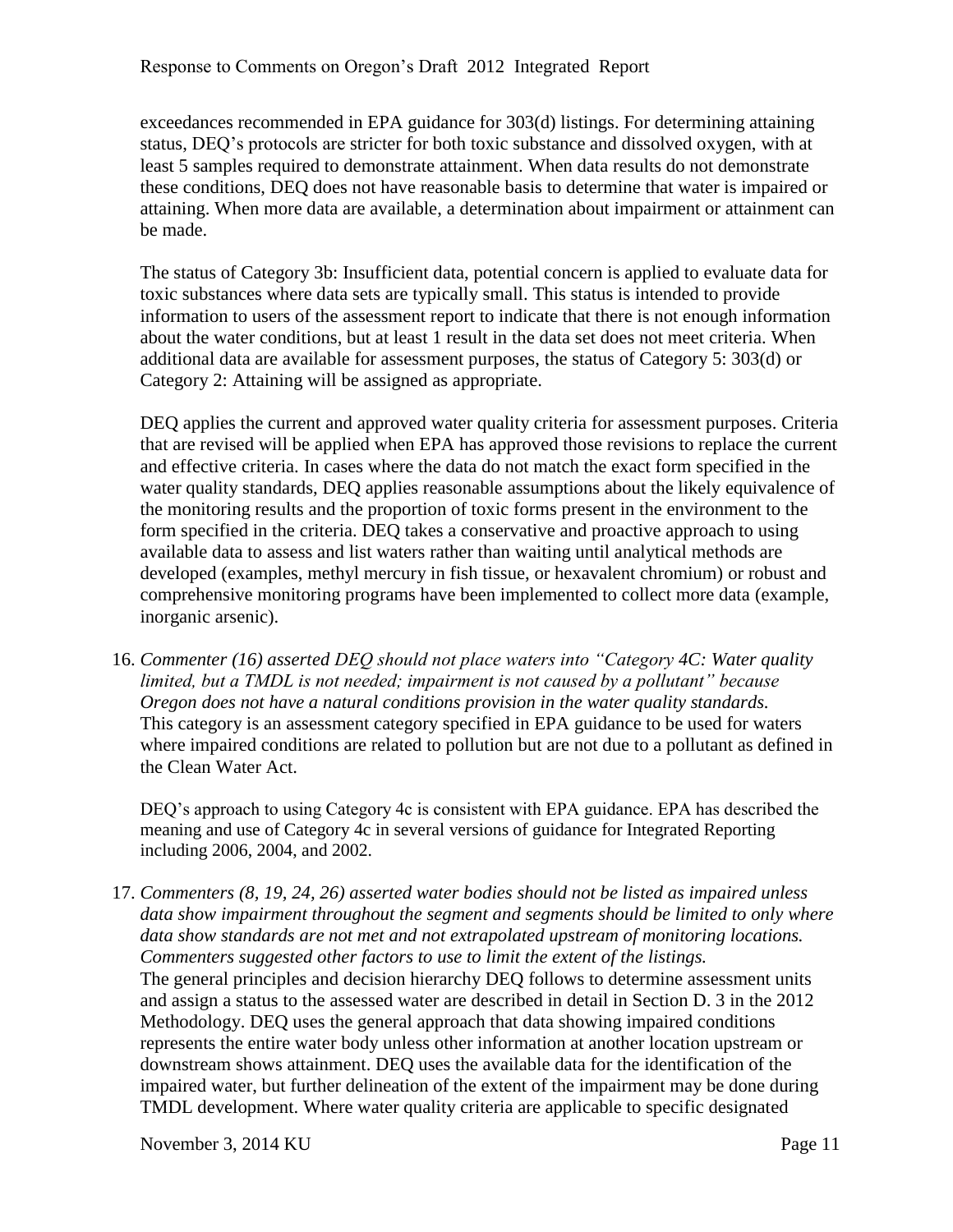beneficial uses, such as temperature or dissolved oxygen criteria, the assessment unit correlates to the contiguous section of a water body designated in water quality standards for that beneficial uses. DEQ assesses that section as one assessment unit in order to protect that beneficial use.

DEQ does not define or limit assessment units based on land uses, land ownership, geographic or administrative boundaries, or assumed pollutant sources since these factors are not relevant or are unknown when assessing water conditions relative to water quality standards. Further study and analysis of these factors is part of the TMDL development process once impaired waters are identified. Delineation of the upstream or downstream extent of impaired waters and the causes and sources of the pollutants is done during TMDL development, but is not necessary for the initial identification of impaired water for the 303(d) listing.

18. *Commenters (8, 19) stated samples taken at the same location and time should not be counted as two results, but should be treated as a single sample equal to the average of the sample results.*

Where sample results included duplicate sample results collected for QA/QC purposes and identified as sample primary and sample duplicate, DEQ evaluated the maximum (or minimum for dissolved oxygen) result which counted as one result. DEQ has reviewed data and corrected any errors for specific assessment records where sample primary and duplicate were inadvertently counted as two results.

19. *Commenter (2) noted issues with assessments not distinguishing between rivers and lakes.* For the Integrated Report, DEQ uses geospatial information to identify the waters being assessed. Rivers and linear water features are georeferenced as line segments; lakes, ponds, and reservoirs are georeferenced as polygon features. Some lakes and reservoirs can also be identified by a segment of a linear through-going stream feature. If water quality standards or designated beneficial uses apply only to specific water body types, DEQ will limit the assessment to only that water body. However, many of the beneficial uses, such as human consumption of fish, apply to all water types and are not restricted to only lakes or only streams. Some information about impaired waters are specific to single water bodies or segments of a water body, such as advisories on fish consumption or harmful algae blooms. In those cases DEQ limits the assessment unit to the appropriate water body or segment of a water body. The example cited by the Commenter (Record 9284) is based on fish consumptions advisories in the Columbia River from Bonneville Dam RM 142 up to McNary Dam RM 287.1 due to polychlorinated biphenyls in fish and is consistent with the way the advisory identifies the geographic limits of the advisory.

#### <span id="page-14-0"></span>**Stream Names**

20. *Commenter (26) noted that the name for North Fork Squaw Creek, (Record 23601) has been updated and changed to North Fork Whychus Creek.* DEQ has updated records for the stream LLID 1216740441658 with the corrected stream name.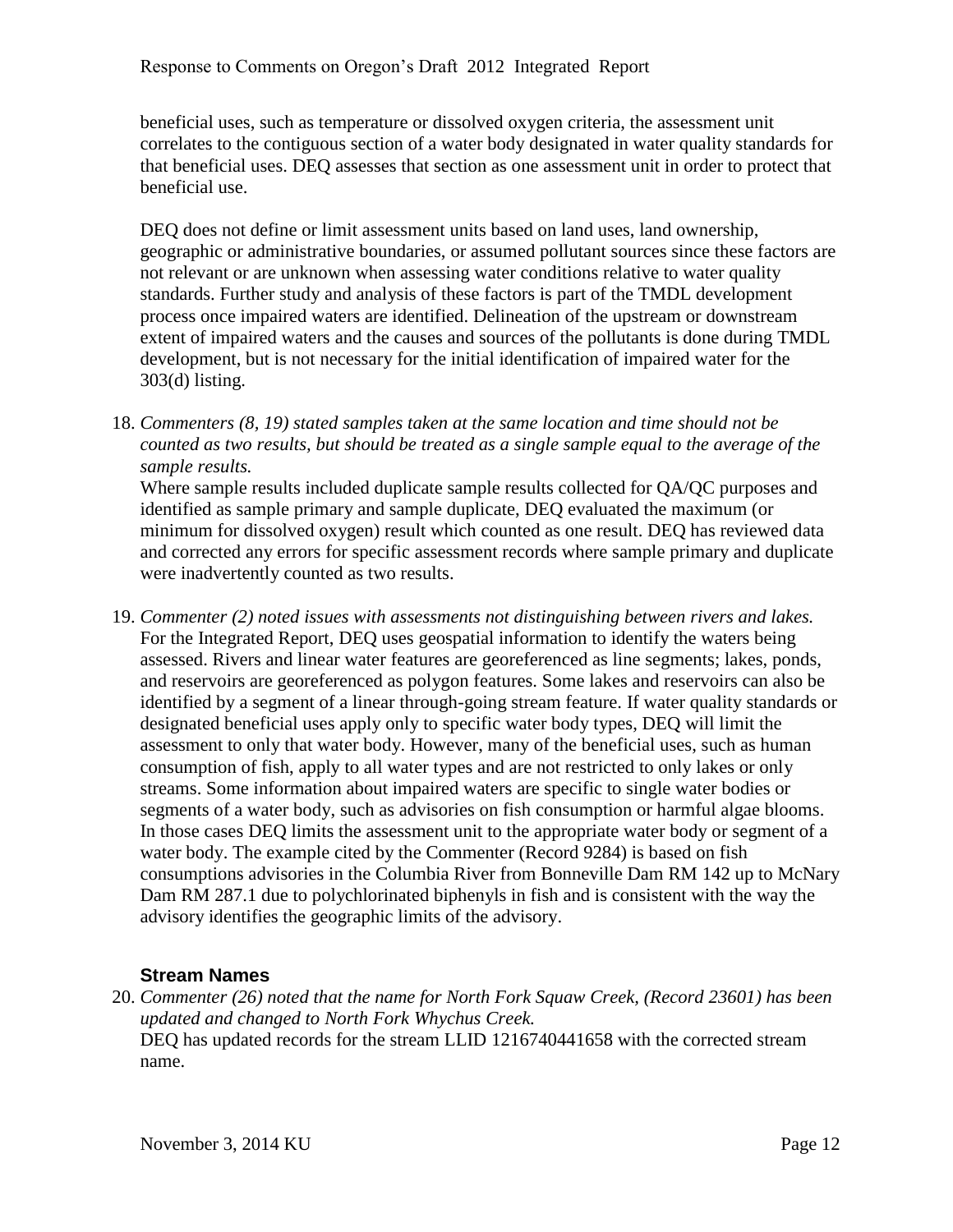|                                | <b>Stream Name LLID Stream</b> | $HUC$ <sup><math>4th</math></sup><br><b>Name</b> | <b>County</b> | <b>Former</b><br><b>Name</b> | <b>Record</b>                                  | <b>Segment</b>      |
|--------------------------------|--------------------------------|--------------------------------------------------|---------------|------------------------------|------------------------------------------------|---------------------|
| North Fork<br>Whychus<br>Creek | 1216740441658                  | Upper<br>Deschutes                               | Deschutes     | North Fork<br>Squaw<br>Creek | 23601<br>9001                                  | 2989                |
| Isqúulktpe<br>Creek            | 1184010457003                  | Umatilla                                         | Umatilla      | Squaw<br>Creek               | 9430<br>9431<br>9432<br>9433<br>14026<br>14027 | 427<br>3213<br>3214 |
| Latiwi Creek                   | 1222191443735                  | South<br>Santiam                                 | Linn          | Squaw<br>Creek               | 5933<br>6315<br>6653                           | 1329                |
|                                | Dunawi Creek 1232793445528     | Upper<br>Willamette                              | <b>Benton</b> | Squaw<br>Creek               | 24090<br>25493<br>25494                        | 31228               |
| <b>Mulak Creek</b>             | 1234357459530                  | Nehalem                                          | Clatsop       | Squaw<br>Creek               | 9510<br>9511                                   | 3250                |

DEQ also updated records for the following streams with updated names obtained from the Geographic Names Information System (GNIS):

#### <span id="page-15-0"></span>**IV. Assessments for Dissolved Oxygen**

21. *Commenters (5, 9, 12, 22) asserted DEQ had incorrectly counted the number of sample results and sample exceedances used to make the Category 5: 303(d) determinations for Tryon Creek (Record ID 25764) and the Willamette River (Record 20941) for dissolved oxygen in the spawning time period by counting sample duplicates, data unpaired with temperature data, or using data outside the spawning time period.*

DEQ thoroughly reviewed the data used for these assessments. The Commenters may not have included Quality Level B data in their review. As per the Methodology, DEQ used all Quality Level A+, A and B level data in the assessment, and the data were sufficient to support the determination. A thorough review of the data also confirmed that only results within the spawning time period were evaluated using the spawning criteria.

22. *Commenters (5, 12, 22) asserted that segments for assessments of dissolved oxygen were inappropriately long, using the Willamette River (Records 12065 and 20941) as examples.* DEQ acknowledges concerns about the size of some assessment units. As described in the 2012 Methodology, DEQ assessed waters in segments with similar beneficial use designations using numeric criteria that protect those uses. Criteria for temperature and dissolved oxygen were applied at the locations on a water body where spawning occurs, or where cold, cool, or warm water aquatic life uses are designated.

For the Willamette River, salmon and steelhead spawning is the designated use from RM 54.8 to 186.5, salmon and steelhead migration corridors are designated uses from RM 0 to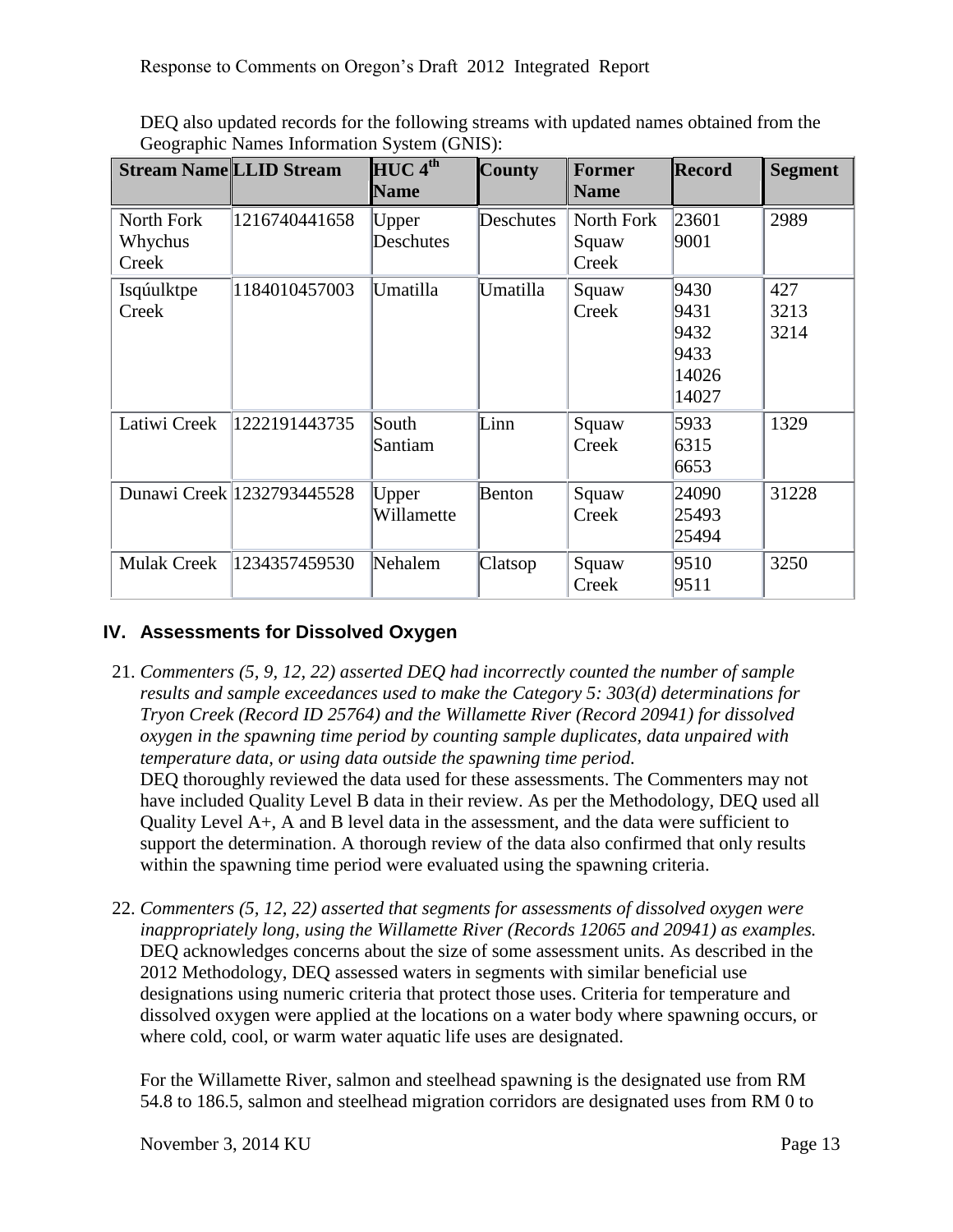50.6, and salmon and trout rearing and migration are designated uses from RM 54.8 to 186.5. DEQ applied dissolved oxygen criteria in those segments to protect those designated uses.

23. *Commenter (1) asserted that data were not sufficient to determine water quality limitations (Category 5: 303(d)) for Tryon Creek (Record ID 25764) and Oswego Creek (Record ID 25167) using the dissolved oxygen spawning criteria in OAR 340-041 Table 21 based on a 7 day mean minimum.*

DEQ applied OAR 340-041-0016(1) dissolved oxygen criteria for spawning that protects salmon, steelhead, and resident trout spawning following the protocols described in the 2012 Methodology. DEQ used a frequency of 10% of samples and at least 2 samples not meeting the criteria to determine Category 5: 303(d) status as described in the Methodology. The data in both these waters were sufficient to support the determinations. A dissolved oxygen 7-day mean minimum is not part of the criteria for spawning areas.

- 24. *Commenter (15) asserted the Category 5: 303(d) listings for dissolved oxygen in Kellogg Creek (Record 25753) and the Clackamas River (Record24503) were in error.* The dissolved oxygen criteria are applicable in resident trout spawning areas. The one mile segment at the mouth of Kellogg Creek is listed to protect resident trout spawning in the contiguous segment that is designated for salmon and trout rearing and migration, but not designated for other salmon or steelhead spawning uses. The listing conforms to DEQ's assessment protocols. The listing for the Clackamas River for is based on sufficient data of acceptable quality at Station 11233 at RM 1.3 not meeting the criterion (5 of 45 (11%) samples  $< 11.0$  mg/l and  $< 95\%$  saturation).
- 25. *Commenters (1, 5, 9, 22) asserted that salmon and steelhead spawning is not a designated use in several waters (Oswego Creek, Multnomah Channel, Columbia Slough, Amazon Creek, Long Tom River, Spencer Creek, Unnamed Stream) and that the dissolved oxygen spawning criteria were applied in error.*

The dissolved oxygen criteria for spawning apply in salmon and steelhead spawning areas and in active spawning areas used by resident trout species. DEQ developed guidelines to assist in determining spawning locations for resident trout. The guidelines are summarized in the 2012 Methodology and were applied for the 2012 Integrated Report. Commenters are correct that several waters are not designated salmon and steelhead spawning areas, but the spawning criteria were correctly applied to protect resident trout spawning use in those waters, and the data were sufficient to support the determinations. (See Comment 30 below for detailed discussion of the Long Tom River assessments.)

26. *Commenter (3) stated that their review of dissolved oxygen data for the spawning time period in Rock Creek (Record 24501), North Fork Silver Creek (Record 24508), and Silver Creek (Record 24536) did not indicate listing errors in the 2010 303(d) list, or that data for the South Yamhill River (Record 20969) showed attainment. Commenter asserted that delisting actions were not supported by the data.*

Oregon's dissolved oxygen standard for spawning includes a minimum criterion for dissolved oxygen (11 mg/L) and a minimum level for percent saturation (95%). DEQ uses both parts of the standard to determine if conditions support the fish spawning use. In other words, if a dissolved oxygen result is less than 11 mg/L, and the percent saturation is under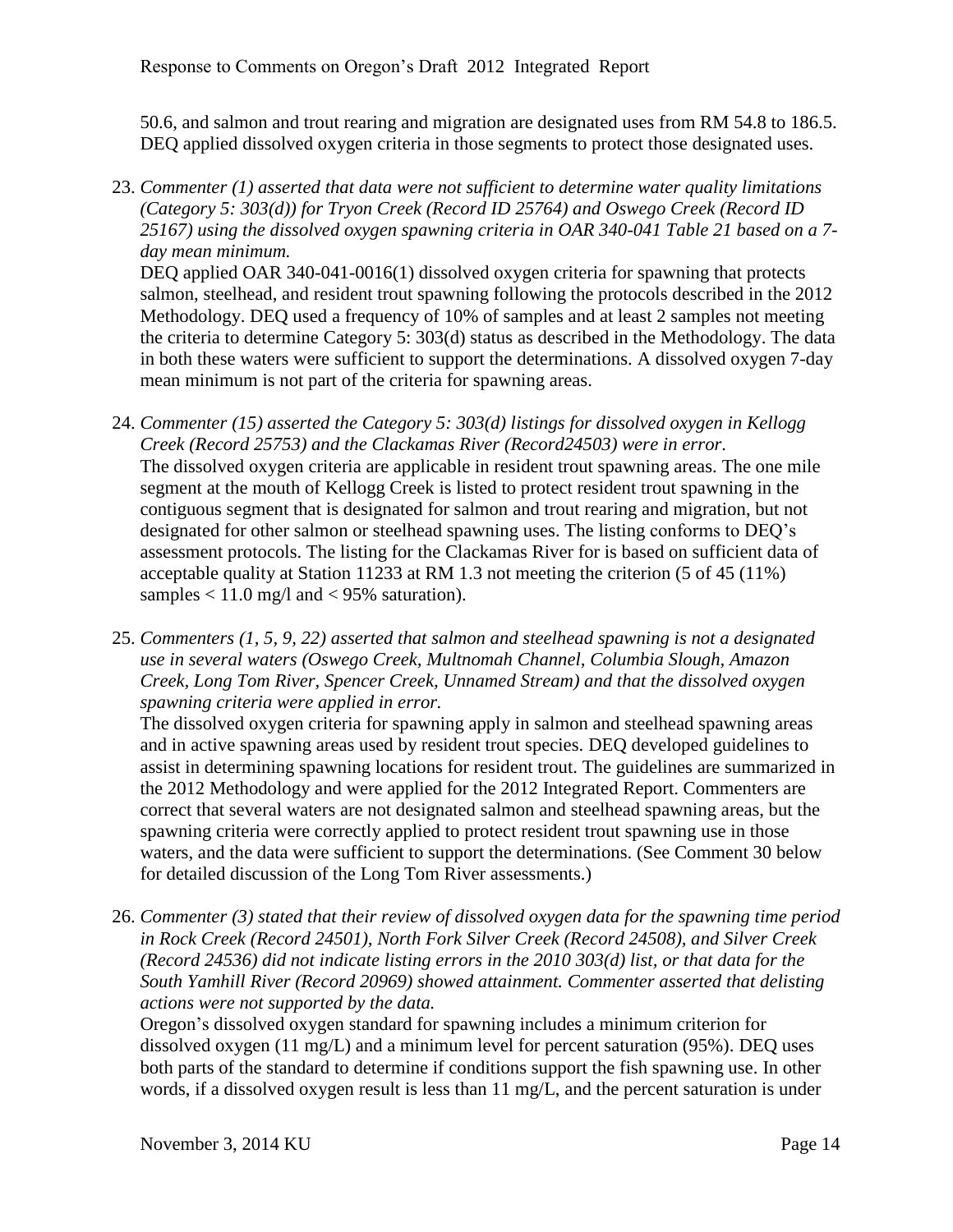95 percent, the conditions do not meet the standard. If a result is less than 11 mg/L, but the percent saturation is 95 percent or over, the conditions meet the standard. In the cases cited by the Commenter, DEQ found more than 90% of sample results at each station met one or both parts of the standard, and all the stations were found to be attaining the standard, therefore supporting delisting.

27. *Commenters (8, 19) questioned the data quality of measurements used to determine water quality limitations (Category 5: 303(d) list) for dissolved oxygen on the McKenzie River (Record ID 24571) suggesting percent saturation values greater than 100% indicated improper meter calibration or non-representative sampling locations or the presence of algae.*

DEQ verified that the data quality and monitoring site location of the sample results in question were acceptable for the assessment. The presence of supersaturated conditions (percent saturation of dissolved oxygen values above 100%) did not indicate a problem with the meter or a non-representative sample location. The station was not near falling water, as suggested by the Commenter. All data from every DEQ sampling event undergo a data quality review. Problems with the meter or measurement method for each event result in data quality being downgraded to levels that are not used in the assessment. The presence of algae does not preclude the use of the data for assessment purposes but is rather a factor that could be influencing dissolved oxygen levels and is the water condition that the monitoring is intending to capture. The data were sufficient to support the determination.

- 28. *Commenter (26) provided additional data for dissolved oxygen collected in 2014 on Lookout Creek and suggested the new listing (Record 25045) was not warranted.* Data from the time period 1/2003 through 6/2011 were evaluated by DEQ and support identifying the water as impaired. The data submitted through comments on the listing are outside the temporal range of data evaluated for the 2012 Integrated Report. Data, along with QA/QC information and metadata, should be submitted in the next call for data to be considered in the next assessment.
- 29. *During DEQ's finalizing of the 2012 303(d) list, the question was raised about whether the 2004 listing for the Coquille River (Record 21077) from RM 0 – 35.6 for the dissolved oxygen spawning criteria based on resident trout spawning January 1 to May 15 was correct.*

DEQ staff reviewed the listing from the 2004 Integrated Report and reviewed the current fish beneficial uses for the Coquille River, but did not review any new data for the 2012 Integrated Report. The current fish use designations for the Coquille River are contained in OAR 340-041 Figure 300A and were revised in August 2005 after the 2004 listing. For the Coquille River in the estuarine portion from RM 0 to RM 3, the designated fish use is Bay Waters. From RM 3 to RM 8, the designated fish use is Salmon and Steelhead Migration Corridors, and from RM 8 to RM 35.6 the designated fish use is Salmon and Trout Rearing and Migration. There is no salmon or steelhead spawning use in the Coquille River indicated on the current Salmon and Steelhead Spawning Use Designations in Figure 300B (produced in August 2003). As per the 2012 Methodology Table 10, DEQ does not apply spawning criteria for resident trout in estuarine or bay waters or in salmon and steelhead migration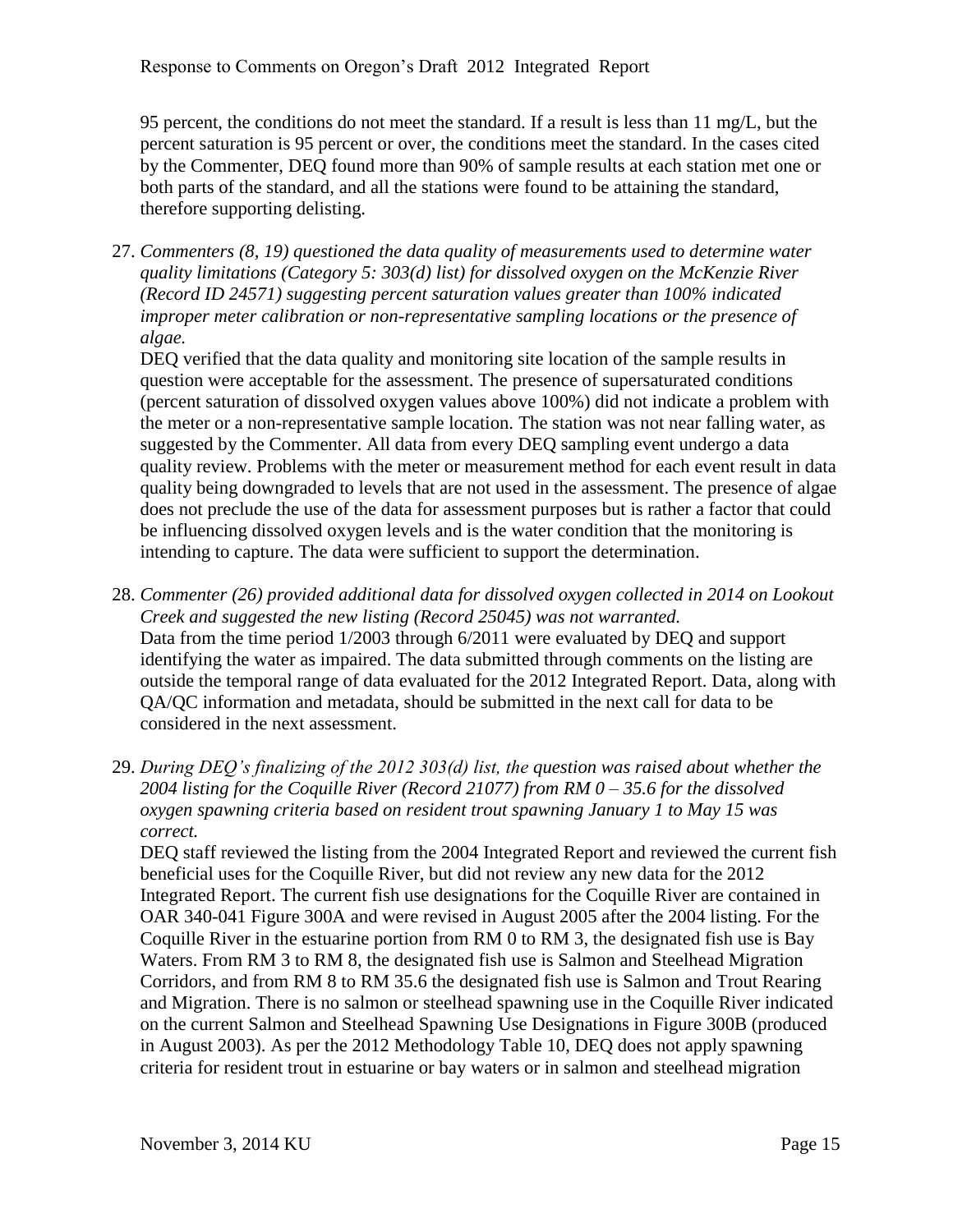corridors. Therefore, spawning criteria for dissolved oxygen are not applicable in the Coquille River from RM 0 to RM 8.

Based on the current fish use designations, the river miles for the listed Record 21077 are no longer correct. The segment for Record 21077 will be modified in the 2012 303(d) list to cover the Coquille River from RM 8 to 35.6 for the dissolved oxygen spawning criteria in the time period January 1 - May 15.

Note that during the non-spawning time period, cold water criteria apply to the segment from RM 8 to 35.6. This segment was identified in the 2004 Integrated Report as impaired (Record 12473) but was assigned the status of Category 4A since it was covered by a TMDL approved in 1996.

30. *During DEQ's finalizing of the 2012 303(d) list, the question was raised about the validity of a new Category 5: 303(d) listing for dissolved oxygen on the Long Tom River in the section from RM 0 to 31.8. DEQ considered whether the segment should be restricted to a limited area around the station where the standard is not met, be limited to only the months when the data show the standard was not met, and whether the quality of the data was acceptable. No questions were raised about DEQ's proposed segment modification to EPA's 2010 listing for the dissolved oxygen spawning criteria.*

DEQ thoroughly reviewed the assessments for dissolved oxygen in the Long Tom River to address the questions raised. DEQ reviewed the designated beneficial uses, the applicable dissolved oxygen criteria and time periods when applied, the locations and distribution of monitoring stations, the data and data quality for monitoring results available for the 2012 evaluations, and the previous assessment conclusions and 303(d) listings for the Long Tom River including the impounded reservoir section known as Fern Ridge Reservoir. DEQ finds that some modifications to the extent of the assessment units are warranted based on the standards and designated uses, but that the data for dissolved oxygen support finding impaired conditions in the lower section of the Long Tom River below the dam forming Fern Ridge Reservoir for cool water fish use, and in a section above Fern Ridge Reservoir during the spawning time period to protect resident trout spawning. The rationale supporting these assessments is discussed below.

DEQ's protocols for applying the water quality standards are summarized in the 2012 Methodology. The designated beneficial uses on the Long Tom River include Cool Water Species (No salmonid use) from RM 0 to 24.8, and Salmon and trout rearing and migration from RM 24.8 to 57.3 (OAR Figure 340A).

The applicable dissolved oxygen criteria are determined based on Oregon standards and DEQ guidelines, as described in the 2012 Methodology. Taking into account the designated uses for each section, and the ecoregion for the section designated for salmon and trout rearing and migration, the applicable dissolved oxygen criteria for the Long Tom River are: cool water RM 0 to 24.8, cool water RM 24.8 to 38.5, cold water RM 38.5 to 57.3. These criteria are applied year round since these uses are designated year round.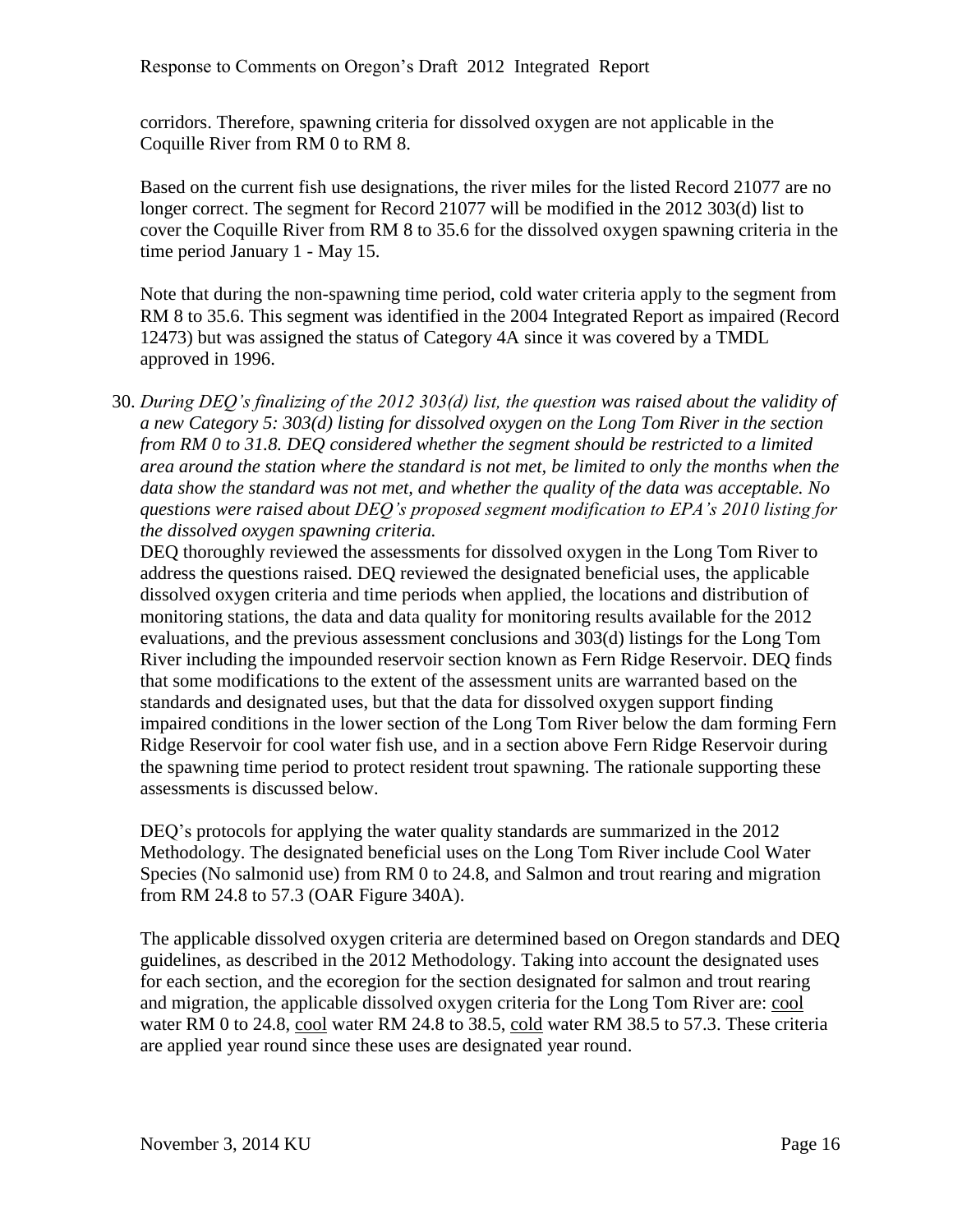The dissolved oxygen criteria protecting salmonid spawning, including resident trout spawning, are also applicable in the Long Tom River at times and places designated for that use. In the lower section from RM 0 to 24.8 salmonid use is not designated and there are no specific locations or time periods designated for salmon or steelhead spawning on the Long Tom River. Since resident trout spawning locations and time periods are not specifically designated in standards, DEQ uses guidelines to determine when and where resident trout spawning use occurs based on the general fish uses that are designated in standards. Where the Long Tom River is designated for salmon and trout rearing and migration, resident trout spawning is assumed to occur in the time period January 1 to May 15. However, DEQ has determined that trout spawning is not likely to occur in lakes and reservoirs. Information provided by Oregon Fish and Wildlife confirms that resident trout spawning is not known to occur in Fern Ridge Reservoir.<sup>5</sup> Therefore, the dissolved oxygen spawning criteria are only applied in the section of the Long Tom River above Fern Ridge Reservoir from RM 31.8 to 57.3 in the time period January 1 to May 15.

DEQ reviewed the data quality of monitoring results reported at stations on the Long Tom River. All the data that were evaluated were graded as data quality levels A or B, which are acceptable for assessment purposes. Data were grouped by seasonal time period to evaluate support for spawning use, which is limited to certain time periods. Other uses are designated year round, therefore cool and cold criteria are applied year round in sections of the Long Tom River with similar designated fish uses.

DEQ concludes from this review that the following assessments are correct and supported by the available data:

Long Tom River RM (Record 26020) 0 to 24.8 - **Category 5: 303(d)** for the section designated for cool water species beneficial use where the cool water dissolved oxygen criterion is applicable. The impairment is identified based on sufficient data of acceptable quality at Station 28551 at RM 1.9 not meeting the criterion.

Long Tom River (Record 26021) RM 24.8 to 38.5 - **Category 2: Attaining** for the section designated for Salmon and trout rearing and migration beneficial use and within the ecoregion where the cool water dissolved oxygen criterion is applicable based on sufficient data of acceptable quality at Station 25371 at RM 35.3 meeting the criterion.

Long Tom River (Record 26022) RM 38.5 to 57.3 - **Category 2: Attaining** for the section designated for Salmon and trout rearing and migration beneficial use and within the ecoregion where the cold water dissolved oxygen criteria are applicable based on sufficient data of acceptable quality at Station 25772 at RM 52 meeting the criteria.

Long Tom River (Record 24597) RM 31.8 to 57.3 - **Category 5: 303(d)** for the section designated for salmon and trout rearing and migration beneficial use and where resident trout spawning is assumed to occur in the time period January 1 to May 15 where the spawning dissolved oxygen criteria are applicable. The impairment is identified based on sufficient data of acceptable quality at Station 25371 at RM 35.3 and Station 25772 at RM 52 not

 $\overline{a}$ <sup>5</sup> Letter, E. Kelley, Oregon Department of Fish and Wildlife to A. Borok, ODEQ, 7/15/2014 <http://www.deq.state.or.us/wq/standards/docs/2014TroutSpawningFernRidge.pdf>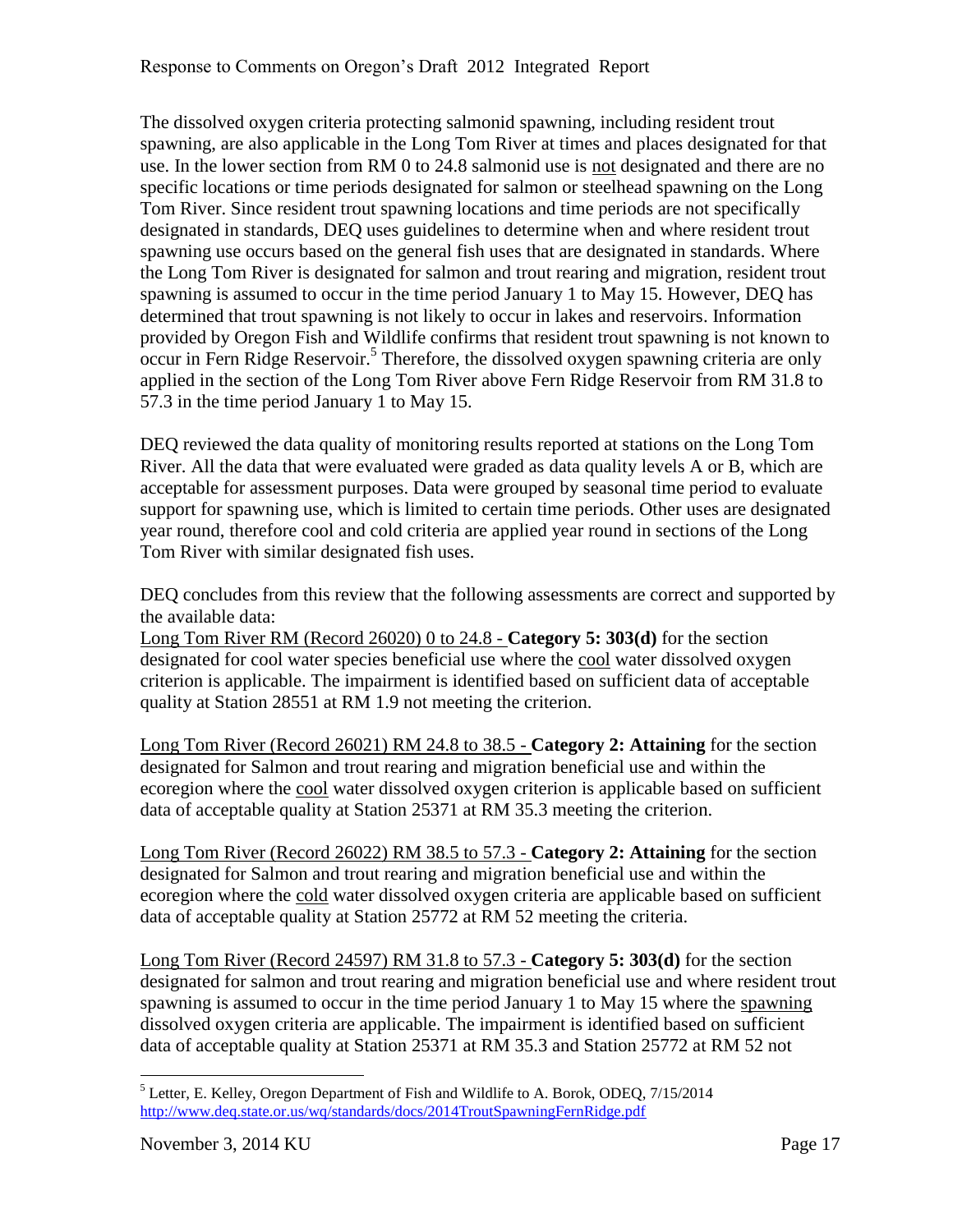meeting the criteria. (Note: The segment length originally listed in 2010 (RM 0 to 57.3) is modified to reflect the corrected location for resident trout spawning excluding the lower section designated Cool water and Fern Ridge Reservoir.)

#### <span id="page-20-0"></span>**Delistings for Dissolved Oxygen**

31. *Commenter (3) stated that streams DEQ had proposed delisting for dissolved oxygen spawning in the Tualatin River area should remain listed. Commenters (11, 25) asserted that more information, including habitat information, should be collected to support decisions to*  list or delist streams in the Tualatin River watershed since spawning habitat might be present *in some streams.*

DEQ is required to list under Section 303(d) using a defensible interpretation of Oregon's water quality standard. DEQ is not bound to view implementation memos as a formal use designation that cannot be updated without a rulemaking and approval from EPA. With the Draft 2012 Integrated Report, DEQ proposed delisting streams based on information provided by Oregon Department of Fish and Wildlife.<sup>6</sup> To corroborate information used to support the proposed delistings, DEQ contacted biologists at Oregon Department of Fish and Wildlife to obtain current information about resident trout spawning locations in the Tualatin River watershed.<sup>7</sup>

ODFW provided information that resident trout spawning may be occurring in Beaverton Creek (Record 24532), Bronson Creek (Records 24542 and 24543), Cedar Mill Creek (Record 24538), Chicken Creek (Record 24535), Dawson Creek (Record 24552, and McKay Creek (Record 20953). DEQ will retain the Category 5: 303(d) listings for these eight records.

ODFW provided information indicating resident trout spawning habitat does not exist in Dairy Creek (Record 24562), Nyberg Creek (Unnamed) (Record 24512) or the lower Tualatin River (Record 24507), and exists only in the upper section of Johnson Creek (Record 24534 incorrectly listed with RM 2 as 7.7). DEQ will delist these four records added by EPA in 2010 for exceeding the dissolved oxygen spawning criteria since resident trout spawning does not occur in the sections listed in these waters.

The upper section of Johnson Creek (LLID 1228355454932 from RM 2.1 to 4) is designated in Oregon water quality standards for salmon and steelhead spawning use. DEQ evaluated data for the spawning time period for this section using the spawning criteria, as described in the 2012 Methodology. Based on the available data, the status of this section is Category 2: Attaining (new Record 26029 RM 2.1 to 4).

#### <span id="page-20-1"></span>**V. Assessments for Toxic Substances**

#### **General**

 $\overline{a}$ 

<span id="page-20-2"></span>32. *Commenters (8, 9, 15, 19) asserted that DEQ's listing protocols for toxic substances were unreasonably stringent, and that DEQ should use a minimum of 5% frequency exceedance or* 

<sup>6</sup> Letter, T. Alsbury, Oregon Department of Fish and Wildlife to D. Sturdevant, ODEQ, 4/10/2006 <http://www.deq.state.or.us/wq/standards/docs/ResidentTroutLetter.pdf>

 $7$  Letter, T. Murtagh, Oregon Department of Fish and Wildlife to Aron Borok, ODEQ,  $8/14/2014$ <http://www.deq.state.or.us/wq/standards/docs/2014UrbanStreamTroutUse.pdf>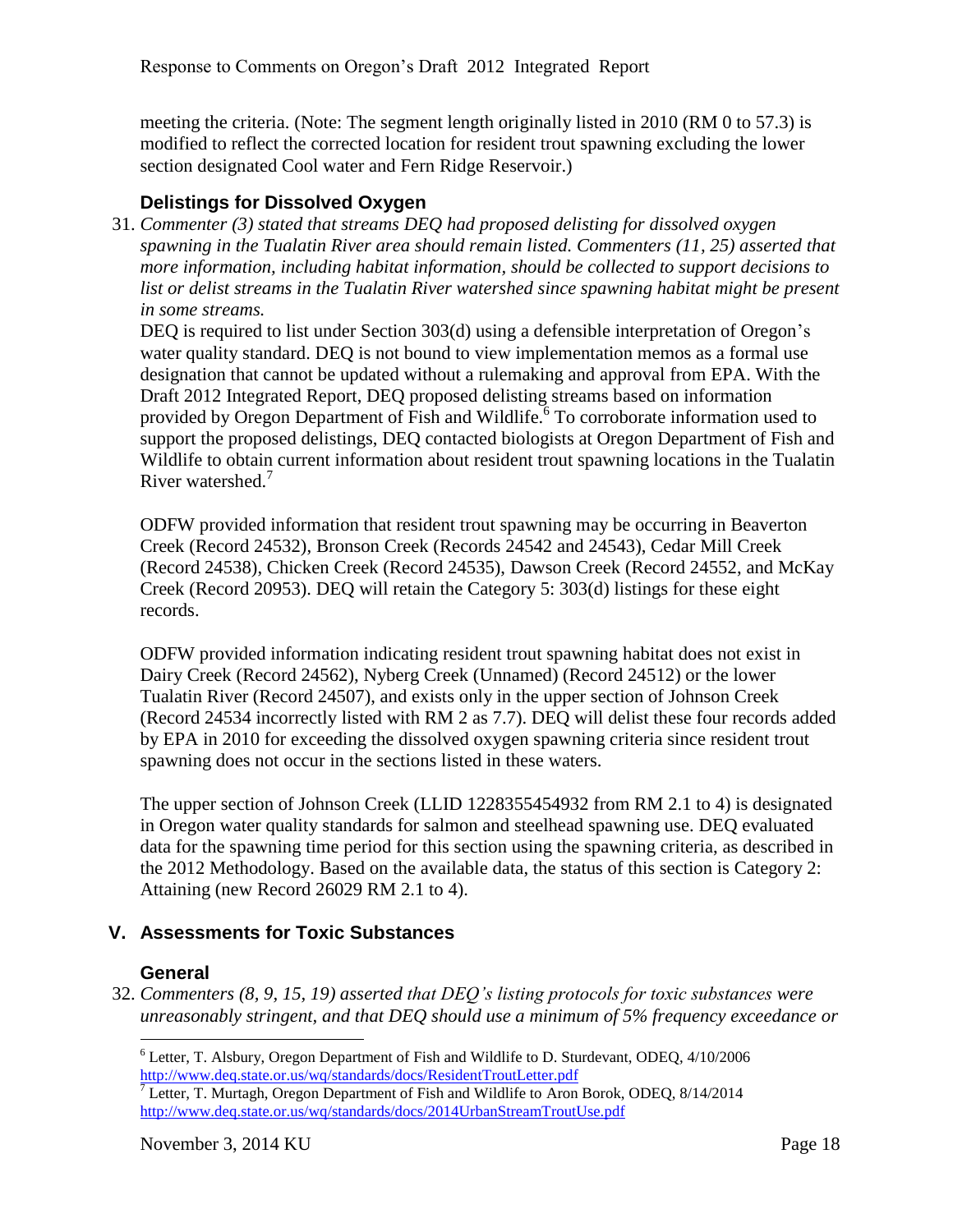#### *some other calculated level of confidence rather than 2 exceedances to identify impaired waters.*

DEQ has taken a reasonable approach to evaluating toxic substance data and uses protocols to list on the basis of two exceedances rather than a minimum percent frequency since the data sets for toxic sampling are usually small. Data sets are not typically comprehensive enough to apply toxic criteria based on one-hour average concentrations or 96 hour average concentrations to determine the frequency of criteria exceedances. Furthermore, many of the toxic substance criteria are developed as concentrations that may not be exceeded at any time.

For the 2012 303(d) list, DEQ followed protocols in the 2012 Methodology which do not include methods to evaluate larger data sets to determine the frequency of exceedances of one-hour average or 96 hour average criteria, or allow exceedances of 5% frequency for toxic substances. DEQ acknowledges that an assessment methodology could consider protocols to evaluate large data sets, and to apply the frequency and duration elements of the aquatic life and human health criteria.

33. *Commenters (13, 16) asserted that DEQ should apply Oregon's narrative criteria and develop listing protocols for toxic substances to evaluate toxic substance concentrations in fish tissue, other types of aquatic organisms, and sediment.*

DEQ's assessment protocols are based on both Oregon's narrative and numeric standards. Numeric standards provide well established levels for protecting human and aquatic life beneficial uses and are easily applied for DEQ's assessment purposes. Except for mercury, Oregon's toxic substance numeric criteria are based on concentrations of pollutants in the water column. The aquatic life numeric criteria for toxic substances are established to protect the most sensitive aquatic life species and apply directly to measurements of toxic substances in water. The numeric human health criteria protecting the beneficial use of human consumption is measured directly at the point of human exposure in fish tissue.

In the absence of other numeric criteria for pollutant in fish tissue, DEQ applies the toxic substance narrative criteria by using Oregon Health Authority fish consumption advisories as alternate indicators of human health risk. The OHA advisories are issued after OHA analyzes fish tissue pollutant data and human use data to determine where an advisory is warranted. OHA's process for evaluating the data and extrapolating to human use levels are well established and accepted protocols that also are useful for DEQ's assessment purposes.

Oregon does not have numeric standards for toxic substances in sediment. To date, OHA has not issued advisories for human exposure to sediment. DEQ does not have alternate indicators to apply the narrative criteria to toxic substances in sediment and has not developed a benchmark to use for assessment purposes to relate sediment levels to levels that would pose risk to aquatic life or human beneficial uses.

#### <span id="page-21-0"></span>**Metals**

34. *Commenters (5, 8, 9, 12, 15, 16, 19, 21, 22) stated Oregon's listings should use current toxic substance standards for aquatic life. Commenters asserted that since Oregon adopted revised aquatic life criteria based on the dissolved fraction rather than total fraction of metals in the water column, Oregon's 303(d) list should be developed using those criteria. Commenters*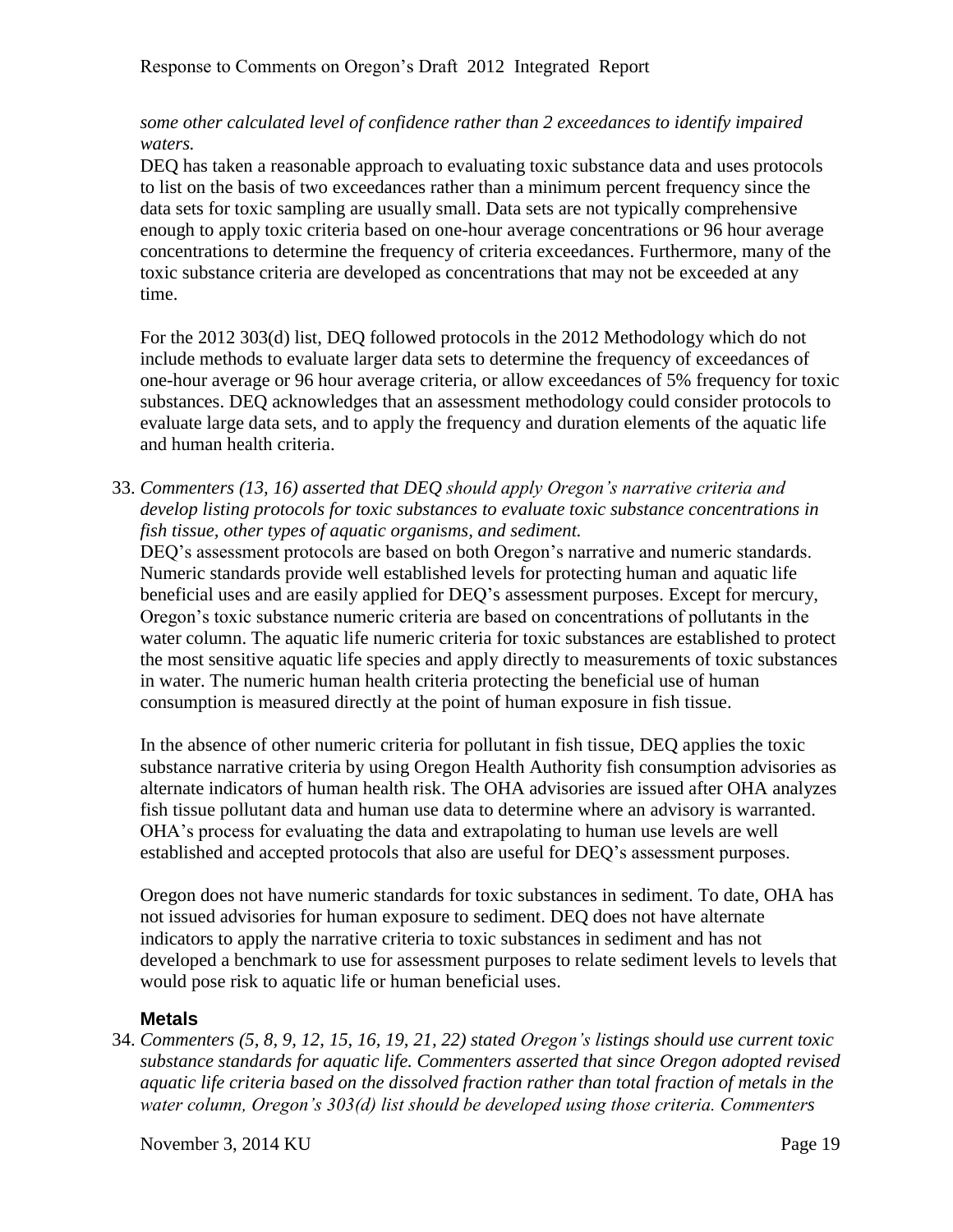#### *asserted that applying standards based on total metal fraction, citing specific assessments for zinc and lead, increased the number of listed waters.*

The revised aquatic life criteria for metals (Table 30) were approved by EPA in January 2013 to use for Clean Water Act purposes. The approval came well after DEQ had assembled data for the 2012 Integrated Report and evaluated sampling results using Table 20 aquatic life criteria based on total fraction metal concentrations that were in effect in 2012.

DEQ will apply the revised aquatic life criteria in Table 30 at the next opportunity in the Integrated Reporting cycle and will delist any water body where data show the criteria are met. It should be noted that the current criteria in Table 30 include conversion factors to relate total to dissolved metal fractions. In general, the conversion factors for freshwater range from 1.0 to 0.9. For example, conversion factors for zinc are 0.98 for freshwater. It is unlikely that using total metal results for the 2012 303(d) list has any significant effect on the number of identified exceedances, or the number of identified impaired waters. In response to comments received on the Draft 2012 303(d) list, DEQ conducted a preliminary analysis of available data using the Table 30 criteria applying total to dissolved conversion factors for stations on the streams cited as examples of concern by the Commenters. DEQ found that these stations will likely continue to be assessed as Category 5: 303(d) or Category 3B and the streams will not likely qualify to be delisted because data show the criteria are not met.

35. *Commenters (2, 4, 5, 8, 9, 11, 12, 21, 22) asserted assessments for iron in general, and specifically in the Willamette River, Coast Fork Willamette River, Fanno Creek, and Long Tom River, were incorrectly based on withdrawn criteria or listed based on only 2 or 3 exceedances.*

For the 2012 Integrated Report, DEQ evaluated available data for iron using the aquatic life criterion since the human health criterion for iron was withdrawn in 2011. The iron criterion (1000 ug/L based on total recoverable iron) is consistent with the criterion that was later approved in 2013 as part of the general updates to the aquatic life criteria. Unlike the other aquatic life criteria for metals, the iron criterion was not revised to be based on a dissolved fraction.

DEQ evaluated data using the protocols described in the 2012 Methodology. Waters that were previously listed as 303(d) for iron were delisted if sufficient data were available for the 2012 evaluation to show the aquatic life criterion was met. The protocols for demonstrating attainment require 5 valid samples. The specific waters mentioned by the Commenters did not have sufficient data to show the iron criterion was met. For metals such as iron, individual results approximate a 96 hour average concentration in an irregular and infrequent data set, and the standard specifies that concentration is not allowed to be exceeded more than once every three years. For these irregular data sets, when 2 or more exceedances occur in the time period being evaluated, that provides sufficient data to support a Category 5: 303(d) determination, and is consistent with general protocols in the 2012 Methodology.

36. *Commenter (4) questioned protocols for assessing metals, using thallium in Fanno Creek as an example (Record 25209). Commenters (4, 9) were concerned that data qualified as "estimated" had uncertainty in reported concentrations, that both filtered and unfiltered*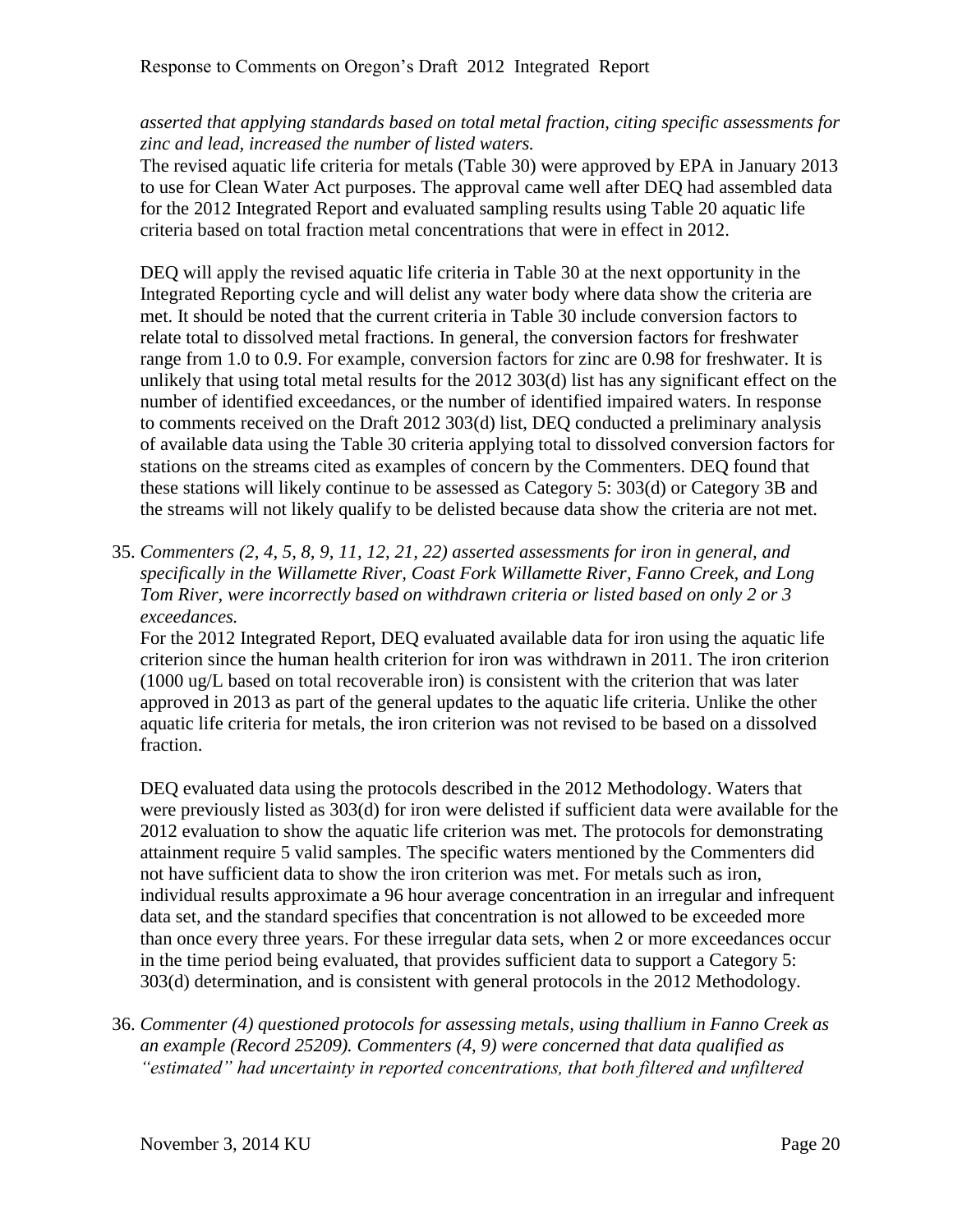*results were counted as results for the same sampling event, and that the proportion of data results exceeding the criterion should be used to estimate long term exposure.* DEQ carefully reviewed all data included in the data set evaluated for the 2012 Integrated Report for data quality. Estimated values are considered to be data quality level "B" and are acceptable for use in the assessment. In general, any detectable result above the minimum reporting limit (MRL) was considered a valid sample to compare to the most stringent criterion. If a result was detected above the MRL and flagged as estimated, the estimated value was considered a "valid" sample when the criterion was lower than the MRL. The human health criteria for metals including thallium are based on total unfiltered concentrations in water. When results were reported for both total and dissolved (filtered) fractions, only the total result was counted and considered. If only a dissolved fraction was reported, that result was considered valid to determine exceedance. Only one result from the each sampling event was counted and evaluated.

DEQ's evaluation of the data set in question at USGS Station 14206950 initially miscounted the number of samples. After review, the evaluation has been corrected to determine that at USGS Station 14206950 for 90 samples from 01/13/2000 to 12/01/2010, 2 of 89 valid samples exceed the 0.043 ug/L criterion for thallium. The human health criteria do not specify a duration and frequency for allowable exceedances. DEQ's assessment protocol considers 2 exceedances of the criterion sufficient to indicate impairment of the water body. Data evaluated for thallium for the 2012 Integrated Report from 11 other water bodies in the Willamette Basin had zero exceedances of the thallium criterion and sufficient data in 10 of those waters with data sets up to 98 results to determine the criterion was attained. These waters were assigned Category 2: Attaining status.

DEQ acknowledges that an assessment methodology could consider protocols to evaluate large data sets, and to apply the frequency and duration elements of the aquatic life and human health criteria.

37. *Commenter (9) stated that TMDLs are in place in the Tualatin River Basin for iron, manganese and arsenic showing the exceedances are due to natural conditions.* The Tualatin Subbasin TMDLs approved by EPA in August 2001 did not include TMDLs for iron, arsenic, or manganese. The TMDL document contained a review of information and concluded that there could be natural background levels for these metals. An analysis of subbasin wide monitoring data was conducted, but no alternative natural background levels or site specific criteria were developed for the subbasin as a result of the analysis.

Since the approval of the Tualatin Subbasin TMDL, Oregon criteria for arsenic have been revised, the manganese criteria for freshwaters have been withdrawn, and the narrative criteria allowing for natural conditions to supersede criteria has been disapproved by EPA and is not effective for Clean Water Act purposes. For the 2012 Integrated Report, arsenic and iron data were evaluated using the current effective criteria. Where identified as impaired using available data, waters are added to the 2012 303(d) list. If TMDLs or site specific criteria for iron or arsenic are developed, DEQ will use that information to determine the appropriate status to assign to waters those in the Tualatin subbasin. All previous 303(d)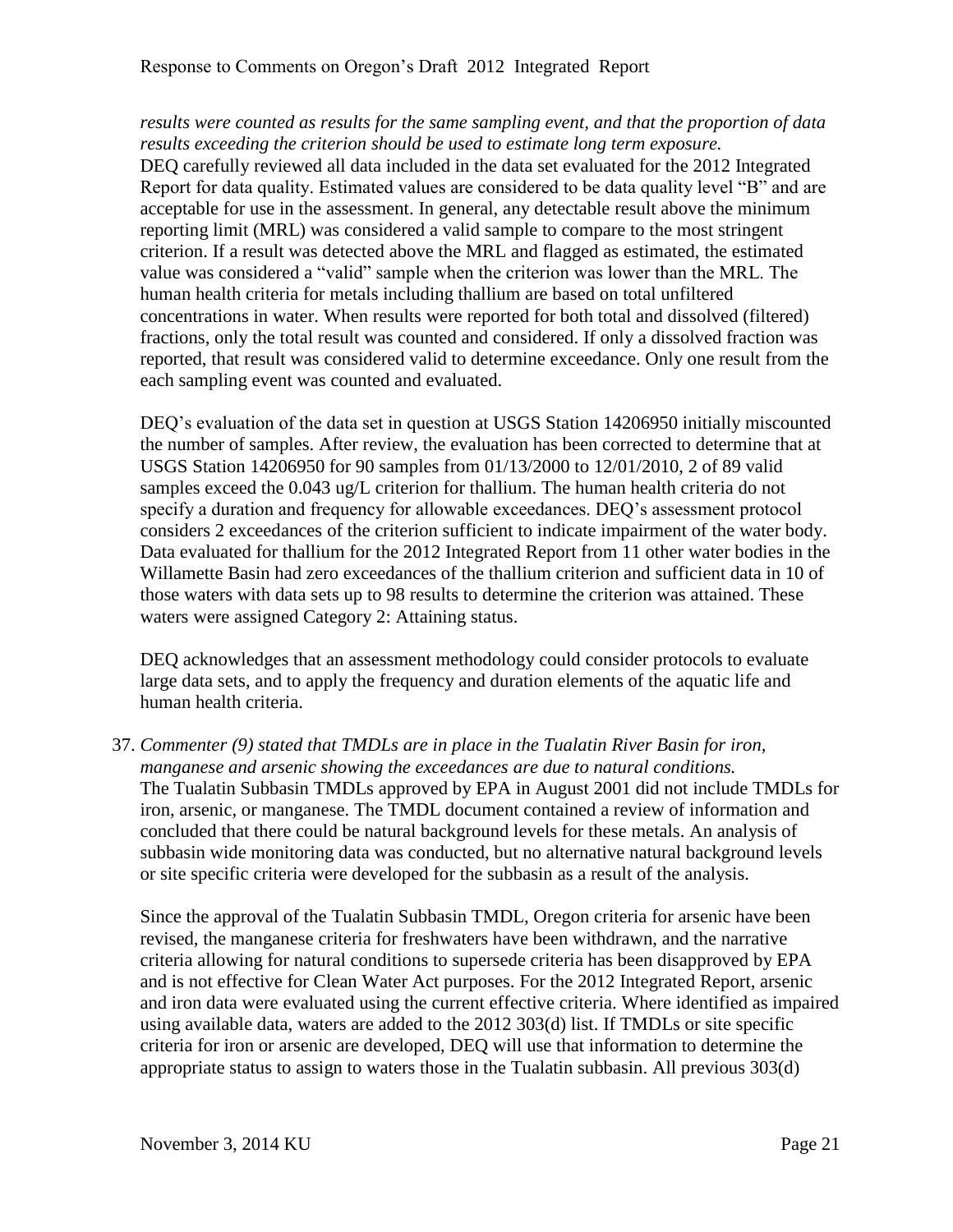listings for manganese in freshwater, including two in the Tualatin subbasin, are being delisted because there are no current applicable criteria for manganese in freshwater.

38. *Commenters (8, 12, 22) asserted assessments for arsenic in the Columbia River (Records 77, 78, and 2001) and the Willamette River (Record 8898) and other streams in the Willamette Basin (Amazon Diversion Canal (A3 Drain), Amazon Creek Diversion Canal, Amazon Creek, Willow Creek) should apply the revised human health criteria based on total inorganic arsenic and result in delistings in 2012.*

When data were available for the 2012 Integrated Report data evaluation, DEQ applied the revised criteria in OAR 340-041-0033 Table 40 that are based on total inorganic arsenic as described in the 2012 Methodology.

DEQ did not have any arsenic data available to review in the Columbia River in the segments that were originally listed in 1998. Commenter (6) provided laboratory reports and a summary of data collected from one station on the Columbia River with their comments, but these data were not submitted during the call for data and were not available for the 2012 Integrated Report. The Commenter is correct that the current criteria are less stringent that the criterion applied in 1998. When DEQ has sufficient data to determine that the current criteria are met, these records can be delisted. DEQ did have arsenic data to review from a station in one listed segment on the Columbia River (Record 79 RM 98 to 142). These data are sufficient to determine the current criterion is attained, and the record will be delisted in 2012.

DEQ did not have any arsenic data available to review for several streams in the Willamette Basin and those listings will continue to be in effect. The data available for the 2012 Integrated Report for arsenic in the Willamette River were sufficient to show the current criterion is attained. DEQ is updating the status for Willamette River (Record 16408) RM 0 to 24.8 and (Record 16409) RM 24.8 to 186.6 to Category 2: Attaining. Record 16409 overlaps an outdated listing Record 8898 from RM 174.5 to 186.4 which will be delisted.

39. *Commenters (8, 9) state assessments for copper on the Willamette River (Record 7141 and Record 16434) and lead on the McKenzie River (Record 25869) incorrectly included outliers in the data set or double counted primary and duplicate samples resulting in incorrect Category 5: 303(d) determinations. Additionally, Commenters state multiple stations with data for lead on the Willamette River (Records 7662 and 16457) and McKenzie River (Record 25869) should be used to cut up assessments units into smaller segments based on data showing attainment.*

DEQ reviewed the data quality level for the station sample results used for these assessments and confirmed that the data were all of acceptable quality level  $(A<sub>+</sub>, A, of B)$  and that there was no basis to exclude the results from the data set. DEQ also reviewed the data from Record 16434 at Station 10352 at RM 131.5 and found for 21 samples from 04/07/2008 to 02/02/2010, 4 of 20 valid samples exceed the hardness dependent criteria and are sufficient to support a Category 5: 303(d) status determination. Consistent with the 2012 Methodology protocols, data for stations within the listed segments were not sufficient to show attainment and were not sufficient to justify defining smaller assessment units in previously assessed waters.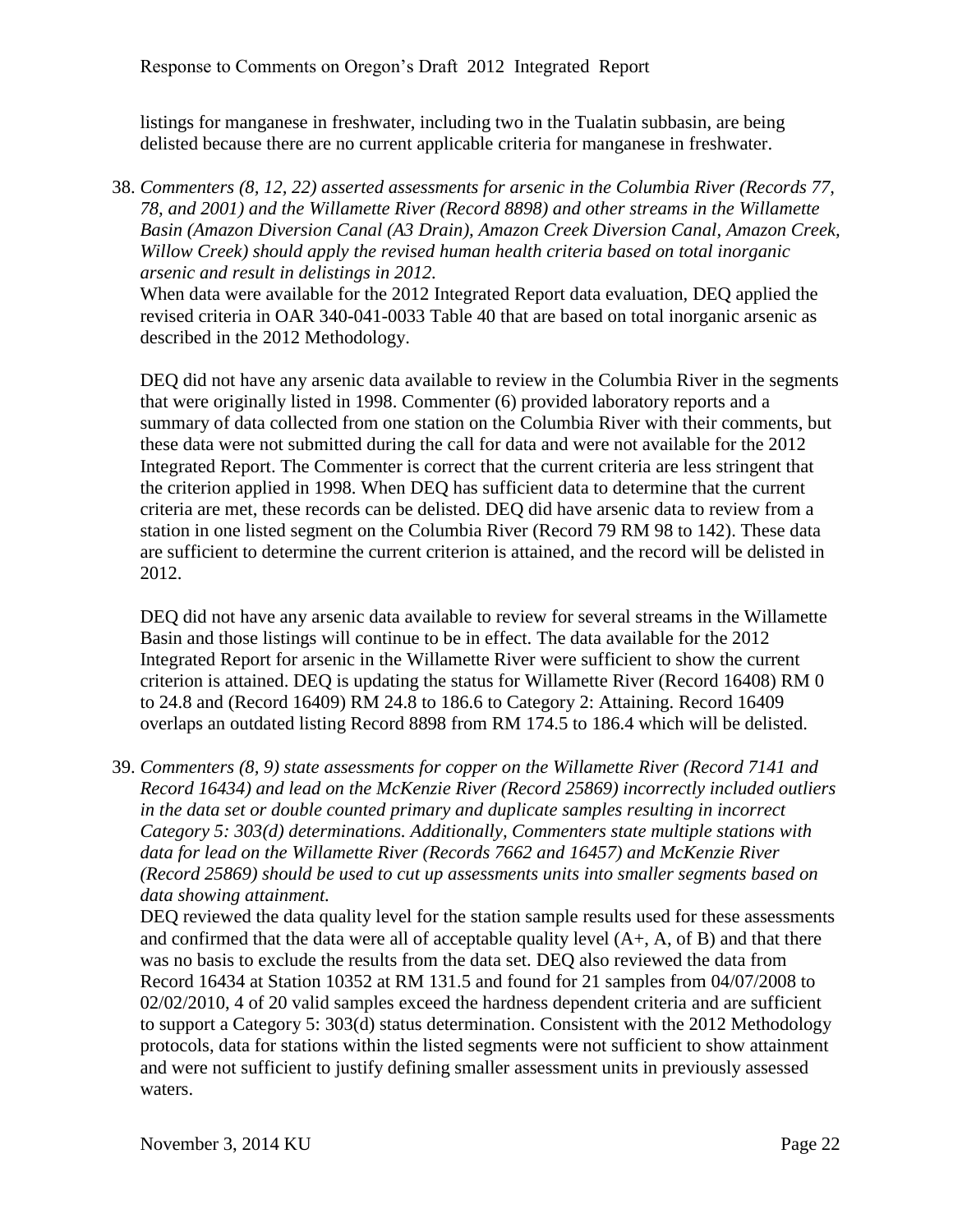40. *Commenter (8) stated that the freshwater criteria for manganese were withdrawn, and previous listings for manganese were no longer valid, and pointed to one previous listing (Record 9281) that had been overlooked for delisting. Commenter also asserted that other water bodies in Categories 2, 3, and 3B should also be removed.*

DEQ will include the Unnamed Creek (Record 9281) in delistings for manganese in freshwater. This record had an undetermined location, but station information indicates it was for a freshwater location on the Columbia Slough. DEQ evaluated data for manganese from estuarine sites and applied the human health "Organism Only" criterion. Assessments with other status categories may be removed from the Integrated Report in the future once DEQ verifies the water bodies are freshwater.

#### <span id="page-25-0"></span>**Other Toxic Substances**

41. *Commenter (9) asserted DDE, Endosulfan, and Endrin aldehyde should be assigned Category 4b: Water quality limited, other control measures in place rather than Category 5: 303(d) list since these are legacy pesticides. Further, Commenter asserted the Willamette Badin TMDL imposes control requirements for DDT in the Willamette Basin and is sufficient to address other pesticides in streams such as Johnson Creek.*

To evaluate data for the 2012 Integrated Report, DEQ applies all water quality criteria including those for pollutants that may no longer be actively used for commercial purposes. Those pollutants have toxic effects when present in the environment. Oregon's water quality criteria are in place to protect beneficial uses from impairment caused by those pollutants.

The Willamette Basin TMDL addressed specific pollutants and listed waters. Load allocations for DDT in Johnson Creek were developed and approved by EPA and were the basis for delisting that water with the 2010 Integrated Report. However, the TMDLs are not broadly applicable to any other pollutants or to any other waters in the Willamette Basin.

42. *Commenter (9) asserted DEQ should not list a water body as Category 5: 303(d) when the presence of a pollutant (example, tetrachloroethylene in Fanno Creek (Record 7182) could be due to a hazardous chemical spill or release.*

The detection of a pollutant in water bodies above water quality standards is sufficient to determine impairment under the 303(d) listing process. The example water has persistent detections of a pollutant above water quality standards. During the TMDL development process, the sources of pollutants will be identified and load allocations or other restoration activities will be developed. If information from site remedial investigations or spill investigations relates surface water pollutant levels to specific sources, and those sources are fully addressed by remedial actions, the listed water body could potentially be delisted as a Category 4B: Other measures in place. Once information confirms the water body attains water quality standards, the water body may be moved into Category 2: Attaining.

43. *Commenters (9, 15) stated that data collected by USGS using Semipermeable Membrane Devices (SPMDs) used in the 2002 Integrated Report to list the Willamette River and Johnson Creek for PAHs and PCBs were not appropriate to evaluate in the Integrated Report water quality assessment.*

DEQ responded to similar comments on the 2004/2006 303(d) list on the listings that were originally added in 2002. DEQ determined for the 2002 Integrated Report that the data met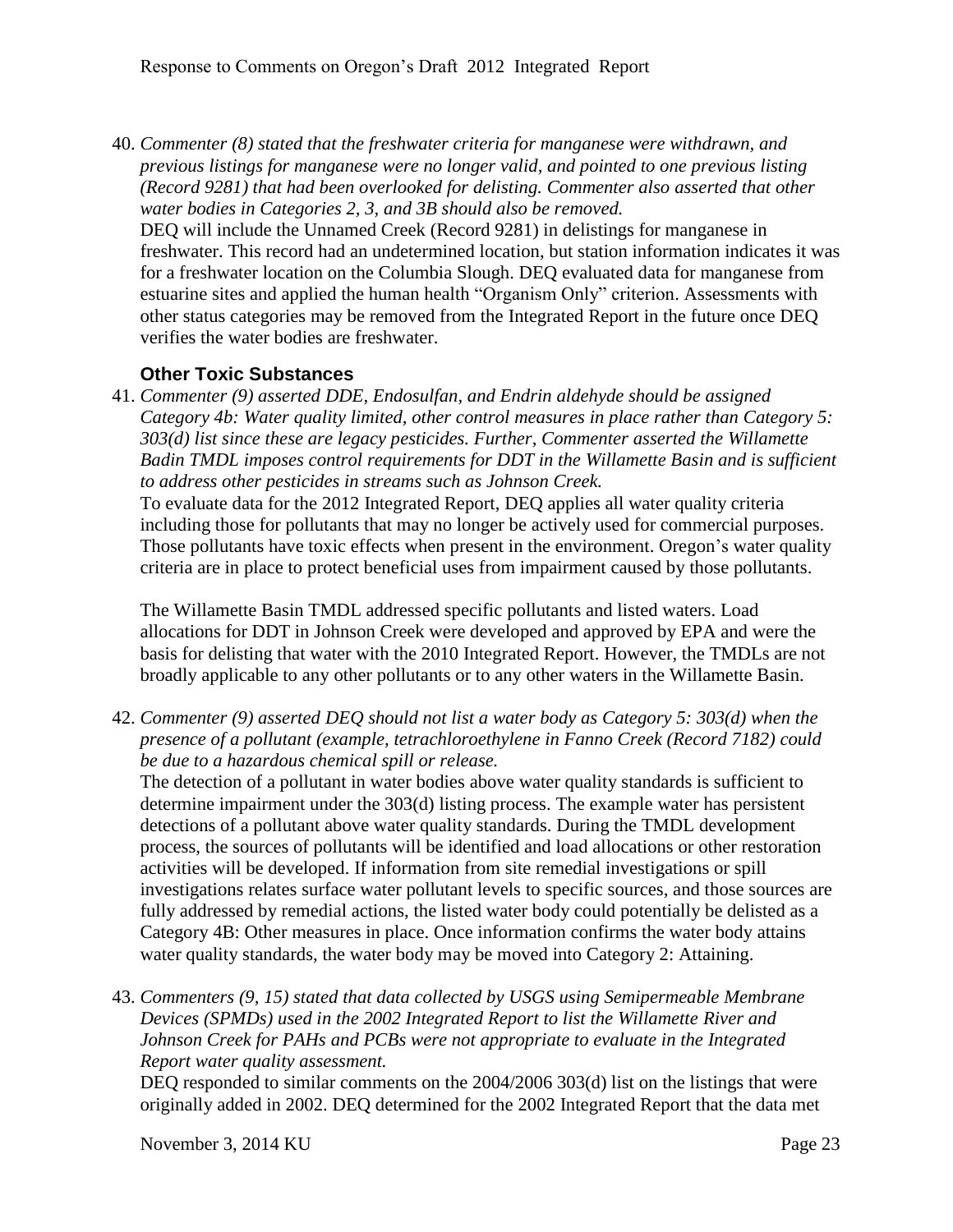the data quality requirements for assessment purposes and made determinations based on that data. DEQ does not discount high quality data that have already been reviewed and found to be acceptable and used for listing that have been approved by EPA. Oregon revised the water quality standards and adopted human health criteria for a number of individual PAH compounds. When additional data for individual PAHs are available, DEQ will be able to review the 2002 listing determinations.

#### <span id="page-26-0"></span>**Mercury in Fish Tissue.**

- 44. *Commenter (20) expressed concern that using Oregon's water quality standard for mercury in fish tissue to list streams would lead to the public perception that all fish in Oregon's rivers and streams were polluted and would pose health risks. Commenter stressed that the message about health risks should be balanced and communicated along with the importance of fish in a healthy diet. Commenter was also concerned about confusion between Oregon's water quality standard (0.04 mg/kg mercury in fish) versus the level Oregon Health Authority uses (0.35 mg/kg mercury in fish) to trigger issuance of fish consumption advisories.* The purpose of the 303(d) listings is to indicate where water quality does not meet water quality standards that protect beneficial uses of the water. DEQ does not issue advisories or guidance to the public on the safety or risk of consuming specific kinds of fish from specific streams in Oregon. As the commenter indicates, the Oregon Health Authority provides advisories to the public on when and how the public should limit consumption of fish using data and information for specific waters and fish. DEQ and OHA have developed fact sheets and websites to provide the public information on mercury in Oregon waters. See <http://www.deq.state.or.us/wq/standards/docs/MercuryORwaters.pdf> and [http://public.health.oregon.gov/HealthyEnvironments/Recreation/FishConsumption/Pages/fis](http://public.health.oregon.gov/HealthyEnvironments/Recreation/FishConsumption/Pages/fishadvisories.aspx) [hadvisories.aspx](http://public.health.oregon.gov/HealthyEnvironments/Recreation/FishConsumption/Pages/fishadvisories.aspx)
- 45. *Commenters (2, 5, 8, 9, and 16) noted that an interim TMDL for mercury in the Willamette Basin was completed and approved by EPA in 2006. Several Commenters asserted that waters in the Willamette Basin (HUC 170900) with data showing exceedance of the mercury criterion for fish tissue should be classified as Category 4A: Water quality limited, TMDL approved rather than Category 5: Water quality limited, 303(d) list, TMDL needed. However, Commenter 16 noted that Oregon adopted, and EPA approved, more stringent criteria for mercury subsequent to the TDML development and new TMDLs were needed.* DEQ reviewed information from the TMDLs developed for mercury in the Willamette Basin. The currently effective Oregon criterion (0.040 mg/kg methyl mercury in fish tissue) is more stringent than the 0.30 mg/kg fish tissue mercury value used for the Willamette TMDL target level analysis. The approved TMDLs may not be sufficient to bring the water body into attainment with the currently effective standard.

DEQ will add all waters in the Willamette Basin where available data for fish tissue mercury concentrations exceed the current human health criterion to the Category 5: Water quality limited, 303(d) list. These listings will include the 6 waters proposed for the Category 5: 303(d) list in the draft 2012 Integrated Report (Clackamas River, McKenzie River, Middle Fork Willamette River, Multnomah Channel, Santiam River, and Tualatin River) and additionally:

Coast Fork Willamette River (Record 25386) RM 0 to 38.8 Willamette River (Record 25195) RM 0 to 186.6

November 3, 2014 KU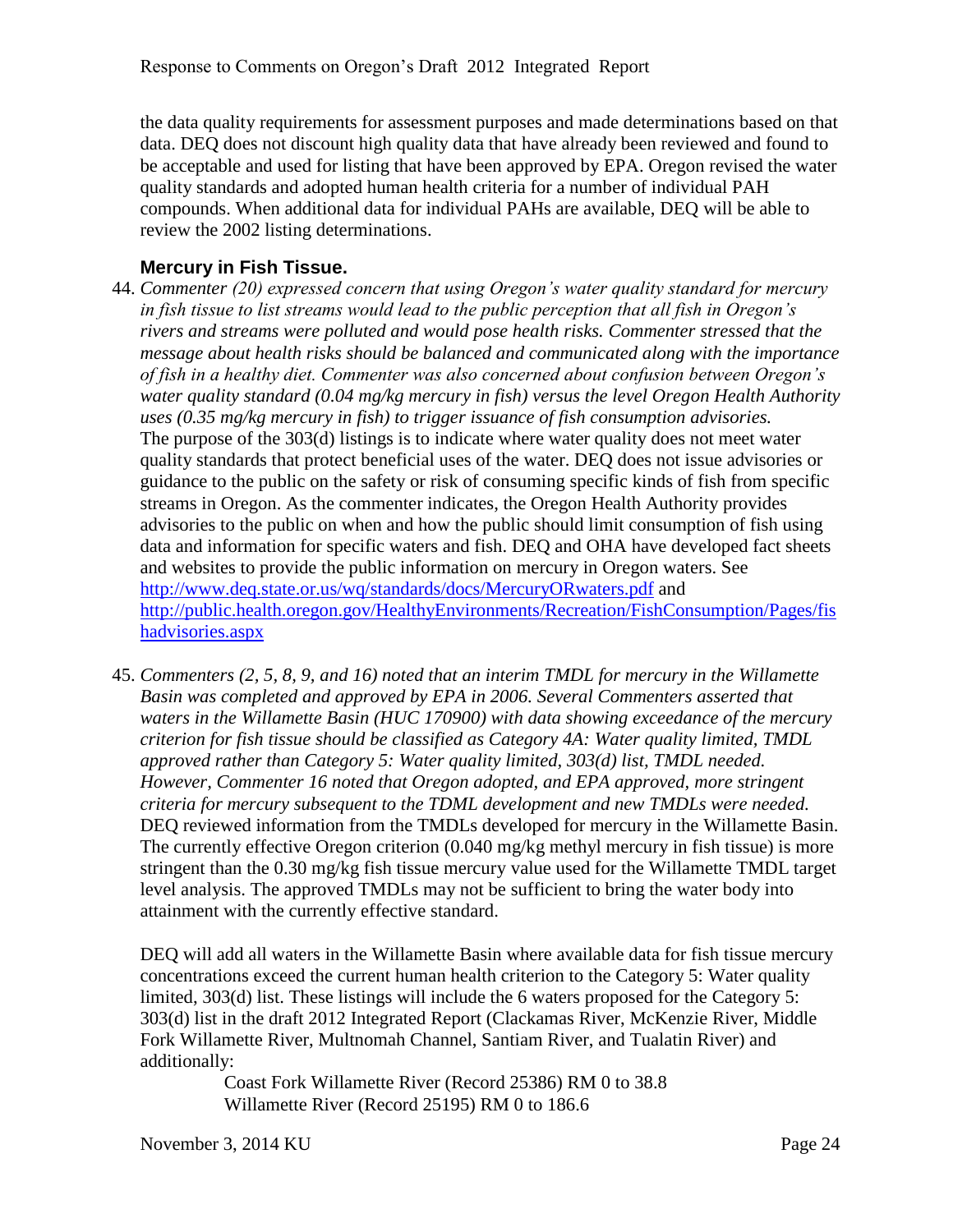Yamhill River (Record 26019) RM 0 to 11.2

The Willamette River and the Coast Fork Willamette River had been had been de-listed with the 2010 Integrated Report. Application of the Oregon's mercury fish tissue criterion will place these waters back on the 303(d) list until new TMDLs are developed and will replace the previously delisted records.

In addition, the following waters that had been delisted on the basis of the Willamette Basin mercury TMDLs will be moved back on to the 303(d) list:

> Coast Fork Willamette River/Cottage Grove River (Record 6773) RM 28.5 to 31.3 – Fish consumption advisory Coast Fork Willamette River (Record 17029) RM 31.3 to 38.8 – Water column Row River/Dorena Lake (Record 6774) RM 7.3 to 11.9 3 – Fish consumption advisory Dennis Creek RM 0 to 1.4 (Record 17174) 0 to 1.4 - Water column

Note that the Coast Fork Willamette River (Record 17028) RM 0 to 31.3 was incorrectly listed in 2004 on the basis of water column data, and subsequently delisted in 2010. Current available data are inconclusive, and record will be modified to Category 3: Insufficient data.

46. *Commenters (7, 26) asked about fish collection events in the McKenzie River and the species of fish collected and analyzed for mercury in fish tissue. Commenters suggested the species of fish sampled (northern pikeminnow and largsescale sucker) were not appropriate to support a Category 5: 303(d) determination for the McKenzie River (Record 25408) since some fish are migratory in the Willamette and McKenzie Rivers and not generally consumed by humans.*

Mercury and the toxic organic form methyl mercury enter the food chain and accumulate in organisms. Mercury levels are magnified and bioaccumulate as larger organisms (fish) eat smaller organisms (bacteria, algae, aquatic insects). DEQ and partner agencies collect fish tissue samples from Oregon waters to monitor the levels of mercury in fish and typically target resident fish from rivers and lakes throughout the state. Non-resident fish such as anadromous salmon and steelhead spend most of their life in the ocean, with limited time feeding in Oregon rivers or lakes and are not representative of the conditions in the freshwater environments. Predator species that eat smaller fish tend to have the highest levels, and larger, older fish accumulate more mercury than smaller, younger fish. Fish such as northern pikeminnow and largescale sucker are predators or bottom-feeders living their full life in Oregon waters and are known to be efficient bioaccumulators of mercury. The northern pikeminnow may not be targeted by commercial fishermen in the Willamette Basin, but may be caught and consumed on an occasional basis by recreational or subsistence fishermen. Sample results from northern pikeminnow are representative of other fish species found in the Willamette which may be more commonly targeted for fishing and human consumption. DEQ follows standard sampling techniques to collect fish at designated sampling locations and dates and collects whatever fish are present. DEQ's studies have not attempted to estimate how much time a single fish stays at any one single location. DEQ presumes that any fish present at the sampling site represents an integrated sample from exposure to pollutants at that location, and the fish tissue concentrations are used as a reasonable approximation of pollutant in that water body.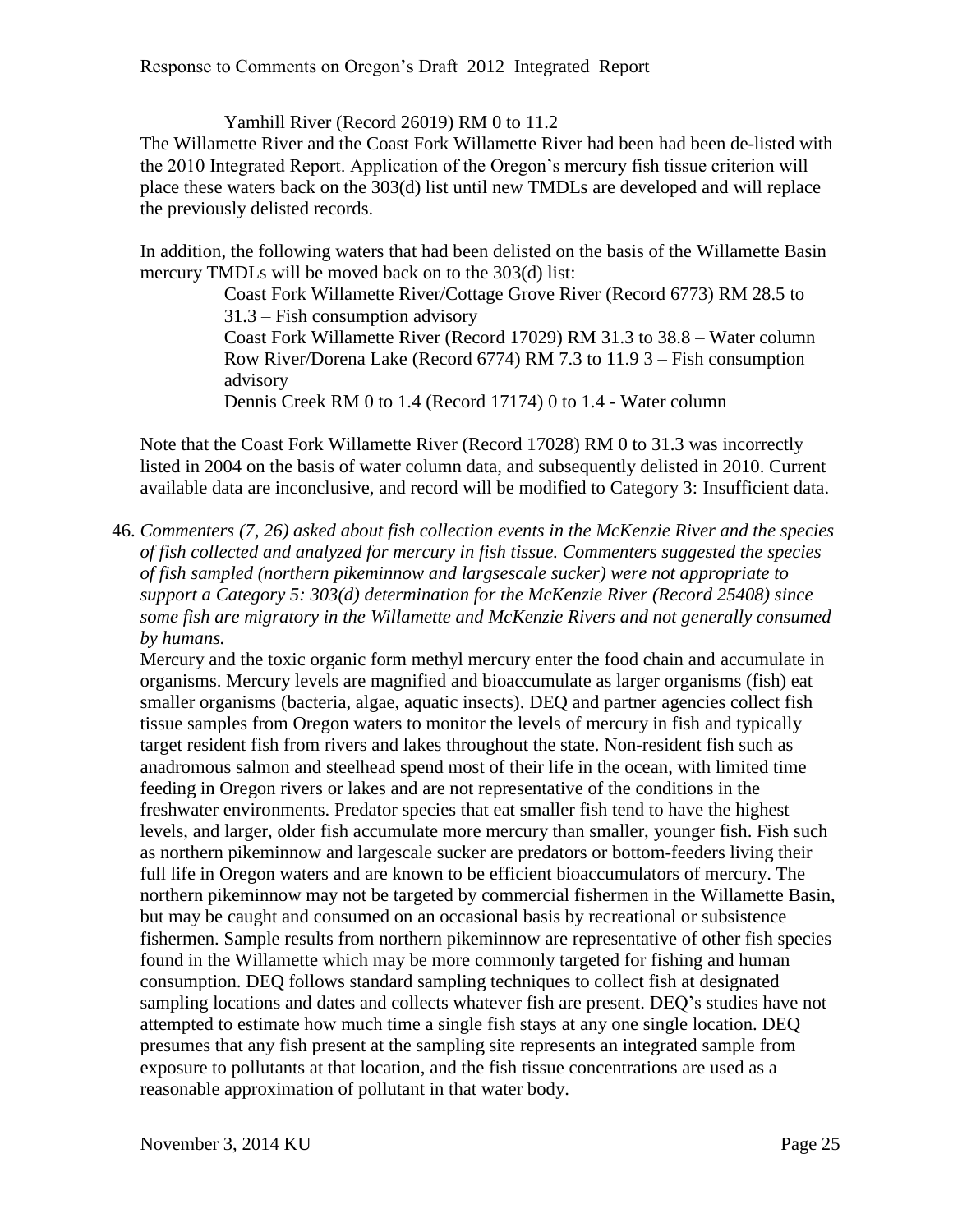High levels of mercury found in fish tissue likely indicate mercury is also present in water and sediment, yet water concentrations may be very low. In some circumstances, levels of mercury in the water may be so low that current analytical methods cannot detect and measure them. Measuring mercury concentrations in fish or shellfish provides a more direct link to human risk associated with consumption of fish.

47. *Commenters (7, 26) noted testing for the drinking water supply source in the McKenzie River has not detected mercury above regulatory levels, and that sampling in the water column does not indicate mercury above the water quality criteria for freshwater.* Levels of mercury in rivers and streams may be low and still be safe for swimming or as a source of drinking water. Drinking water is considered safe if it has less than the federal Safe Drinking Water Maximum Contaminant Level of 2 parts per billion of mercury. Mercury is monitored at the point it enters the drinking water distribution system after treatment, rather than at the drinking water source. High mercury levels in fish which reside in drinking water sources have not been linked to exceedances of the drinking water Maximum Contaminant Level for mercury. Public drinking water suppliers must regularly monitor mercury levels and take action if water exceeds the Maximum Contaminant Level for mercury. No active public water suppliers in Oregon have measured mercury levels above this level, and no public water suppliers are treating raw water specifically to remove mercury.

The data available to the City of Springfield appear to indicate that Oregon's water quality standards to protect aquatic life in the water column are attained. These data would be useful if submitted to DEQ in the call for data for the next Integrated Report so it can be included in the assessment. The available data from fish tissue does show an exceedance of the water quality standard protecting human health based on fish tissue concentrations, and those data are the basis for the new identification of impaired beneficial use in the McKenzie River.

To assess data for mercury in the water column, DEQ applied the most stringent criterion which is the Table 20 freshwater aquatic life chronic criterion. In some cases, data from the water column in a water body may attain this criterion, while data from fish tissue show concentrations exceeding the human health criterion for consumption of fish.

48. *Commenter (7) noted sources of mercury in the McKenzie River may be due to atmospheric deposition and suggested DEQ defer listing until this source is ruled out since DEQ has little control over global sources of atmospheric mercury.*

It is likely that atmospheric deposition may be a contributing source of mercury to the McKenzie River. DEQ's water quality assessment and identification of impaired waters identifies the waters where mercury levels in fish are higher than water quality standards. When data showing exceedance of a water quality standard are available, DEQ adds the water to the 303(d) list where TMDLs are needed. During the TMDL development process, sources of mercury will be identified, and the appropriate allocations attributed to each source in order develop plans to restore the water and attain water quality standards. DEQ does have some discretion on the timing of TMDL development, but does not have discretion on delaying adding waters to the 303(d) list once standards exceedances are identified.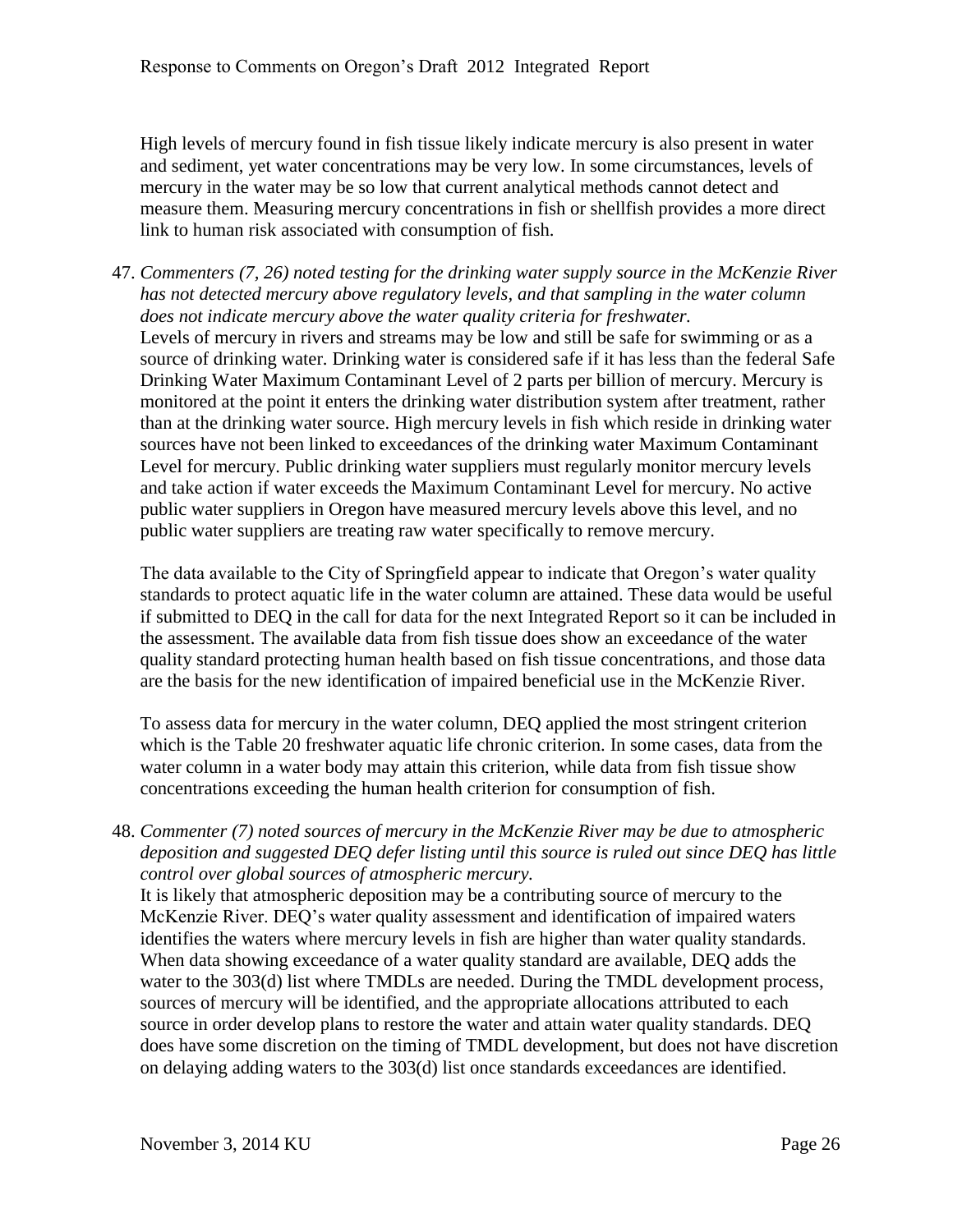49. *Commenter (26) suggested excluding waters in National Forest Lands on the Rogue River for listing for mercury.*

DEQ's listing for mercury based on fish tissue sampling results from the Rogue River is based on the locations where fish samples were collected and general protocols for determining assessment units.

50. *Commenter (5) states that waters added to the 303(d) list based on fish consumptions advisories for methyl mercury should be re-categorized as Category 3 until the process of methylation is understood and a source of mercury identified.*

Where fish consumption advisories have been issued because of unacceptable levels of mercury in fish, human beneficial uses are clearly impaired and a 303(d) listing is warranted. The source of pollutants does not need to be know, and is in fact the first part of developing TMDLs to address the pollutant in the listed water bodies.

51. *Commenter (9) questioned the station data summary (Record 25228) suggesting a geometric mean was calculated based on only 1 sample.*

The summary information for Station 10550 reports the result from one individual fish tissue sample available at that station, not a geometric mean.

#### <span id="page-29-0"></span>**Delistings for Toxic Substances**

52. *Commenter (3) asked for more information to verify that the McCormick and Baxter site is the only source for Pentachlorophenol (PCP) to the Willamette River within the Portland Harbor Superfund area before delisting the site on the basis of the other control measures implemented with the McCormick and Baxter site cleanup.*

DEQ listed the area around the McCormick and Baxter site based on health advisories regarding fishing and swimming in the areas. Those health advisories have been rescinded as a result of the site remediation and control measures currently in place. DEQ has no data or information indicating water quality standards for PCP are exceeded in the vicinity of the site. If such data becomes available, then an appropriate segment of the Willamette River will be added to the 303(d) list.

53. *Commenter (3) pointed to data that show exceedance of the current criterion for iron (1000 ug/L) in the Hood River (Record 14995), which indicate it should remain on the 303(d) list.* DEQ inadvertently missed these data in the initial compilation of data for evaluation. This water body will remain on the 303(d) list for iron.

#### <span id="page-29-1"></span>**VI. Assessments for Ocean Acidification**

54. *Commenter (14) asserted that DEQ failed to identify waters impaired by ocean acidification or ocean waters where water quality standards are not met. Commenter cited information previously submitted to DEQ as well as new references that were included with their comments on Oregon's Draft 2012 Integrated Report as purportedly providing information about ocean acidification impacts on the Oregon coast.*

DEQ has previously considered and addressed the information and comments submitted by the Commenter on Oregon's 2010 Integrated Report and 303(d) list. DEQ concluded that the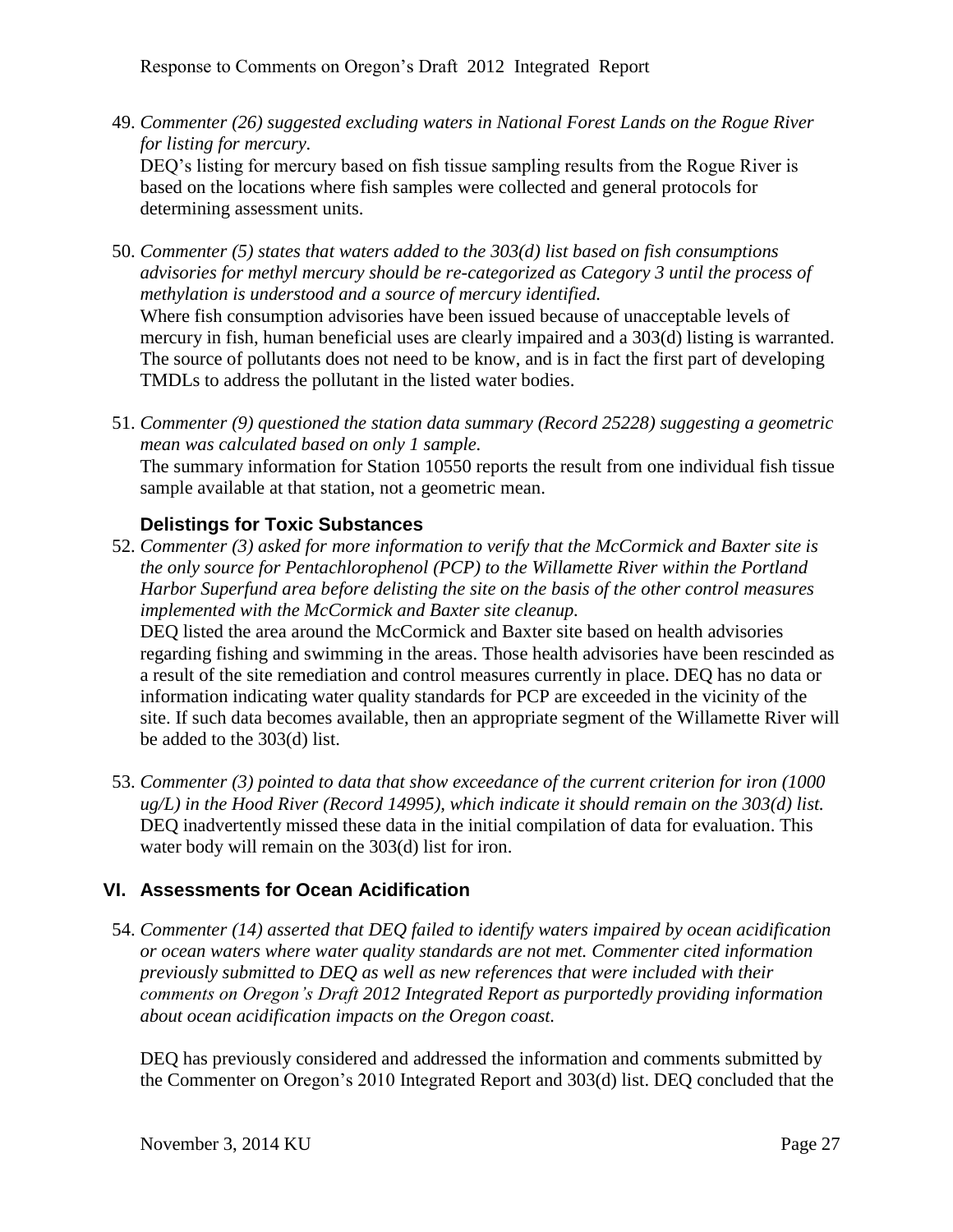submitted information did not provide data showing Oregon's marine pH criteria were not met and therefore did not support listing Oregon's ocean waters as impaired.<sup>8, 9</sup>

The Commenter reminded DEQ to follow EPA's 2010 guidance on Integrated Reporting and Listing Decisions Related to Ocean Acidification.<sup>10</sup> DEQ has followed that guidance. In particular,

"States will need to continue to use their current marine pH criteria as a basis for 303(d) listing until additional OA criteria are adopted"

And

"EPA has concluded that States should list waters not meeting water quality standards, including marine pH WQC, on their 2012 303(d) list..."

The 2012 Methodology provides information on how Oregon's water quality standards, including Oregon's pH standards and narrative standards, are applied for the 2012 Integrated Report.<sup>11</sup> DEQ requires that data used for the Integrated Report meet Quality Assurance/Quality Control (QA/QC) requirements. DEQ also requires that information describing site locations and methods used to measure and analyze environmental conditions be provided in order to determine if data or information are relevant and appropriate to use in the Integrated Report. Missing or incomplete site information and undocumented or poor data quality make data not usable for the Integrated Report. Data and information used to make conclusions about the quality of Oregon's water must be of high quality (data quality level A or B) and must be accurate and reliable. Further, relevant data and information must be from within the territorial waters of Oregon and pertain to the aquatic life species that are supported in these waters.

DEQ reviewed the information submitted by the Commenter during public review of the Draft 2012 Integrated Report. DEQ staff looked for new data or information in the submitted references that had not been previously reviewed and looked for any information that could be evaluated using the 2012 Methodology protocols. Data supporting a 303(d) listing must pertain to Oregon waters which include marine waters three miles out from Oregon's coast. Only these areas fall within DEQ's authority to list under the CWA 303(d) process, and are waters where Oregon's water quality standards apply.

The information submitted by the Commenter is of questionable value because the cited research reports do not provide basic information about site sampling locations or information about data quality review and validation. The submitted references and studies reviewed conditions in the Southern Ocean, Arctic Ocean, the California current 12 miles

[http://water.epa.gov/lawsregs/lawsguidance/cwa/tmdl/upload/oa\\_memo\\_nov2010.pdf](http://water.epa.gov/lawsregs/lawsguidance/cwa/tmdl/upload/oa_memo_nov2010.pdf)

<sup>&</sup>lt;sup>8</sup> January 2011, Response to Comments on Oregon's Draft 2010 Integrated Report, Oregon DEQ Water Quality Division<http://www.deq.state.or.us/wq/assessment/docs/2010ResponseToComments.pdf>

<sup>&</sup>lt;sup>9</sup> May 2011, Response to Comments on Final Supplement to Oregon's 2010 Integrated Report, Oregon DEO Water Quality Division<http://www.deq.state.or.us/wq/assessment/docs/2011ResponseToComments.pdf>

<sup>&</sup>lt;sup>10</sup> November 2012, Integrated Reporting and Listing Decisions Related to Ocean Acidification, EPA Memorandum from Denise Keehner, page 4

<sup>&</sup>lt;sup>11</sup> Methodology for Oregon's 2012 Integrated Report and List of Water Quality Limited Waters, Oregon DEQ, October 2014<http://www.oregon.gov/deq/WQ/Pages/Assessment/2012report.aspx>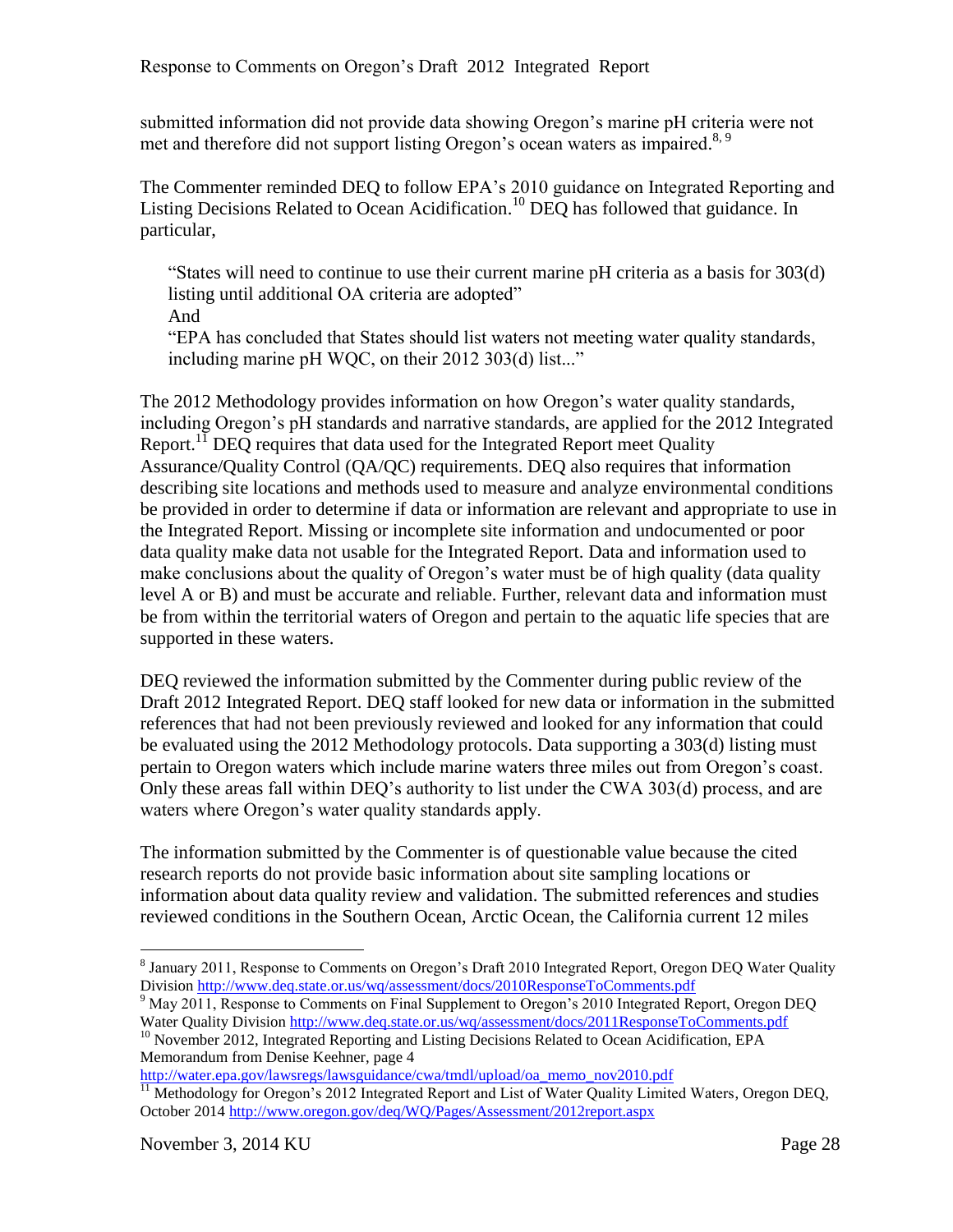offshore from the Oregon coast, ocean waters more than 20 miles off shore, Alaska waters, the Bering Sea, Puget Sound, and Australia waters. This generalized information is of questionable relevance to Oregon's 2012 303(d) list because it does not clearly relate to Oregon's waters or to aquatic life supported in Oregon's waters. The provided information cannot be relied on to make conclusions about Oregon's water quality.

The Commenter asserted that existing and available data relevant to pH and ocean conditions had not been reviewed by DEQ.

DEQ reviewed the references submitted by the Commenter for new data or information about marine pH measurements that could be directly compared to Oregon numeric water quality standards (marine waters pH 7.0 to 8.5; estuarine waters pH 6.5 to 8.5). Only a few of the studies mentioned measuring pH conditions. Those studies did not report measured pH outside the range allowed under Oregon standards, and none of the studies contained site location information that placed monitoring sites in Oregon waters. Review articles about the state of the science for monitoring ocean conditions point out the monitoring needs and gaps, and the need to develop a way to measure ocean responses using effects such as aragonite saturation. While these studies point to a general need for more monitoring and research, the study information does not identify that Oregon water quality standards are not being met in Oregon's waters.

DEQ looked at the data sources the Commenter stated contained "high resolution ocean acidification data" (page 1 comment letter). DEQ found the statement exaggerates the availability of pH data for Oregon waters from the cited sources. The vast majority of the fixed station oceanographic monitoring buoys referenced by the citations currently lack pH meters. Efforts to install pH (or pCO2) meters are underway, but with few exceptions, have not been installed in Oregon waters. DEQ noted there is one station off La Push, WA and one in Dabob Bay in Puget Sound, WA. The only Oregon site that provides any readily available data for pH is a NERRS monitoring station system in South Slough/Coos Bay. <sup>12</sup> A review of the 60 day history of pH observations available online from this station show readings range between 7.5 and 8.25, and are within Oregon's water quality pH criteria for marine and estuarine waters. While there may be pH data available from oceanographic cruises or other long term research initiatives active in the near shore zone in Oregon waters, the data are not readily available.

To further address the Commenter's concern that DEQ had not reviewed available data, DEQ retrieved pH data for marine and estuarine sites from a number of data sources. Data were retrieved for 231 monitoring stations at marine and estuarine sites in Oregon waters. Data were retrieved in May and June 2014 from DEQ's LASAR data system and, through the Water Quality Portal, from EPA's STORET Data Warehouse and the USGS National Water Information System (NWIS) for the time period January 2000 through December 2011.<sup>13,14</sup>

<sup>&</sup>lt;sup>12</sup> [http://nvs.nanoos.org/Explorer?action=oiw:fixed\\_platform:NERRS\\_SOSCWQ:observations:H1\\_pH:60d](http://nvs.nanoos.org/Explorer?action=oiw:fixed_platform:NERRS_SOSCWQ:observations:H1_pH:60d) Data reviewed by DEQ 6/13/2014

<sup>&</sup>lt;sup>13</sup> <http://deq12.deq.state.or.us/lasar2/Oregon> DEQ Laboratory Analytical Storage and Retrieval (LASAR) web application for public access

<sup>&</sup>lt;sup>14</sup> <http://www.waterqualitydata.us/> Water Quality Portal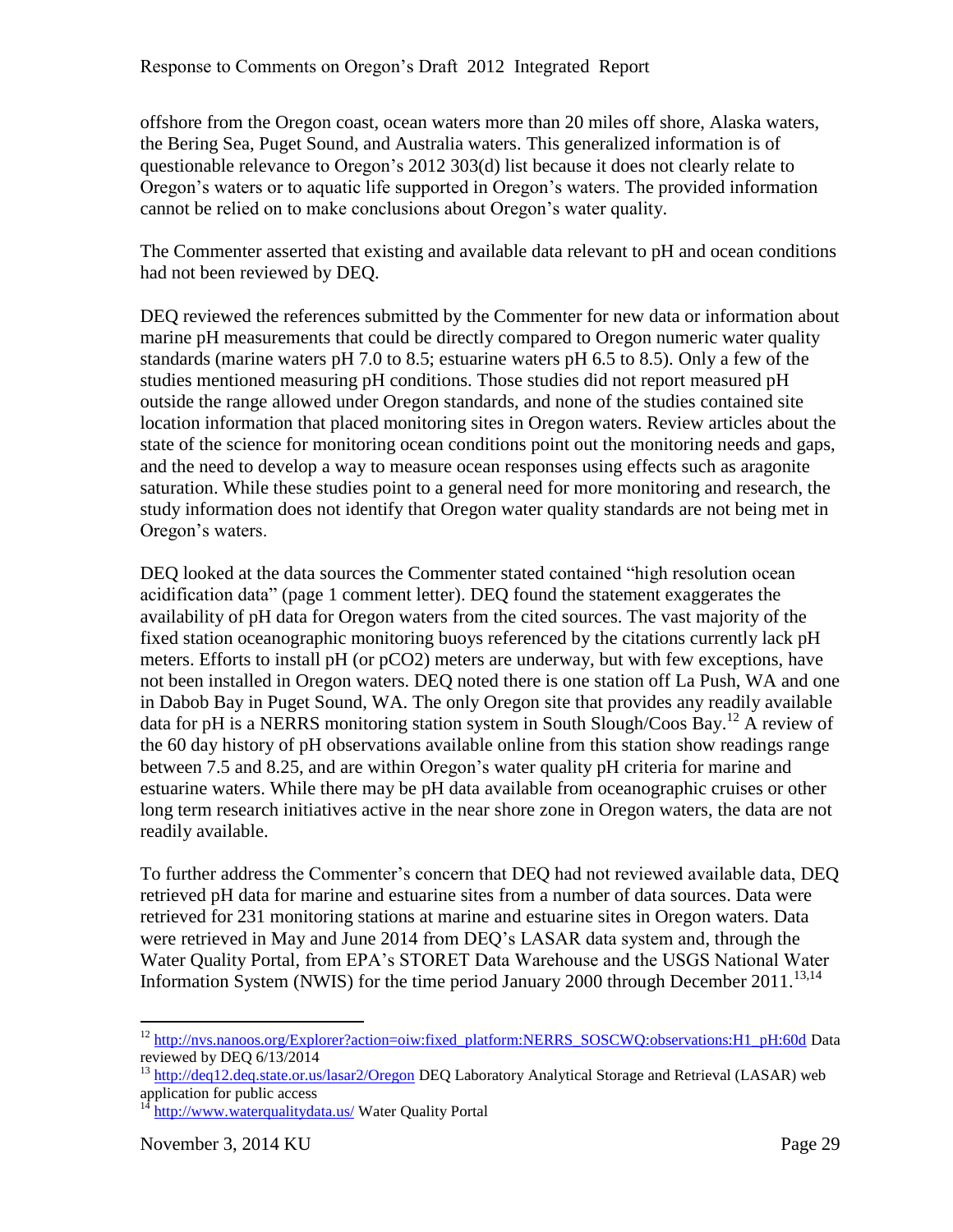DEQ evaluated over 2,250 results for pH using applicable Oregon pH standards for marine and estuarine waters. For 219 sites, including eight locations in the Pacific Ocean within Oregon's waters, no results fell outside the allowable pH range. Two monitoring sites in the estuarine portions of the Pistol River (Stations 10535 and 11493) and one on Hunter Creek (Station 25444) had results outside the acceptable pH range and had sufficient data to determine the status to be Category 5: 303(d). The excursions were consistently outside the upper (non-acidic) end of the allowable pH range. Both the Pistol River (Record 4825) and Hunter Creek (Record 20712) were previously added to Oregon's 303(d) list in 2004. Those listings will be updated with the assessment information from this review of pH data for the 2012 Integrated Report. After a comprehensive retrieval and review of available pH data, DEQ has determined that no other 303(d) listings in Oregon's marine or estuarine waters are warranted.

DEQ reviewed the references submitted by the Commenter for information on impacts from ocean acidification to beneficial uses and aquatic life in Oregon. DEQ's water quality standards include narrative standards that protect conditions in Oregon waters needed to support beneficial uses including resident biological communities. DEQ did not find any documentation of negative effects on resident aquatic life in the submitted information. One study contained experimental results indicating a potential response in naturally occurring diatoms that might lead to harmful algal blooms but did not have any information indicating that such a response has occurred in Oregon waters. Other experimental studies with a variety of marine species indicate potential negative impacts from conditions similar to those predicted to occur from ocean acidification, but have not documented the occurrence of such responses in Oregon's native species and waters. Several of the studies were experimental studies testing the potential responses of ocean organisms under lab conditions to investigate effects of changing pH or other conditions related to potential ocean acidification conditions. Other studies were review articles about observed and potential ocean conditions and food web responses, synthesizing literature about biological responses around the globe. The potential sensitivity of marine species under experimental conditions or impacts to aquatic life in other parts of the world such as the Southern Ocean or Arctic Ocean do not provide a sufficient basis to determine that water quality standards are not met in Oregon waters, or that Oregon waters are impaired. Anecdotal information and generalized observations submitted by the Commenter are also not sufficient to determine water quality standards are not met. DEQ notes that recent anecdotal observations have in fact reported that the Olympia oyster, the only oyster native to the West Coast, is making a recovery in Netarts, Yaquina, and Coos Bays in Oregon after being over harvested in the early 1900's to near extinction.<sup>15</sup>

After thorough review of the currently available data and information, including the Commenter's submission, DEQ concludes that there is no basis at this time to list Oregon waters as impaired due to ocean acidification or because Oregon's pH and other water quality standards are not being met.

[http://www.oregonlive.com/environment/index.ssf/2013/07/oregons\\_only\\_native\\_oyster\\_the.html#incart\\_river](http://www.oregonlive.com/environment/index.ssf/2013/07/oregons_only_native_oyster_the.html#incart_river)

<sup>&</sup>lt;sup>15</sup> July 20, 2013, Oregon's only native oyster, the Olympia, makes a comeback after near extinction, Oregonian, reported by Katy Muldoon,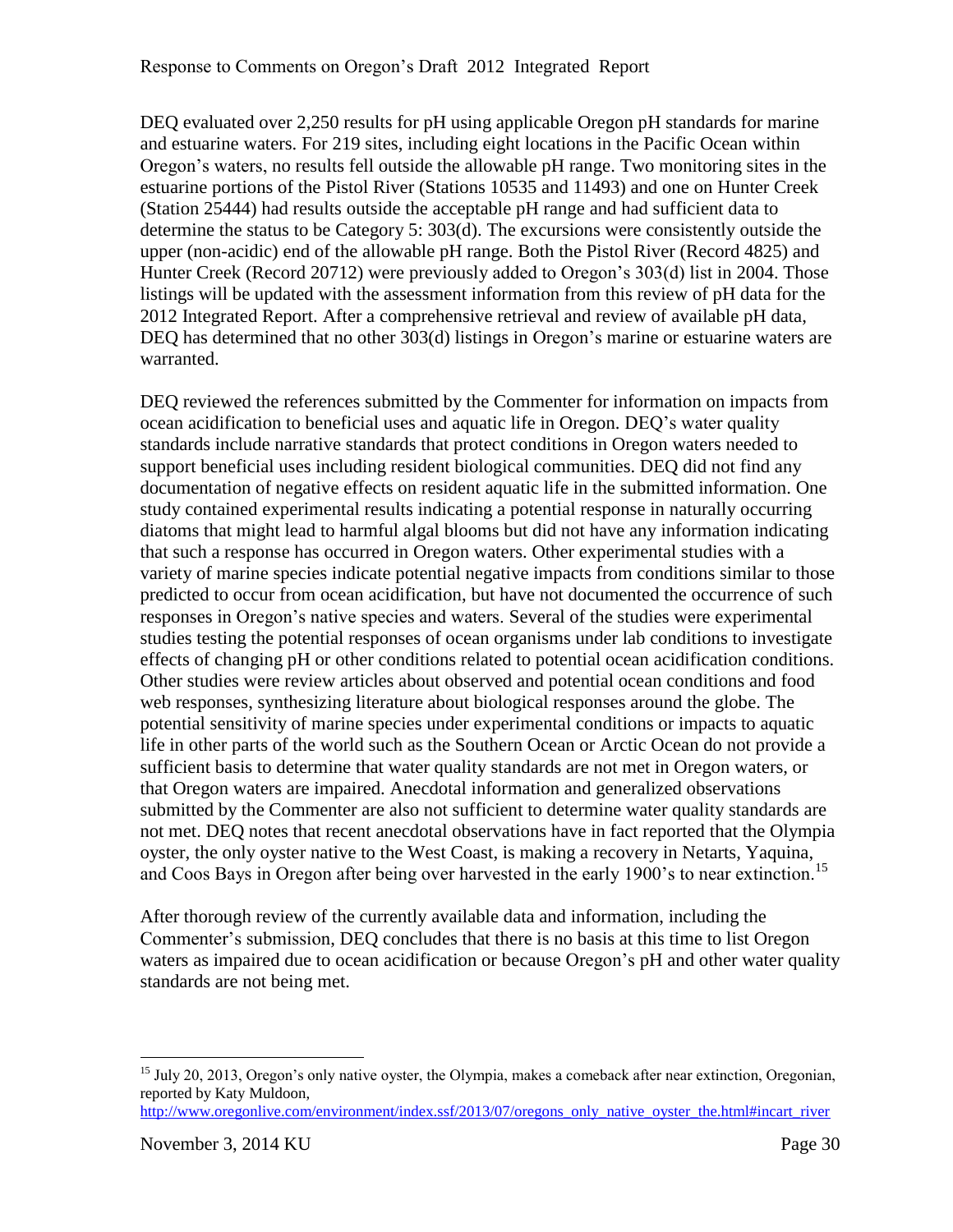#### <span id="page-33-0"></span>**VII. Assessments for pH**

#### **Columbia River**

<span id="page-33-1"></span>55. *Commenters (6, 17) requested DEQ review data used for assessing pH in the Columbia River. Commenters questioned EPA's 2010 303(d) listings for the Fall Winter Spring period on RM 98 to 142 (Record 24725) and DEQ's 2004 listing for RM 121.8 to 319.3 (Record 20028), and for the summer time period on RM 142 to 188.6 (Record 24724). Commenter (17) questioned data used by EPA for listing Record 24725. Commenter (6) questioned the data results from LASAR station 23794 used for listing Record 20028 and attached a table with data collected in the Columbia River at a location upstream of the City of The Dalles outfall.*

Although DEQ did not update assessments for pH in the draft 2012 Integrated Report, DEQ reviewed previous assessments for the Columbia River in order to respond to public comments. DEQ retrieved available data for pH on the Columbia River and conducted a detailed review of the data in order to update the assessments. Data were reviewed using protocols in the 2012 Methodology.

DEQ retrieved and reviewed Columbia River pH data from DEQ's Laboratory Analytical Storage and Retrieval data system (LASAR), EPA's Storage and Retrieval Data Warehouse (STORET), USGS's National Water Information System (NWIS), and data submitted to DEQ by the City of The Dalles during the comment period on the draft 2012 Integrated Report. Data for the period assessed in the 2012 Integrated Report cycle (January 1, 2000 to Dec 31, 2011) were evaluated. Only data with data quality level A or B were retrieved from LASAR, consistent with DEQ's assessment protocols. However, no data quality information was submitted with data from City of The Dalles, and data quality levels are not provided in STORET and NWIS; therefore data quality is unknown. Although not conforming to DEQ's assessment protocols, no data were excluded for this review based on lack of data quality information.

Consistent with previous assessment methodology protocols, data were divided into two sets to represent two time periods: Summer (June 1 through September 30) and fall/winter/spring (October 1 through May 31). Sample results at each monitoring station were evaluated.

In previous assessment of pH conditions in the Columbia River, the river was divided into sections based on significant hydrologic features or where monitoring stations with pH data were located. Significant hydrologic features include: the approximate extent of the Columbia River estuary waters; locations of dams on the Columbia River (Bonneville Dam RM 142, The Dalles Dam RM 188.6); and the location of the Willamette River confluence (RM 98). These features in conjunction with monitoring station locations were used to determine the start and end points for assessment units for the 2012 review.

DEQ's review indicates that some sections of the Columbia River in both summer and fall/winter/spring are attaining pH standards while one section (RM 142 to 188.6) in the summer and one section (RM 98 to 142) in the fall/winter/spring continue to warrant 303(d) listings. The final 2012 Integrated Report will reflect the changes and updates summarized in the following paragraphs.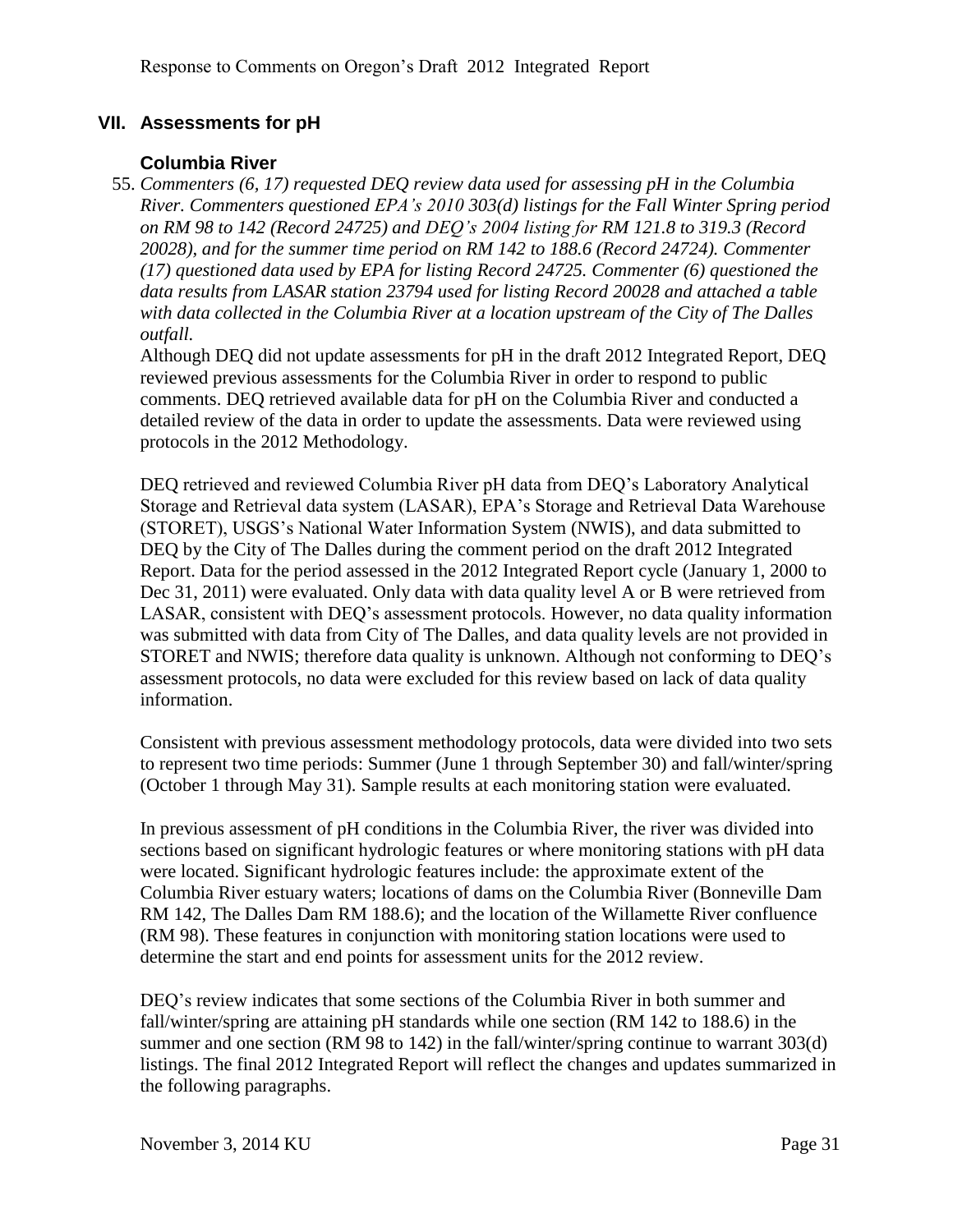#### Summer

The Columbia River for the summer time period will be assessed in 5 river sections that reflect significant hydrologic features and the currently available data. The records are summarized in the table below. Summaries of the pH data available at monitoring stations are provided with the records in the 2012 Integrated Report. As assessed using the 2012 Methodology protocols, there is sufficient information to determine two sections in the lower Columbia River (Records 20029 and 26024) attain the pH standards in the summer, while there is insufficient information in the lower mouth and estuary of the Columbia River (Record 26023) and in the section upstream of The Dalles Dam (record 26025) to determine if pH standards are met or not. The section between Bonneville Dam and The Dalles Dam (Record 24724) has sufficient data at 8 stations to indicate the pH criteria are not met and confirm the impaired status identified in EPA's addition to the 2010 303(d) list. There are 9 excursions below the lower pH range limit and 15 excursions above the upper pH range limit. Results at monitoring stations in the center channel as well as other channel locations throughout this section do not meet the pH criteria.

| <b>Time</b><br><b>Period</b> | <b>Record</b> | 2012 IR<br>change             | <b>Assessment</b><br>Unit<br><b>RM</b> start/end | 2012 status                                                               | <b>Notes</b>                                                  |
|------------------------------|---------------|-------------------------------|--------------------------------------------------|---------------------------------------------------------------------------|---------------------------------------------------------------|
| Summer                       | 26023         | New record                    | 0 to 35.2                                        | Category 3:<br>Insufficient data                                          | Approximate extent<br>of estuary                              |
| Summer                       | 20029         | <b>Status</b><br>modification | 35.2 to 98                                       | Category 2:<br>Attaining some<br>criteria/uses                            | <b>Willamette River</b><br>confluence at RM 98.               |
| Summer                       | 26024         | New record                    | 98 to 142                                        | Category 2:<br>Attaining some<br>criteria/uses                            | Bonneville Dam at<br><b>RM 142</b>                            |
| Summer                       | 24724         | No status<br>change           | 142 to 188.6                                     | Category 5:<br>Water quality<br>limited, $303(d)$<br>list, TMDL<br>needed | Bonneville Dam at<br>RM 142;<br>The Dalles Dam at<br>RM 188.6 |
| Summer                       | 26025         | New record                    | 188.6 to 303.9                                   | Category 3:<br>Insufficient data                                          | Upstream of The<br>Dalles Dam                                 |

#### Fall/ Winter Spring

The Columbia River for the summer time period will be assessed in 3 river sections that reflect significant hydrologic features and the currently available data. The records are summarized in the table below. Summaries of the pH data available at each station in the section are provided with the records in the 2012 Integrated Report.

The 303(d) listing for pH in fall/winter/spring in the Columbia River (Record 24725 for RM 98 to 142) added by EPA in 2010 partially overlaps a 2004 303(d) listing for a large section of the Columbia River (Record 20028 for RM 121.8 to 303.9). The section listed in Record 24725 extends from the Willamette River confluence up to Bonneville Dam.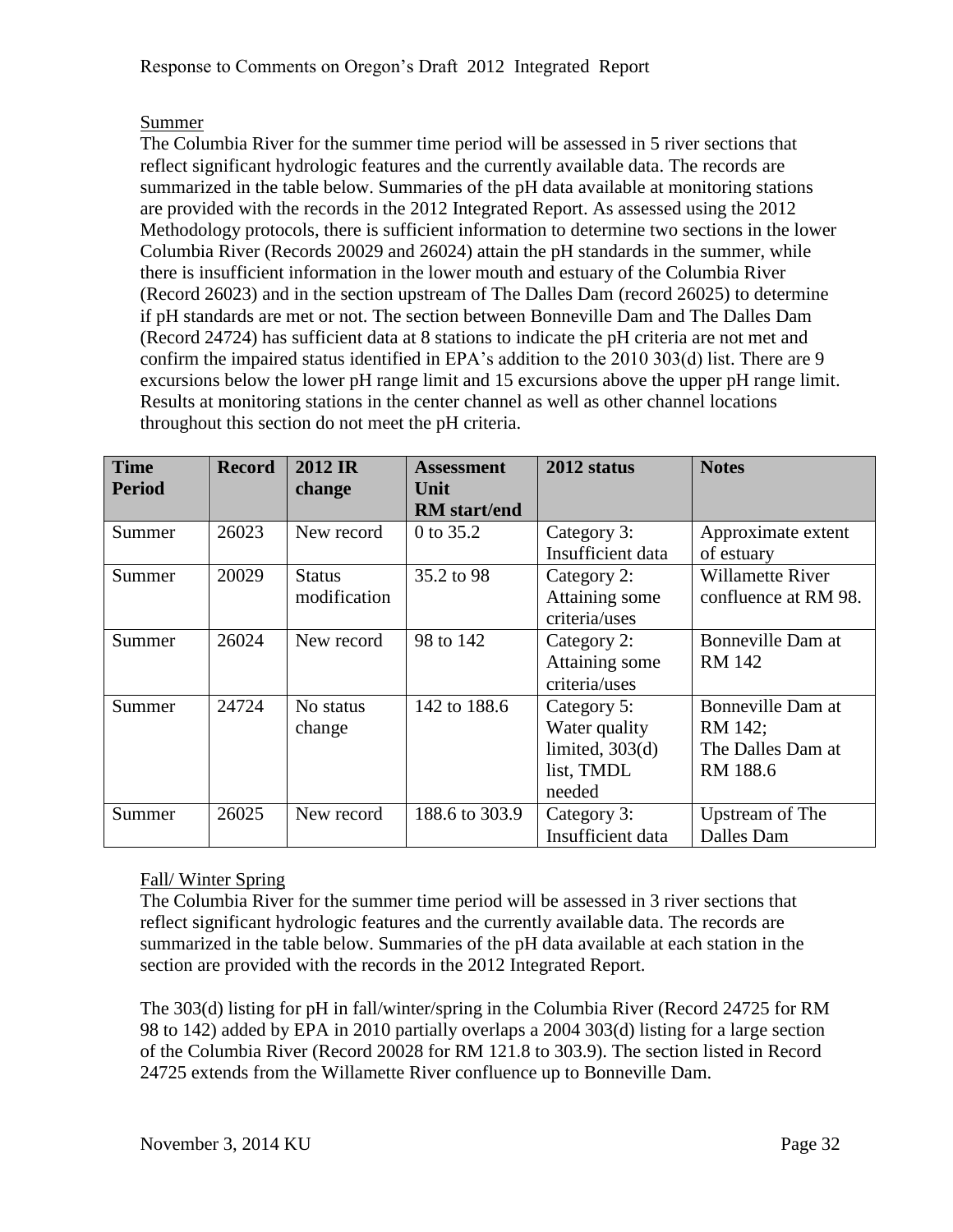Available pH data reviewed by DEQ from the Columbia River downstream of the Willamette River confluence are sufficient to determine the section in the lower Columbia River (Record 26026) attains the pH standards in the fall/winter/spring.

A review of currently available data confirms pH standards are not met in the section of the Columbia River covered by Record 24725 from the Willamette River confluence up to Bonneville Dam. Data from 4 monitoring stations (including LASAR 23794) are sufficient to indicate the pH criteria are not met and confirm the impaired status identified in EPA's addition to the 2010 303(d) list. Sample results include one excursion below the lower pH range limit and 15 excursions above the upper pH range limit.

However, data provided to DEQ by the City of The Dalles in comments on the draft 2012 Integrated Report from a monitoring station located at RM 187 upstream of the Bonneville Dam are sufficient to indicate that water quality standards are attained in the fall/winter/spring above Bonneville Dam. Based on the currently available data, the older listing Record 20028 is in error and will be de-listed. Data are sufficient to determine the section in the Columbia River above Bonneville Dam (Record 26027) attains the pH standards in the fall/winter/spring.

| <b>Time</b><br><b>Period</b> | <b>Record</b> | 2012 IR<br>change | <b>Assessment</b><br><b>Unit RM</b><br>start/end | 2012 status       | <b>Notes</b>            |
|------------------------------|---------------|-------------------|--------------------------------------------------|-------------------|-------------------------|
| <b>Fall Winter</b>           | 26026         | New record        | 0 to 98                                          | Category 2:       | <b>Willamette River</b> |
| Spring                       |               |                   |                                                  | Attaining some    | confluence at RM 98.    |
|                              |               |                   |                                                  | criteria/uses     |                         |
| <b>Fall Winter</b>           | 24725         | No status         | 98 to 142                                        | Category 5:       | Bonneville Dam at       |
| Spring                       |               | change            |                                                  | Water quality     | <b>RM 142</b>           |
|                              |               |                   |                                                  | limited, $303(d)$ |                         |
|                              |               |                   |                                                  | list, TMDL        |                         |
|                              |               |                   |                                                  | needed            |                         |
| <b>Fall Winter</b>           | 20028         | De-list;          | 121.8 to 303.9                                   | Inactive          | Overlaps Record.        |
| Spring                       |               | listing error     |                                                  |                   | 24725                   |
| <b>Fall Winter</b>           | 26027         | New Record        | 142 to 303.9                                     | Category 2:       | Upstream of             |
| Spring                       |               |                   |                                                  | Attaining some    | <b>Bonneville Dam</b>   |
|                              |               |                   |                                                  | criteria/uses     |                         |

#### <span id="page-35-0"></span>**Johnson Creek**

56. *Commenter (15) questioned EPA's 2010 303(d) listing for pH in Johnson Creek for RM 0 to 23.7 for the Fall Winter Spring period (Record 6918) and EPA's summary of data for LASAR Station 3441.*

DEQ did not review any new pH data for Johnson Creek for the 2012 Integrated Report and therefore did not update EPA's 2010 303(d) listing or summary of data.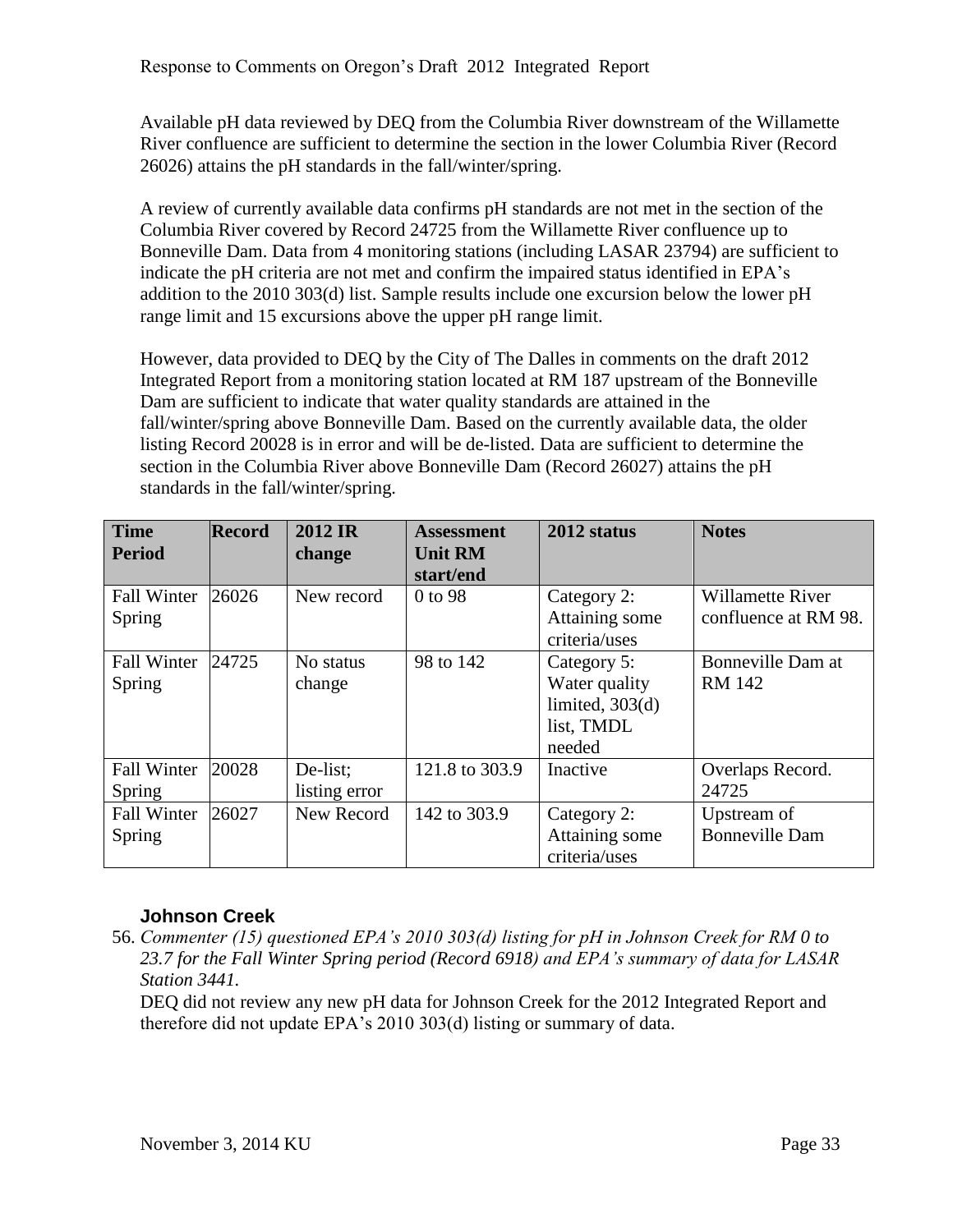#### <span id="page-36-0"></span>**VIII. Assessments for Biocriteria**

57. *Several Commenters (3, 5, 9, 10, 16, 19, 22, 24, and 26) provided comments on assessments for biocriteria that were originally done by DEQ for the 2010 Integrated Report. Those assessments were based on protocols described in Oregon's 2010 Methodology.* DEQ developed a protocol for the 2010 Integrated Report to evaluate macroinvertebrate data using benchmarks derived from a predictive model for biological conditions as a method to apply Oregon's narrative biocriteria (OAR 340-041-0011). In 2010, DEQ identified waters with impaired biological conditions and placed them into a new status of Category 3C: Impairing pollutant unknown. EPA disapproved DEQ's decision not to add these waters to the Category 5: Water quality limited, 303(d) list. EPA took action to modify Oregon's 2010 303(d) list and added over 300 waters with impaired biological conditions to the list.

For the 2012 Integrated Report, DEQ did not conduct any new biocriteria assessments or evaluate new data on macroinvertebrate assemblages. The assessment methodology for biocriteria has not been reviewed or revised since the 2010 Integrated Report except to eliminate the Category 3C classification status that was disapproved by EPA. With the 2012 Integrated Report, DEQ will eliminate use of Category 3C and reclassify 26 waters impaired for biocriteria as Category 5: Water quality limited, 303(d) list.

Several Commenters on the draft 2012 303(d) list provided substantive comments on the assessment methodology used in 2010 to apply the narrative biocriteria to data for macroinvertebrate assemblages. DEQ acknowledges that several valid issues have been raised that could lead to revisions to the assessment methodology and assessment conclusions in a future Integrated Report. DEQ's laboratory monitoring program and TMDL program are continuing efforts to improve and refine the tools and models used to interpret macroinvertebrate data as indicators of environmental conditions and biological communities. Those refinements may inform updates to the assessment methodology in the future. Several of the issues are noted below.

- 58. *Commenter (10) asserted DEQ's protocols for applying the narrative biocriteria should be adopted as rules or water quality standard criteria.* DEQ developed protocols to use macroinvertebrate data to assess biological conditions as a method to implement Oregon's narrative biocriteria (OAR 340-041-0011). This rule was developed following Oregon's Administrative Procedure Act, and has been approved by EPA as a standard applicable for Clean Water Act purposes such as the 303(d) and 305(b) water quality assessment. Under the CWA, DEQ has an obligation to consider available data, such as macroinvertebrate data, and apply relevant Oregon water quality standards. The protocols initially developed for the 2010 Integrated Report describe how DEQ has meets those obligations to assess biological conditions in Oregon's waters.
- 59. *Commenters (5, 9, 15, 19, and 24) did not agree with assessing biocriteria and listing impaired waters when pollutants were not identified.* EPA determined that any water identified as being biologically impaired should be listed as Category 5: 303(d) whether or not the pollutant causing the impairment or the pollutant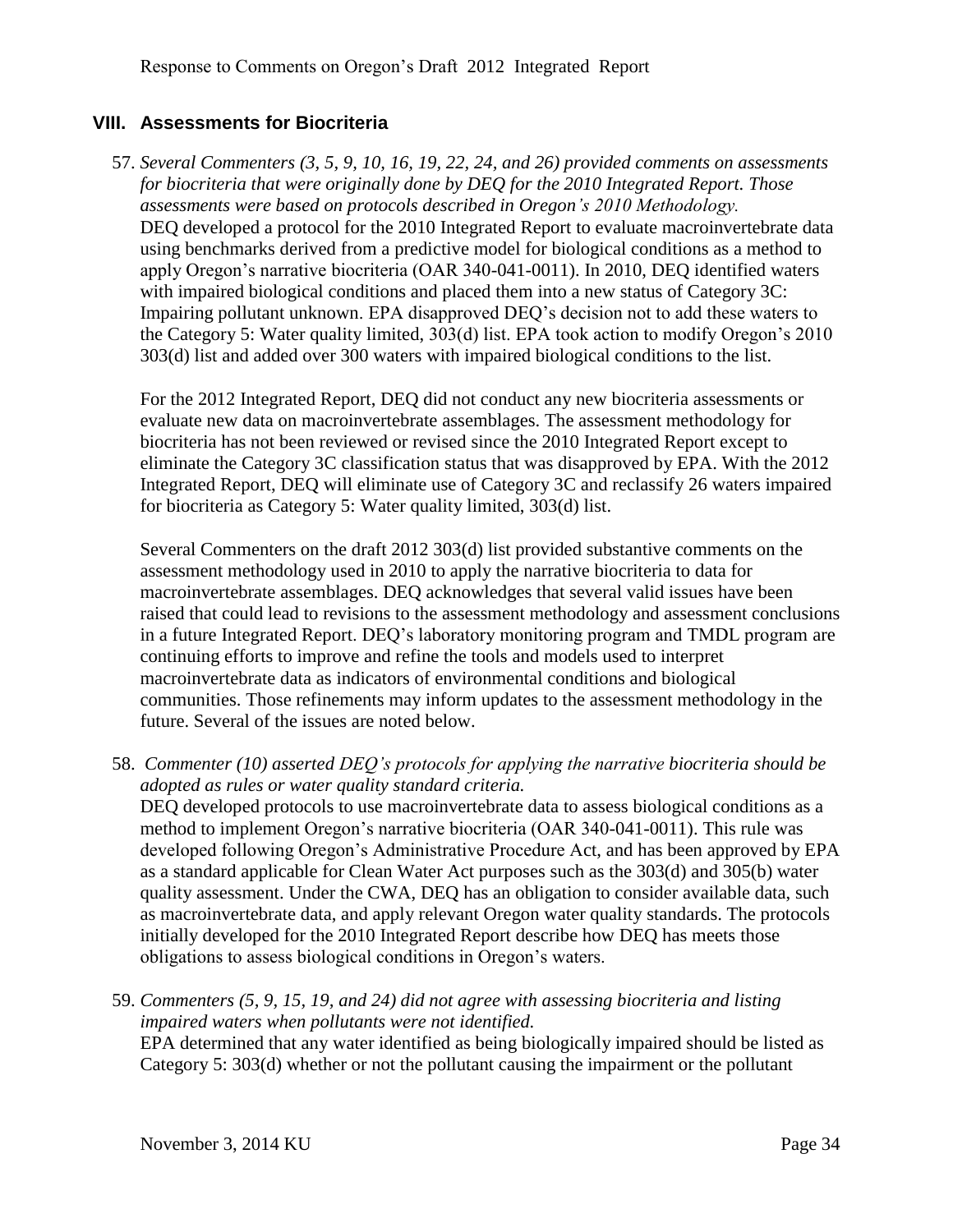source are known.<sup>16</sup> EPA also determined that using benchmarks based on reference conditions to assess macroinvertebrate data is a valid use of available data and information to identify impaired waters. During development of TMDLs, the pollutants or stressors causing biological impairment will be identified.

- 60. *Commenter (3) suggested DEQ's use of different benchmark values to identify waters as Category 5: 303(d) and Category 2: Attaining was not appropriate and would leave waters with PREDATOR scores between the benchmark values in an unassigned status category. Commenter (3) was also concerned that follow-up monitoring for sites with "Category 3(b) Insufficient data, potential concern" would not be completed.* DEQ agrees that this issue should be addressed when the methodology for assessing biocriteria is updated. DEQ may also be able to re-sample in areas where data have shown potential concerns. Re-sampling could happen as DEQ revisits areas throughout the state as biological and habitat monitoring programs are restored, or when sampling data are collected to prepare for TMDL development. Other land managers or natural resource agencies may also plan additional monitoring as part of structured sampling programs or investigations.
- 61. *Commenters (5, 9, 10 and 22) suggested that it was not appropriate to use the PREDATOR model to evaluate macroinvertebrate data from non-riffle waters in low gradient valley bottom streams or other waters that were not wadeable. Commenters suggested that since the PREDATOR model is based on reference sites in fast water riffles, comparing data from low gradient streams would lead to incorrect decisions about impaired biological conditions.* DEQ will review which sites are appropriate to evaluate using the PREDATOR model when the assessment methodology is updated. DEQ will continue to refine the PREDATOR model as new reference sites and additional sampling data are built into the model and new data analyses are conducted using the model. Protocols for macroinvertebrate sampling specify sampling the fastest available habitat when riffles are not present at a site, so glide or run habitats found in valley bottom or lower gradient streams may be represented sufficiently in the model. Additional research comparing the conclusions from the riffle-based PREDATOR model versus other glide-based models may inform how DEQ applies the PREDATOR model in the future. In general, sites in valley bottoms score very poorly, and should be investigated more fully during TMDL development in order to better understand the reference conditions for low gradient sites.
- 62. *During DEQ's finalizing of the 2012 303(d) list, the question was raised about the quality of some macroinvertebrate sample data reviewed for the 2010 Integrated Report that had low organism counts.*

DEQ will consider this issue when refining the PREDATOR model and when updating the assessment methodology. A review by DEQ of the macroinvertebrate data set used for the 2010 Integrated Report found there may be a threshold sample organism count needed to compare Observed/Expected communities of organisms using the model. When the O/E scores are low, samples with less than 150 organisms may skew the O/E score to be far below the overall non-reference population. When samples contain at least 150 or more

<sup>&</sup>lt;sup>16</sup> December, 2012 Response to Comments on the EPA's Additions to Oregon's 2010 Clean Water Act 303(d) List, EPA Region 10,

[http://www.epa.gov/region10/pdf/water/303d/oregon/EPA\\_Response\\_to\\_Comments\\_Final.pdf](http://www.epa.gov/region10/pdf/water/303d/oregon/EPA_Response_to_Comments_Final.pdf)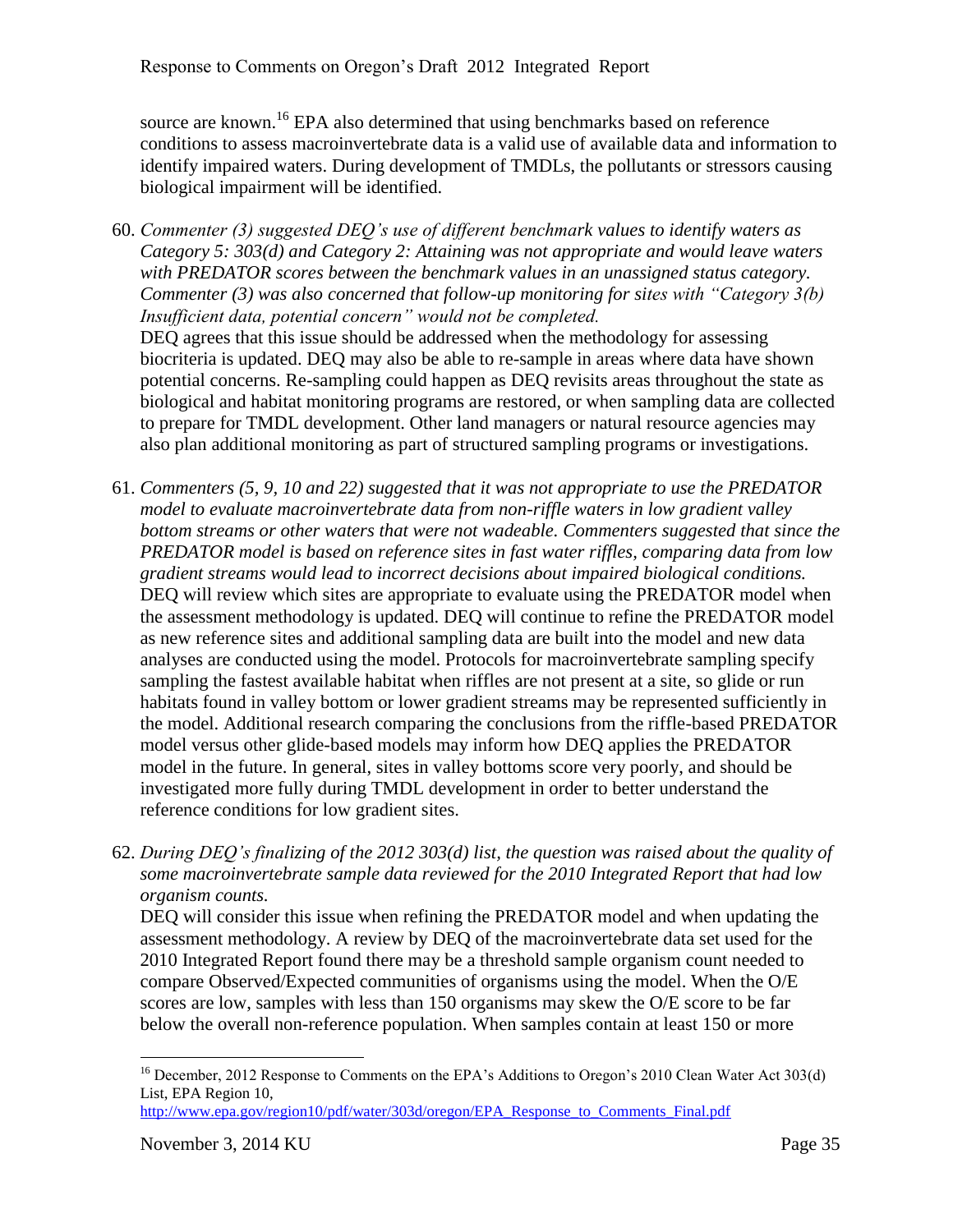organisms, the O/E scores do not appear to be different than the overall non-reference population. The low counts may be due to poor sample quality or could indicate poor environmental conditions. DEQ acknowledges that additional sampling should be done at these sites. Re-sampling could happen as DEQ revisits areas throughout the state as biological and habitat monitoring programs are restored, or when sampling data are collected to prepare for TMDL development. Other land managers or natural resource agencies may also plan additional monitoring as part of structured sampling programs or investigations.

DEQ will re-consider the protocols for evaluating macroinvertebrate data for future Integrated Reports as well as during TMDL data review and development. To finalize the 2012 303(d) list, DEQ reviewed the data used for the 2010 assessments and determined that samples with counts less than 150 organisms were not full valid samples and were not sufficient to determine impairment, but do indicate a potential concern.

As a result of this review, DEQ is delisting two records, Record 23386 Canyon Creek LLID 1224485443976 and Record 23430 Carpenter Creek LLID 1231131454906, and modifying the status to Category 3B: Insufficient data, potential concern.

63. *Commenter (10) enclosed a letter and a memo previously submitted to DEQ's TMDL program with comments about the general use of macroinvertebrate data to identify impaired waters and to set improvement targets in TMDLs. Commenter (26) also questioned the application of the PREDATOR model in specific streams.*

Many of the comments in the attached letter and memo critique the PREDATOR model that DEQ used as the basis for setting benchmarks for the 2010 Integrated Report assessment for biocriteria. The model is a tool developed using commonly applied statistical methods and with reference site data collected specifically in Oregon. The scientific rationale for the selected benchmark values is discussed in a technical paper published by  $DEO<sup>17</sup>DEO's$ PREDATOR model has undergone substantial peer review and input from recognized scientific experts in the fields of biological ecology and statistical analysis of ecological data during model development. The application of the model to interpret Oregon's macroinvertebrate data for assessment purposes was also peer reviewed and accepted by EPA. As with any model, many details of the model are subject to change. Refinements of the model may be warranted to reflect new data or directions taken in response to scientific advancements or improved understanding of the environmental system that is being modeled.

DEQ is continuing to use and refine the PREDATOR model and is collaborating with other agencies such as Oregon Department of Fish and Wildlife, Washington Department of Ecology, and US Forest Service to expand data sets and information. As DEQ and partners collect more data from continued monitoring of stream biology and habitat, DEQ may be able to address some of the questions posed by the Commenters with regard to the specific details of the model and review assessments made with the 2010 Integrated Report. If warranted, DEQ may re-visit the specific benchmarks chosen for the next Integrated Report. DEQ's policy is to use the best available information to reduce errors in our decisions and

 $\overline{a}$ <sup>17</sup> Hubler, S., July 2008, PREDATOR: Development and Use of RIVPACS-type Macroinvertebrate Models to Assess the Biotic Condition of Wadeable Oregon Streams, Technical Report DEQ08-LAB-0048-TR <http://www.deq.state.or.us/lab/techrpts/docs/10-lab-004.pdf>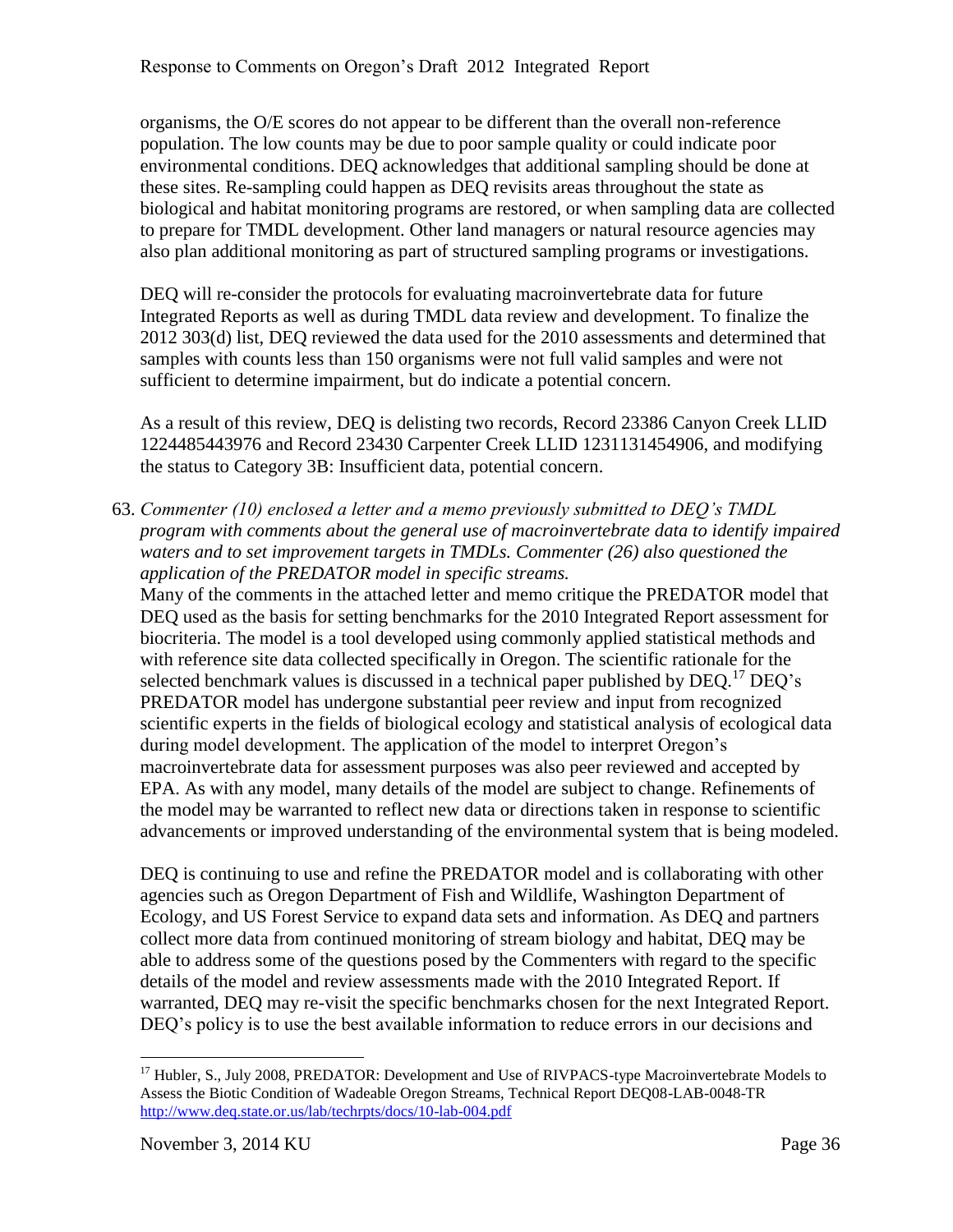accommodate uncertainty in order to implement Oregon's standards. The use of a set of macroinvertebrate benchmarks for the statewide 305(b)/303(d) assessment does not preclude DEQ refining the benchmarks or taking a different approach in future assessments. Developing TMDLs to address biological impairment may focus on measuring factors other than those used in the assessment to identify the impaired conditions. A variety of factors can be considered during the TMDL development process in order to identify the pollutant stressors causing biological impairment, set TMDL target levels for the identified pollutants, or select targets based on information specific to the waters and watershed being addressed in the TMDL. DEQ's goal is to restore conditions in order to support healthy biological communities.

64. *Commenter (16) suggested DEQ should apply the biocriteria narrative standard to other data and information besides the macroinvertebrate data using some other means of determining biological impairment.*

Oregon's narrative water quality standard for biocriteria (OAR 340-041-0011) does not specify how to determine what characteristic(s) of water quality must be sufficient, or how to determine what indicates detrimental changes to resident biological communities, except by comparing resident biology to natural conditions at appropriate reference sites (OAR 340- 041-0002(76)). DEQ has developed a robust and scientifically sound protocol to measure and assess conditions using macroinvertebrates as the biological indicator, and using the reference site approach to determine when the biological community exhibits impaired conditions. DEQ is not opposed to using other measures and indicators when the science and protocols have been sufficiently developed for Oregon, and when sufficient data and information are available to assess using those protocols.

#### <span id="page-39-0"></span>**IX. Assessments for Turbidity**

65. *A request to remove the Siletz River from the 303(d) list for turbidity was submitted by email November 15, 2013 from Jeff Light, Plum Creek Timber Company, to Gene Foster, ODEQ TMDL Program Manager.*

DEQ did not review data for turbidity for the 2012 Integrated Report and did not review or update protocols or records from previous assessments for turbidity. DEQ proposed adding the Siletz River to the 2010 303(d) list for turbidity (Record 23134) and responded to comments on the 2010 Integrated Report with DEQ's conclusion that the listing was supported by the data available at that time.<sup>18</sup>

The DEQ TMDL Program is currently reviewing the information submitted to them in 2013. The request and information supporting the request were not submitted during the open public comment period on DEQ's Draft 2012 Integrated Report (January. 2, 2014 through February 24, 2014) and are not part of the 2012 Integrated Report administrative record. The Mid Coast TMDL development process is currently the appropriate forum through which to resolve the concerns raised by Plum Creek. During the TMDL development process, additional information and analysis will determine either that TMDLs for turbidity are not needed for the Siletz River, or will lead to development of the necessary TMDLs that will be

 $\overline{a}$ <sup>18</sup> Response to Comments on Oregon's Draft 2010 Integrated Report, January 2011, p 5, <http://www.deq.state.or.us/wq/assessment/docs/2010ResponseToComments.pdf>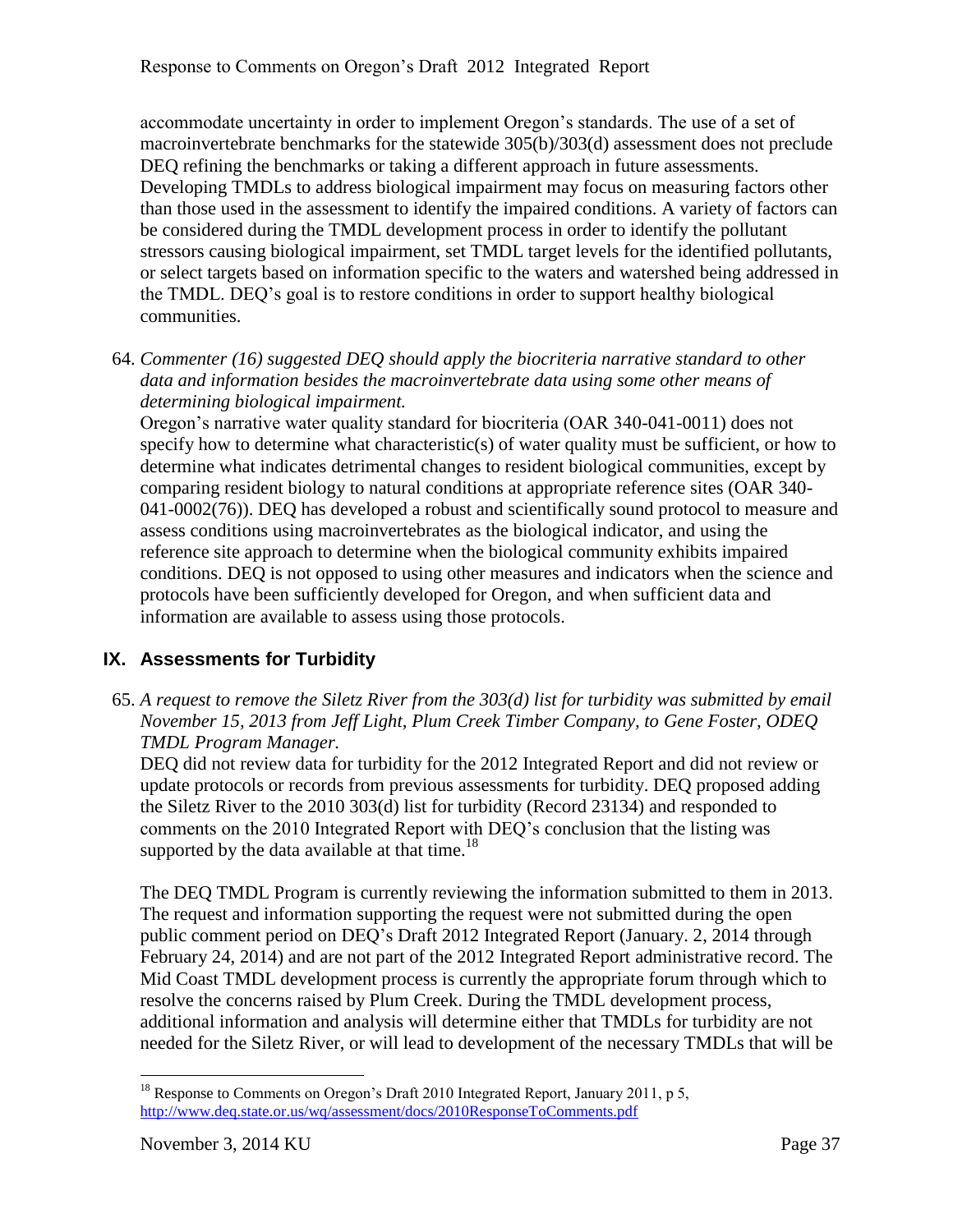approved by EPA. The approved TMDL conclusions will be incorporated into the next Integrated Report. DEQ's TMDL Program will respond by letter with the conclusions of the review and will incorporate the decision into the ongoing TMDL development process.

#### <span id="page-40-0"></span>**X. Assessments for Specific Waters**

66. *Commenter (23) requested DEQ review assessments for the Deschutes River and Tumalo Creek for ammonia, chloride, chlorophyll a, dissolved oxygen, E. coli, and phosphate using data collected by local agencies and watershed councils. Commenter asserted additional data were available.*

The Commenter's letter summarized their data results. However, the referenced data were not submitted during the call for data and thus were not available for the 2012 Integrated Report. The data can be submitted for the next call for data for the Integrate Report. DEQ's Eastern Region TMDL Basin Coordinator may incorporate the data into the TMDL development process if that process precedes the Integrated Report process.

#### <span id="page-40-1"></span>**XI. Assessments for Other Parameters**

67. *Commenter (16) included comments on DEQ's methodology for applying the bacteria (E. coli, Enterococci), pH, and turbidity criteria.*

DEQ considered identical comments made on the assessment methodology for the 2010 Integrated Report and refers the Commenter to DEQ's responses provided with documentation for the 2012 Integrated Report. <sup>19</sup> DEQ does not find these comments relevant to Oregon's 2012 303(d) list decisions.

68. *Commenter (15) requested DEQ review chlorophyll a data used to list the Willamette River (Record 24517) for summer from RM 0 to 54.8.*

EPA added this listing to Oregon's 2010 303(d) list. The EPA data summary for the added listing indicates the criterion was exceeded at two monitoring stations. DEQ did not review any new chlorophyll a data for the 2012 Integrated Report and therefore did not update EPA's 2010 303(d) listing.

#### <span id="page-40-2"></span>**XII. Assessments for Flow and Habitat Modification**

69. *Commenter (23) requested DEQ review assessments for the Deschutes River and Tumalo Creek for flow modification and habitat modification stating these were not pollutants. These assessments had a status of "Water quality limited not needing a TMDL".* In guidance for the 2002 Integrated Report, EPA indicated that TMDLs were not required to address water quality limitation due to flow and habitat modification since these conditions are not pollutants. With the 2002 Integrated Report, DEQ "de-listed" all 1,571 assessments for flow and habitat modification throughout the state, including assessments for the Deschutes River and Tumalo Creek. All assessments were assigned a status of "Water quality limited not needing a TMDL". However, not all the waters had been identified as "Water Quality Limited" in previous assessments such as the 1998  $303(d)$  List. In fact, only 252 waters were included on the 1998 303(d) list because of flow or habitat modification. Many

 $\overline{a}$ <sup>19</sup> <http://www.deq.state.or.us/wq/assessment/2010Report.htm>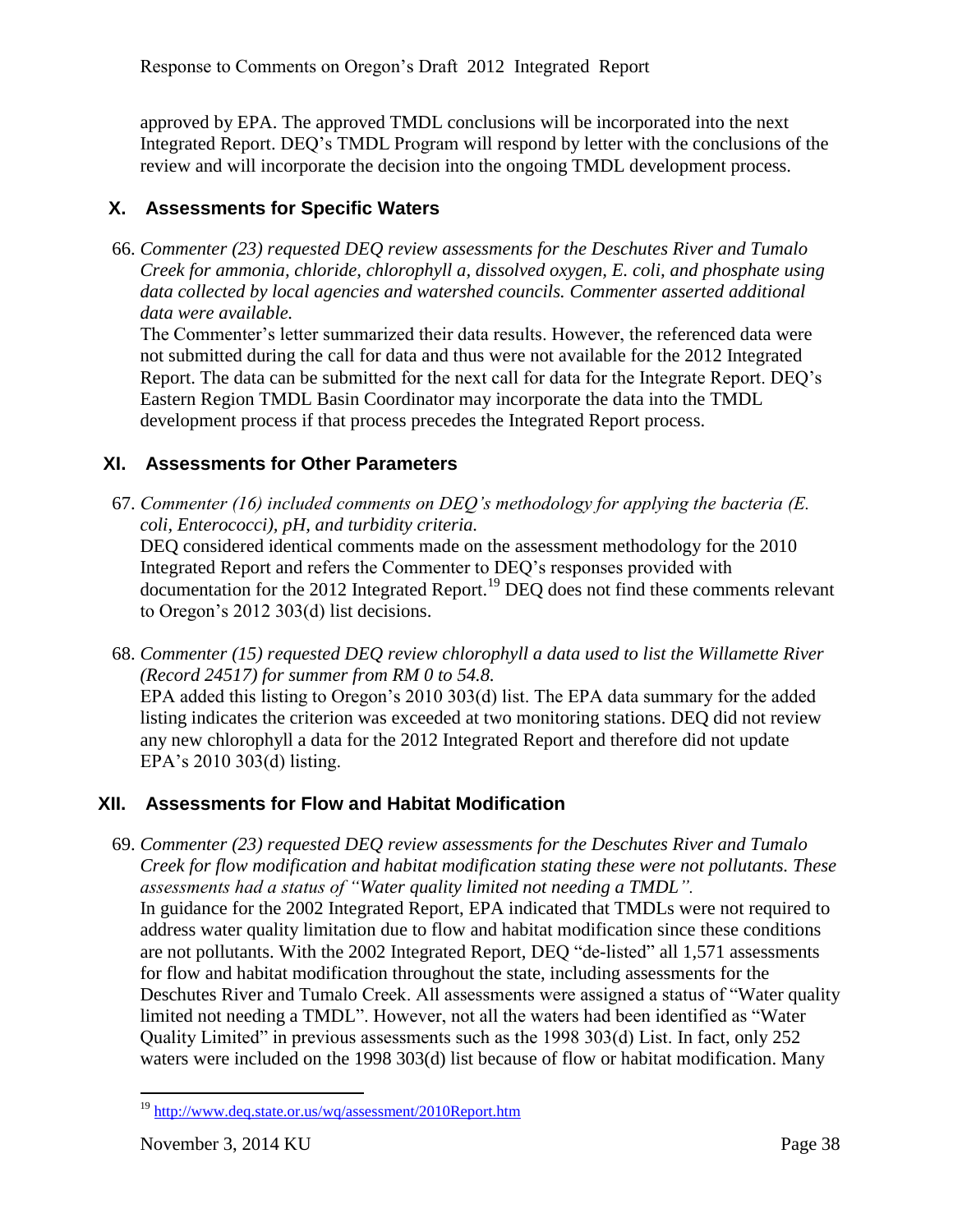of these waters were partially or entirely on Tribal lands. This error incorrectly inflated the number of Oregon assessments classified as "Category 4: Water Quality limited, TMDL not needed".

With the final 2012 Integrated Report, DEQ corrected these errors by modifying the status for flow and modification records to reflect the correct 1998 status with the current status categories. Tumalo Creek is "Category 4C: Water quality limited, not a pollutant" for flow modification and "Category 3: Insufficient data" for habitat modification. The lower Deschutes River is "Category 3: Insufficient data" for both flow and habitat modification, and "Category 4C: Water quality limited, not a pollutant" for both in the upper sections. The counts of the correct statuses are summarized below.

| <b>Status Category</b>                    | <b>Number</b>       | <b>Number</b>       | <b>Total</b> |
|-------------------------------------------|---------------------|---------------------|--------------|
|                                           | <b>Flow</b>         | <b>Habitat</b>      |              |
|                                           | <b>Modification</b> | <b>Modification</b> |              |
| Category 2: Attaining some criteria/uses  |                     |                     |              |
| Category 3: Insufficient data             | 658                 | 605                 | 1,263        |
| Category 3B: Insufficient data, potential | 2                   | 16                  | 18           |
| concern                                   |                     |                     |              |
| Category 4C: Water quality limited, not a | 56                  | 202                 | 258          |
| pollutant                                 |                     |                     |              |
| Total                                     |                     |                     | 1.543        |

**2012 Integrated Report - Flow and Habitat Modification**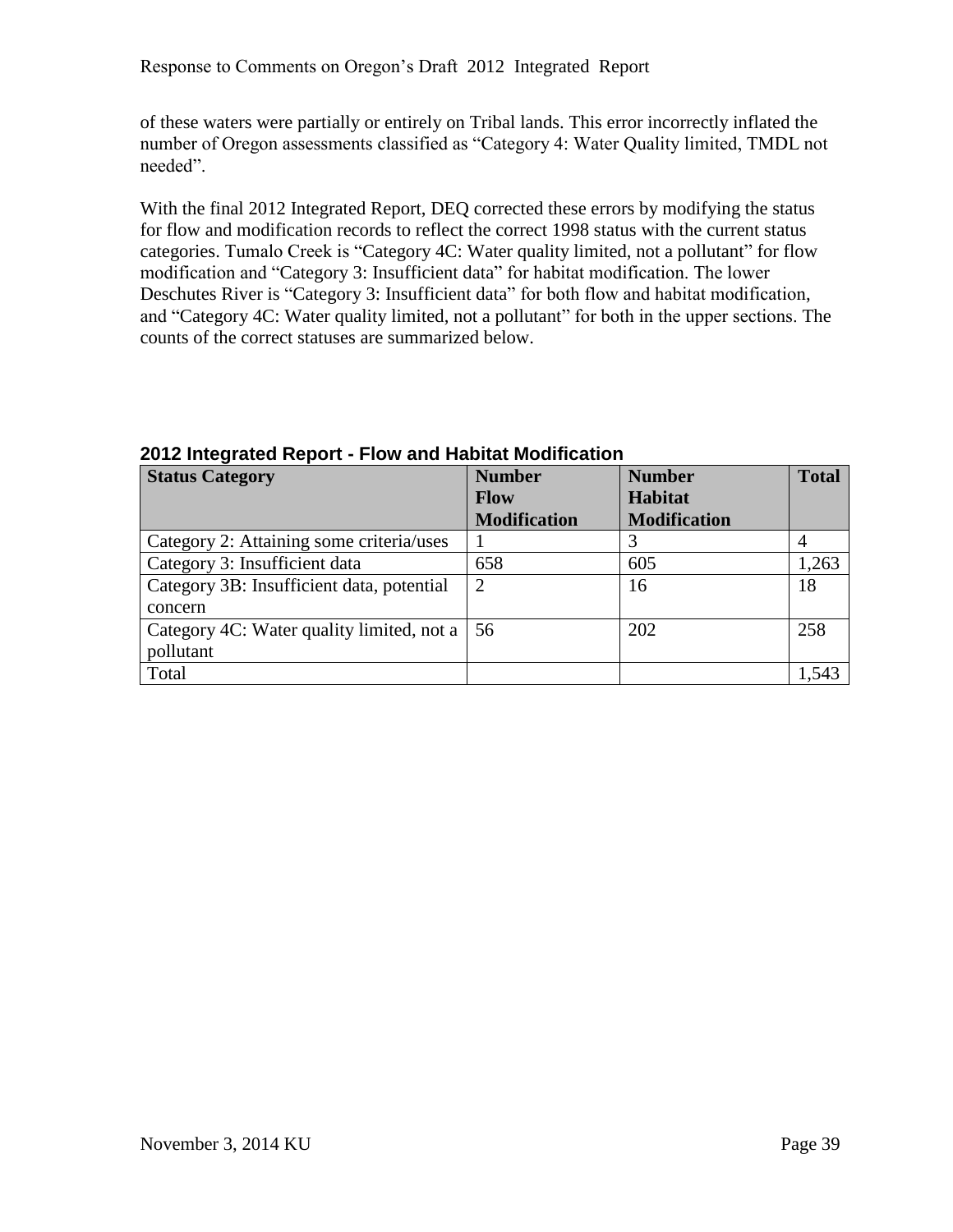# D: **List of Commenters**

<span id="page-42-0"></span>

| Commenter<br>Number | Name / Title                                                                | Date<br>Received | Representing                                                                      | Address / Phone                                                                                    |
|---------------------|-----------------------------------------------------------------------------|------------------|-----------------------------------------------------------------------------------|----------------------------------------------------------------------------------------------------|
|                     | <b>Anne MacDonald</b><br><b>Stormwater Quality</b><br>Coordinator           | 02/24/2014       | City Of Lake Oswego                                                               | 380 A Ave<br>PO BOX 369<br>Lake Oswego OR 97034<br>$(503) 675 - 3999$                              |
| $\overline{2}$      | Bruce J. Duffee<br>Chief, Hydraulics and<br><b>Hydrology Branch</b>         | 02/24/2014       | Department Of The Army                                                            | PO Box 2946<br>Portland OR 97208-2946                                                              |
| $\overline{3}$      | David Croxton<br>Manager, Watershed Unit                                    | 02/24/2014       | <b>United States</b><br><b>Environmental Protection</b><br>Agency (EPA) Region 10 | 1200 Sixth Ave, Suite 900<br>Seattle WA 98101-3140<br>$(206)$ 553-6694                             |
| 4                   | Douglas McLaughlin<br><b>Principal Research Scientist</b>                   | 02/24/2014       | Nation Council For Air<br>And Stream Improvements,<br><b>Inc</b>                  | Western Michigan University<br>A114 Parkview Campus<br>Kalamozoo MI 49008-5436<br>$(269)$ 276-3545 |
| 5                   | Janet A. Gillaspie<br><b>Executive Director</b>                             | 02/24/2014       | Oregon Association Of<br><b>Clean Water Agencies</b><br>(ACWA)                    | 107 SE Washington, Suite 242<br>Portland OR 97214<br>$(503)$ 236-6722                              |
| 6                   | <b>Karen Skiles</b><br><b>Regulatory Compliance</b><br>Manager              | 02/24/2014       | City Of The Dalles                                                                | 1215 West First Street<br>The Dalles OR 97058<br>$(541) 506 - 2005$                                |
| 7                   | Karl Morgenstern<br><b>Environmental Management</b><br>Supervisor           | 02/24/2014       | Eugene Water & Electric<br>Board                                                  | 500 East $4^{\text{th}}$ Ave<br>PO Box 10148<br>Eugene OR 97440-2148<br>$(541) 685 - 7365$         |
| 8                   | Kathryn VanNatta<br>Director of Government and<br><b>Regulatory Affairs</b> | 02/24/2014       | Northwest Pulp & Paper<br>Association                                             | 212 Union Avenue SE, Suite 103<br>Olympia WA 98501-1302<br>$(360)$ 529-8638                        |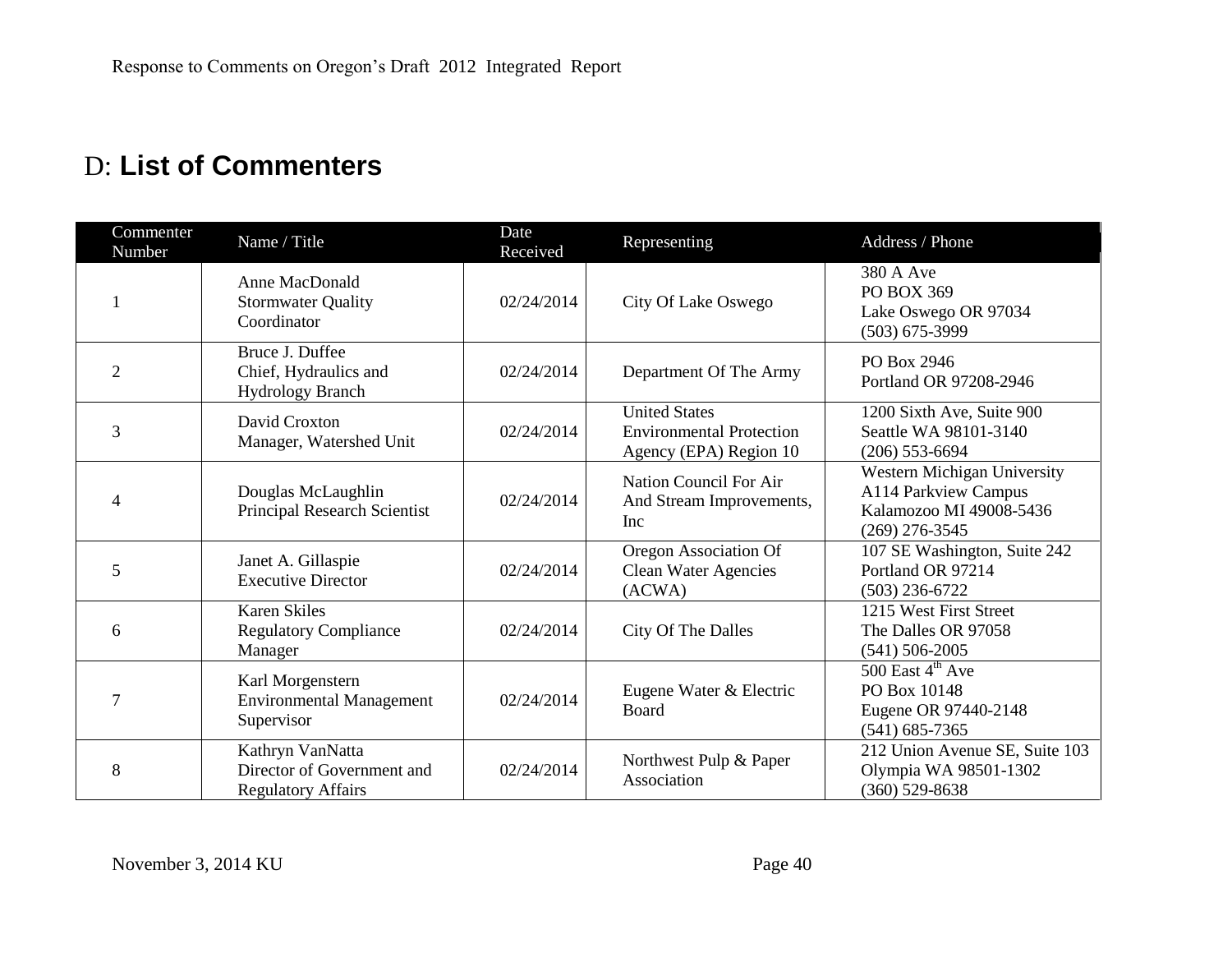| Commenter<br>Number | Name / Title                                                                 | Date<br>Received | Representing                                                                              | Address / Phone                                                                 |
|---------------------|------------------------------------------------------------------------------|------------------|-------------------------------------------------------------------------------------------|---------------------------------------------------------------------------------|
| 9                   | Kim Cox<br><b>Environmental Policy Division</b><br>Manager                   | 02/21/2014       | City of Portland,<br><b>Environmental Services</b>                                        | 1120 SW $5^{\text{th}}$ Ave, Room 1000<br>Portland OR 97204<br>$(503)$ 823-4913 |
| 10                  | Kristina L. McNitt                                                           | 02/24/2014       | <b>Oregon Forest Industries</b><br>Council                                                | PO Box 12826<br>Salem OR 97309<br>$(503)$ 371-2942                              |
| 11                  | Michele Campbell<br>Attorney, Stoel Rives                                    | 02/24/2014       | Daimler Trucks North<br>America LLC's                                                     | 900 SW 5 <sup>th</sup> Ave, Suite 2600<br>Portland OR 97204<br>$(503)$ 294-9676 |
| 12                  | Michelle Cahill<br><b>Wastewater Division Director</b>                       | 02/21/2014       | City of Eugene Public<br>Works<br>Metropolitan Wastewater<br><b>Management Commission</b> | 410 River Ave<br>Eugene OR 97404<br>$(541) 682 - 8600$                          |
| 13                  | Miles Johnson<br><b>Clean Water Attorney</b>                                 | 02/24/2014       | Columbia Riverkeeper                                                                      | 111 Third Street<br>Hood River OR 97031<br>$(541 - 387 - 3030)$                 |
| 14                  | Miyoko Sakashita<br>Oceans Director, Senior<br>Attorney                      | 02/24/2014       | <b>Centers For Biological</b><br>Diversity                                                | 351 California Street #600<br>San Francisco CA 94101 (415)<br>632-5308          |
| 15                  | Mona LaPierre<br><b>Environmental Monitoring</b><br>Manager                  | 02/20/2014       | <b>Water Environmental</b><br>Services, Clackamas<br>County                               | 150 Beavercreek Road<br>Oregon City OR 97045<br>$(503) 742 - 4567$              |
| 16                  | Nina Bell<br><b>Executive Director</b>                                       | 02/24/2014       | Northwest Environmental<br>Advocates                                                      | PO Box 12187<br>Portland OR 97212-018/7<br>$(503)$ 295-0490                     |
| 17                  | Paul Eckley<br><b>Gresham Wastewater Services</b><br><b>Division Manager</b> | 02/19/2014       | City Of Gresham                                                                           | 1333 NW Eastman Parkway<br>Gresham OR 97030<br>$(503)$ 618-2219                 |
| 18                  | Ray Kinney                                                                   | 01/08/2014       | Private Land Owner                                                                        |                                                                                 |
| 19                  | Ray Sessler<br>President                                                     | 02/24/2014       | Oregon Cattlemen's<br>Association                                                         | 3415 Commercial St Se, Suite<br>217<br>Salem OR 97302<br>$(503)$ 361-8941       |